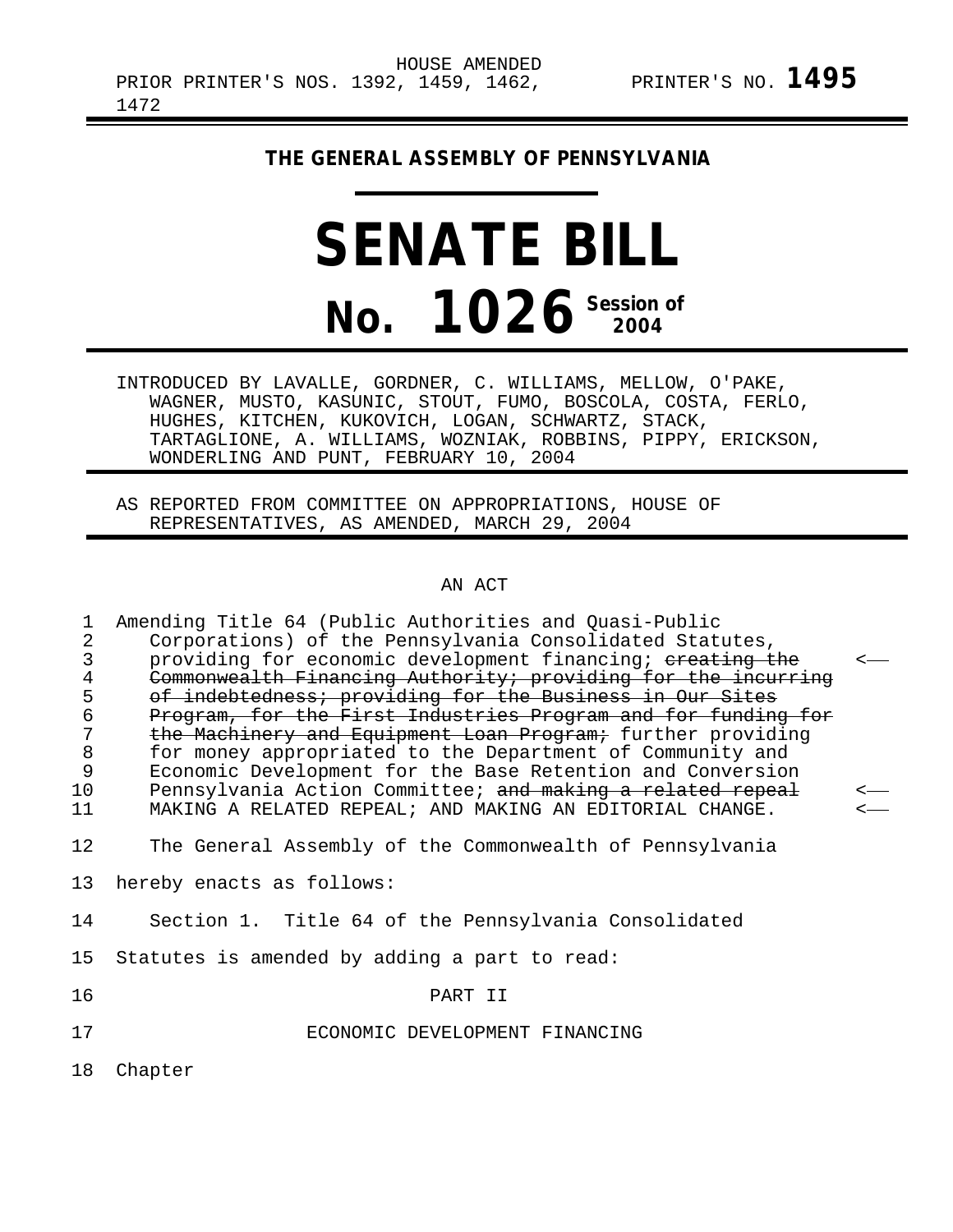| $\mathbf{1}$ |                 | 11. Pennsylvania Industrial Development Authority             |   |  |  |
|--------------|-----------------|---------------------------------------------------------------|---|--|--|
| 2            |                 | (Reserved)                                                    |   |  |  |
| 3            | 13.             | Pennsylvania Economic Development Financing Authority         |   |  |  |
| 4            |                 | (Reserved)                                                    |   |  |  |
| 5            | 15.             | Commonwealth Financing Authority                              |   |  |  |
| 6            |                 | CHAPTER 11                                                    |   |  |  |
| 7            |                 | PENNSYLVANIA INDUSTRIAL INVESTMENT AUTHORITY                  |   |  |  |
| 8            |                 | (RESERVED)                                                    |   |  |  |
| 9            |                 | CHAPTER 13                                                    |   |  |  |
| 10           |                 | PENNSYLVANIA ECONOMIC DEVELOPMENT FINANCING AUTHORITY         |   |  |  |
| 11           |                 | (RESERVED)                                                    |   |  |  |
| 12           |                 | CHAPTER 15                                                    |   |  |  |
| 13           |                 | COMMONWEALTH FINANCING AUTHORITY                              |   |  |  |
| 14           | Subchapter      |                                                               |   |  |  |
| 15           | Α.              | General Provisions                                            |   |  |  |
| 16           | <b>B.</b>       | Structure and Powers                                          |   |  |  |
| 17           | $C_{\bullet}$   | Bonds                                                         |   |  |  |
| 18           | D.              | Funds, Accounts, Indebtedness and Use                         |   |  |  |
| 19           | $E$ .           | Programs                                                      |   |  |  |
| 20           |                 | SUBCHAPTER A                                                  |   |  |  |
| 21           |                 | GENERAL PROVISIONS                                            |   |  |  |
| 22           | Sec.            |                                                               |   |  |  |
| 23           | 1501.           | Scope.                                                        |   |  |  |
| 24           |                 | 1502. Construction.                                           |   |  |  |
| 25           |                 | $1503.$ (Reserved).                                           | < |  |  |
| 26           |                 | 1503. FINDINGS AND DECLARATION OF POLICY.                     | < |  |  |
| 27           |                 | 1504. Definitions.                                            |   |  |  |
| 28           |                 | § 1501. Scope.                                                |   |  |  |
| 29           |                 | This chapter relates to the Commonwealth Financing Authority. |   |  |  |
| 30           |                 | § 1502. Construction.                                         |   |  |  |
|              | 20040S1026B1495 | $-2-$                                                         |   |  |  |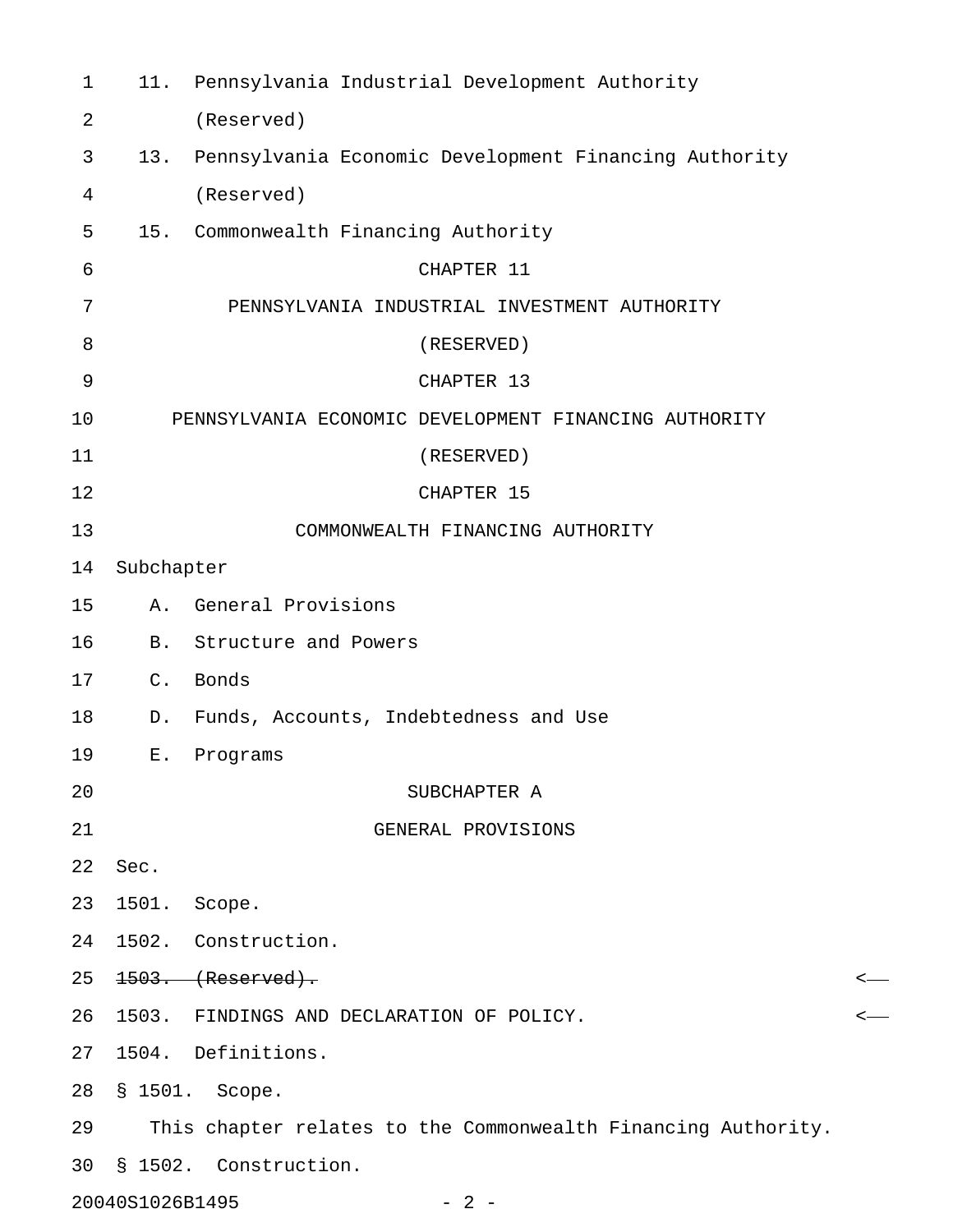1 (A) GENERAL RULE.--This chapter shall be liberally construed < 2 in order to effect the legislative and public purposes as set 3 forth in this subchapter.

4 (B) RIGHTS OF OBLIGEES.--THE PROVISIONS OF THIS CHAPTER < 5 PROVIDING FOR SECURITY, RIGHTS AND REMEDIES OF OBLIGEES OF THE 6 AUTHORITY SHALL BE LIBERALLY CONSTRUED TO ACHIEVE THE 7 LEGISLATIVE AND PUBLIC PURPOSES AS SET FORTH IN THIS SUBCHAPTER. 8 (C) LIMITATION.--IF ANY PROVISION OF THIS CHAPTER IS JUDGED 9 TO BE INVALID BY A COURT OF COMPETENT JURISDICTION, THE ORDER OR 10 JUDGMENT SHALL BE CONFINED IN ITS OPERATION TO THE CONTROVERSY 11 IN WHICH IT WAS RENDERED AND SHALL NOT AFFECT OR INVALIDATE ANY 12 REMAINING PROVISION OF THIS CHAPTER.

13 § 1503. (Reserved). <

14 § 1503. FINDINGS AND DECLARATION OF POLICY. <

15 THE GENERAL ASSEMBLY FINDS AND DECLARES AS FOLLOWS:

16 (1) ACTIVITIES WHICH LEAD TO THE CREATION AND RETENTION 17 OF JOBS WITHIN THIS COMMONWEALTH, THE ESTABLISHMENT OF 18 ECONOMICALLY VIABLE PENNSYLVANIA COMMUNITIES, THE DEVELOPMENT 19 OF A STABLE TAX BASE WITHIN PENNSYLVANIA COMMUNITIES, THE 20 REUSE OF ABANDONED INDUSTRIAL, COMMERCIAL AND OTHER 21 PREVIOUSLY UTILIZED SITES, THE PROMOTION AND 22 COMMERCIALIZATION OF PENNSYLVANIA PRODUCTS AND SERVICES AND 23 THE INVESTMENT OF PRIVATE CAPITAL IN PENNSYLVANIA ENTERPRISES 24 AND PENNSYLVANIA COMMUNITIES WILL IMPROVE THE HEALTH, SAFETY 25 AND GENERAL WELFARE OF THE PEOPLE OF THIS COMMONWEALTH BY 26 INCREASING EMPLOYMENT OF PENNSYLVANIA WORKERS; BY DEVELOPING 27 A STABLE STATE ECONOMY; BY REVITALIZING COMMUNITIES; BY 28 REDUCING, ELIMINATING AND PREVENTING BLIGHT; AND ELIMINATING 29 CERTAIN ENVIRONMENTAL HAZARDS.

30 (2) MANY EXISTING INDUSTRIAL, COMMERCIAL AND OTHER 20040S1026B1495 - 3 -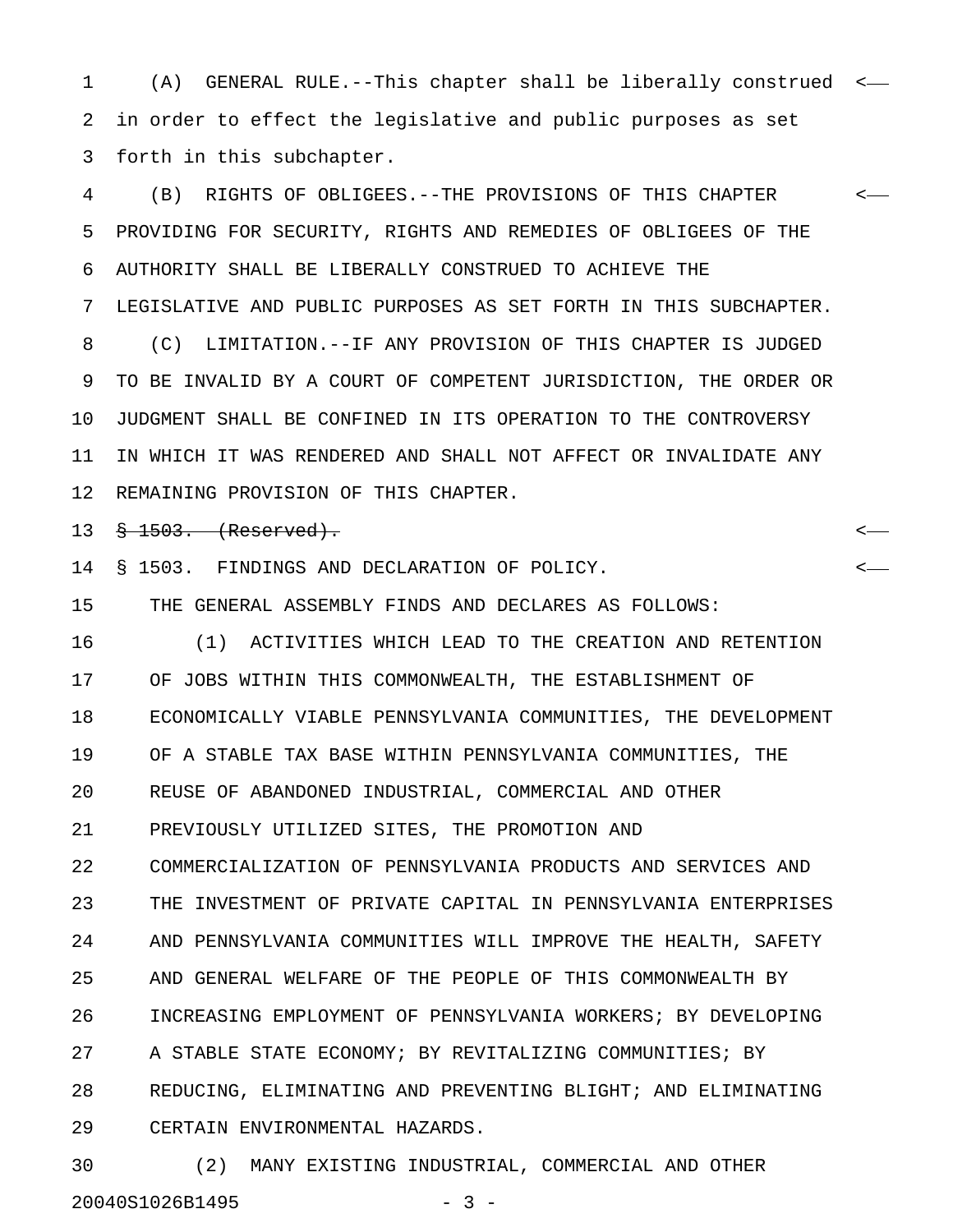1 ECONOMIC ACTIVITIES THROUGHOUT THIS COMMONWEALTH COULD BECOME 2 MORE COMPETITIVE AND COULD EXPAND MORE RAPIDLY IF ADDITIONAL 3 MEANS OF FINANCING WERE AVAILABLE FOR MODERN BUILDINGS, PLANT 4 FACILITIES, MODERN MACHINERY AND EQUIPMENT AND OTHER CAPITAL 5 NEEDS. ADDITIONAL ACTIVITIES COULD BE ATTRACTED TO THIS 6 COMMONWEALTH IF ADDITIONAL MEANS OF FINANCING WERE AVAILABLE 7 TO ACQUIRE, CONSTRUCT, REHABILITATE AND EXPAND FACILITIES. 8 FINANCING FOR COST-SAVING ACTIVITIES RELATED TO BUILDINGS, 9 PLANTS, MACHINERY AND EQUIPMENT AND OTHER FACILITIES WOULD 10 FURTHER THE PURPOSES OF THIS PARAGRAPH.

11 (3) A MINIMUM LEVEL OF UNEMPLOYMENT AND A MAXIMUM LEVEL 12 OF BUSINESS OPPORTUNITY CAN BEST BE PROVIDED BY THE 13 PROMOTION, ATTRACTION, STIMULATION, REHABILITATION AND 14 REVITALIZATION OF INDUSTRIAL, COMMERCIAL, TECHNOLOGICAL, 15 TOURIST, AGRICULTURAL AND OTHER ECONOMIC ACTIVITIES IN THIS 16 COMMONWEALTH. THE PROMOTION OF THESE ACTIVITIES WILL ALSO 17 ENHANCE PENNSYLVANIA'S COMPETITIVENESS IN THE GLOBAL ECONOMY.

18 (4) THE PROVISIONS OF THE CONSTITUTION OF PENNSYLVANIA 19 GUARANTEEING THE RESIDENTS OF THIS COMMONWEALTH CLEAN AIR AND 20 WATER AND THE PRESERVATION OF THE ENVIRONMENT AND THE 21 IMPLEMENTATION OF THOSE PROVISIONS THROUGH THE ESTABLISHMENT 22 OF QUALITY STANDARDS RELATING TO ABATEMENT OR ELIMINATION OF 23 POLLUTION HAVE RESULTED IN THE NEED FOR ADDITIONAL MEANS OF 24 FINANCING TO ASSIST AND ENCOURAGE COMPLIANCE WITH STANDARDS 25 ON AIR, WATER, SOLID AND LIQUID WASTE DISPOSAL, SEWAGE 26 DISPOSAL AND POLLUTION CONTROL.

27 (5) INDUSTRIAL AND COMMERCIAL FACILITIES SHOULD BE 28 PROMOTED, WHETHER BY THE FINANCING OF THESE FACILITIES OR BY 29 THE ENCOURAGEMENT OF OTHER ACTIVITIES DEEMED APPROPRIATE 30 WHICH WILL ELIMINATE BLIGHT OR OTHERWISE IMPROVE AN AREA FOR 20040S1026B1495 - 4 -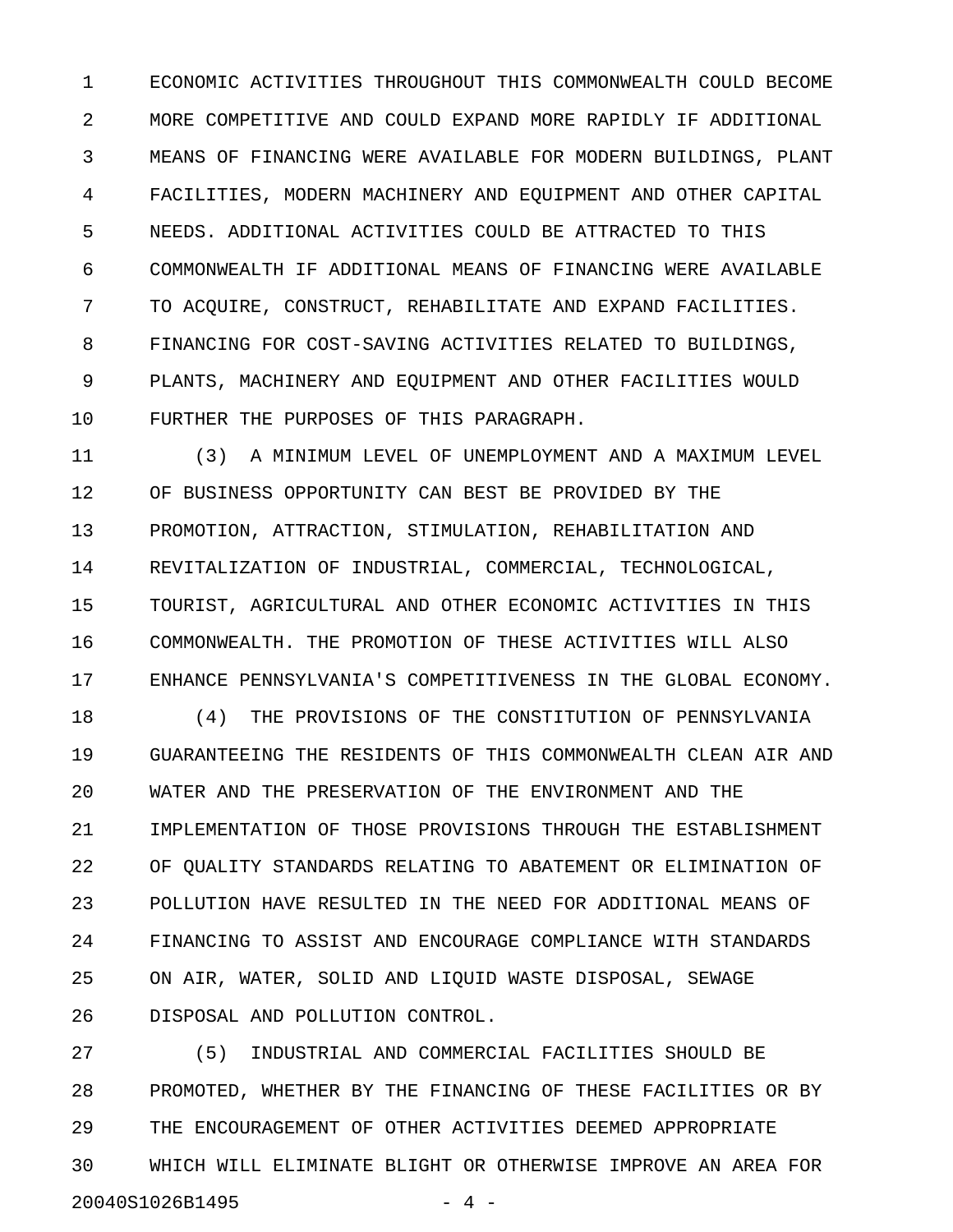1 INDUSTRIAL, COMMERCIAL OR OTHER ECONOMIC ACTIVITY.

2 (6) TO PROTECT THE HEALTH, SAFETY AND GENERAL WELFARE OF 3 THE PEOPLE OF THIS COMMONWEALTH AND TO FURTHER ENCOURAGE 4 ECONOMIC DEVELOPMENT AND EFFICIENCY WITHIN THIS COMMONWEALTH 5 BY PROVIDING BASIC SERVICES AND FACILITIES, IT IS NECESSARY 6 TO PROVIDE ADDITIONAL OR ALTERNATIVE MEANS OF FINANCING 7 INFRASTRUCTURE FACILITIES; TRANSPORTATION SYSTEMS; INDUSTRIAL 8 PARKS; ENERGY CONVERSION FACILITIES; FACILITIES FOR THE 9 FURNISHING OF ENERGY, WATER AND TELECOMMUNICATIONS; 10 FACILITIES FOR THE COLLECTION OR TREATMENT OF WASTEWATER AND 11 STORM WATER; TOURISM; PARKING FACILITIES; HEALTH CARE 12 FACILITIES; AND OTHER BASIC SERVICE AND RELATED FACILITIES 13 WHICH ARE CONDUCIVE TO ECONOMIC ACTIVITY WITHIN THIS 14 COMMONWEALTH AND WHICH ARE CONSISTENT WITH THE PURPOSES OF 15 THIS CHAPTER.

16 (7) TO PROTECT THE HEALTH, SAFETY AND GENERAL WELFARE OF 17 THE PEOPLE OF THIS COMMONWEALTH IT IS DESIRABLE TO BUILD, 18 IMPROVE AND FINANCE FACILITIES OWNED BY MUNICIPALITIES, 19 MUNICIPAL AUTHORITIES AND OTHER AUTHORITIES AND 20 INSTRUMENTALITIES OF THE COMMONWEALTH, INCLUDING PUBLICLY 21 OWNED ROADS AND OTHER TRANSPORTATION SYSTEMS AND WASTE 22 TREATMENT AND DISPOSAL FACILITIES.

23 (8) INDUSTRIAL, COMMERCIAL, TECHNOLOGICAL, TOURIST, 24 AGRICULTURAL AND OTHER ECONOMIC ACTIVITY SHOULD BE PROMOTED 25 THROUGH THE DEVELOPMENT OF NEW BUSINESSES AND THE EXPANSION 26 OF EXISTING BUSINESSES, THE REVITALIZATION OF REAL ESTATE 27 ASSETS, THE ACQUISITION AND PREPARATION OF SITES FOR FUTURE 28 USE AND THE SUPPORT OF TAX INCREMENT FINANCING.

29 (9) IT IS THE POLICY OF THIS COMMONWEALTH TO PROMOTE THE 30 HEALTH, SAFETY, EMPLOYMENT, BUSINESS OPPORTUNITIES, ECONOMIC 20040S1026B1495 - 5 -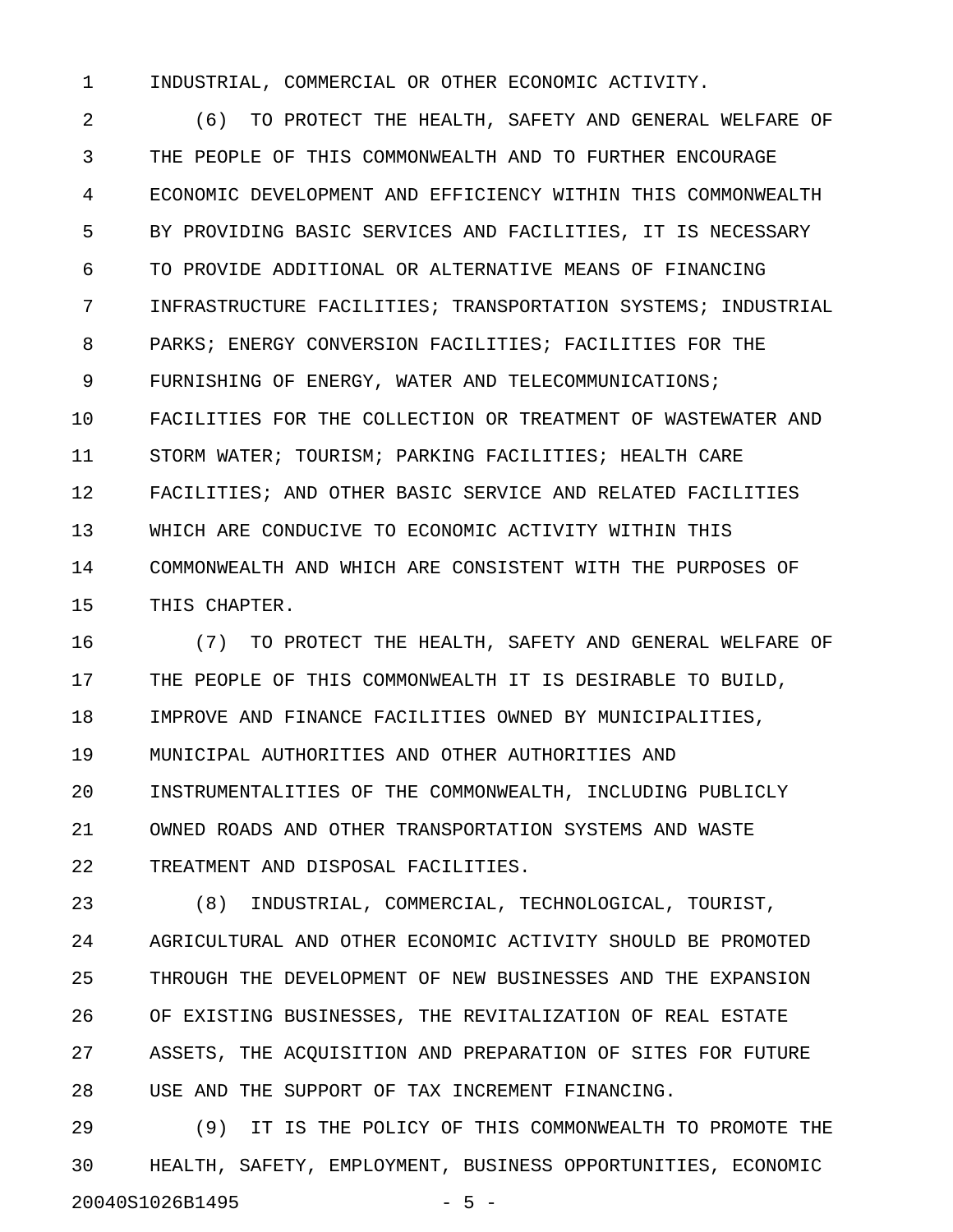1 ACTIVITY AND GENERAL WELFARE OF THE PEOPLE BY:

2 (I) ESTABLISHING AN AUTHORITY TO EXIST AND OPERATE 3 AS A PUBLIC INSTRUMENTALITY OF THE COMMONWEALTH; AND 4 (II) ESTABLISHING THE PROGRAMS UNDER THIS CHAPTER 5 AND AUTHORIZING FINANCIAL ASSISTANCE, REGARDLESS OF 6 WHETHER THE APPLICANT OR THE PROJECT USER IS PUBLIC OR 7 PRIVATE OR WHETHER THE PROJECT IS UNDERTAKEN WITH A 8 PROFIT OR NOT-FOR-PROFIT PURPOSE. 9 § 1504. Definitions. 10 The following words and phrases when used in this chapter 11 shall have the meaning given to them in this section unless the 12 context clearly INDICATES otherwise: < 13 "Agriculture." Any of the following: 14 (1) Production agriculture. 15 (2) Agribusiness. 16 (3) The sale of farm commodities at wholesale. 17 (4) The sale of farm commodities at retail by urban and 18 rural supermarkets located or to be located in underserved 19 areas. 20 (5) Farmers' markets. 21 (6) Energy-related activities impacting production 22 agriculture or agribusiness. 23 (7) Activities which implement best practices related to 24 waste, waste products, AGRICULTURAL WASTE, AGRICULTURAL WASTE <-25 PRODUCTS, AGRICULTURAL by-products or fertilizer. 26 (8) Any other activity deemed by the Commonwealth 27 Financing Authority to involve agriculture. 28 "Applicant." A person that submits an application in 29 accordance with Subchapter E (relating to programs). 30 "Authority." The Commonwealth Financing Authority

20040S1026B1495 - 6 -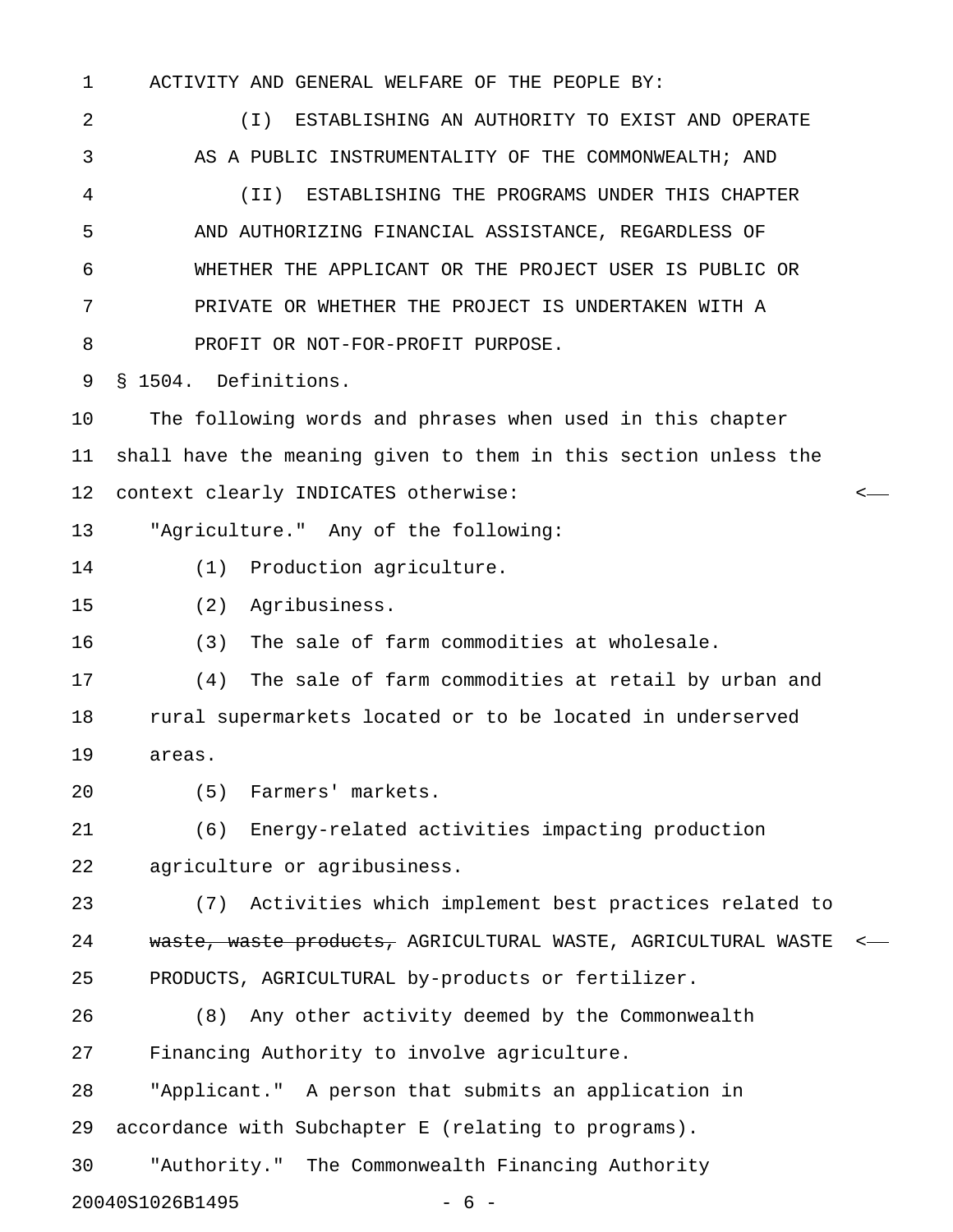1 established in section 1511 (relating to authority).

2 "Board." The board of the Commonwealth Financing Authority 3 established in section 1512 (relating to board).

4 "Bonds." Notes, instruments, refunding notes and bonds and 5 other evidences of indebtedness or obligations WHICH THE < 6 AUTHORITY IS AUTHORIZED TO ISSUE PURSUANT TO THIS CHAPTER.

7 "Commercial lending activities." The making of loans and the 8 provision of deposit services to business entities.

9 "Commercial lending institutions." A federally chartered or 10 state-chartered bank, savings bank or savings and loan 11 association which has a satisfactory rating from its primary 12 regulator and which is engaged in commercial lending activities. 13 The institution must operate at least one full-service branch 14 for deposit gathering and lending located within this 15 Commonwealth.

16 "Commonwealth agency." An agency, authority or other 17 instrumentality of the Commonwealth.

18 "Comprehensive county plan" or "comprehensive municipal 19 plan." The comprehensive plan adopted <del>by a county or a</del>  $\sim$ 20 municipality, respectively, under the act of July 31, 1968 21 (P.L.805, No.247), known as the Pennsylvania Municipalities 22 <del>Planning Code.</del> PURSUANT TO APPLICABLE LAW BY: <-

23 (1) A COUNTY OR A MUNICIPALITY.

24 (2) A CITY OF THE FIRST CLASS.

25 (3) A CITY OF THE SECOND CLASS.

26 "Cost of the project" or "cost." Any of the following:

27 (1) Costs and expenses of acquisition of interests in 28 land, buildings, structures, equipment, furnishings, fixtures 29 and other tangible or intangible property, which comprise the 30 project.

20040S1026B1495 - 7 -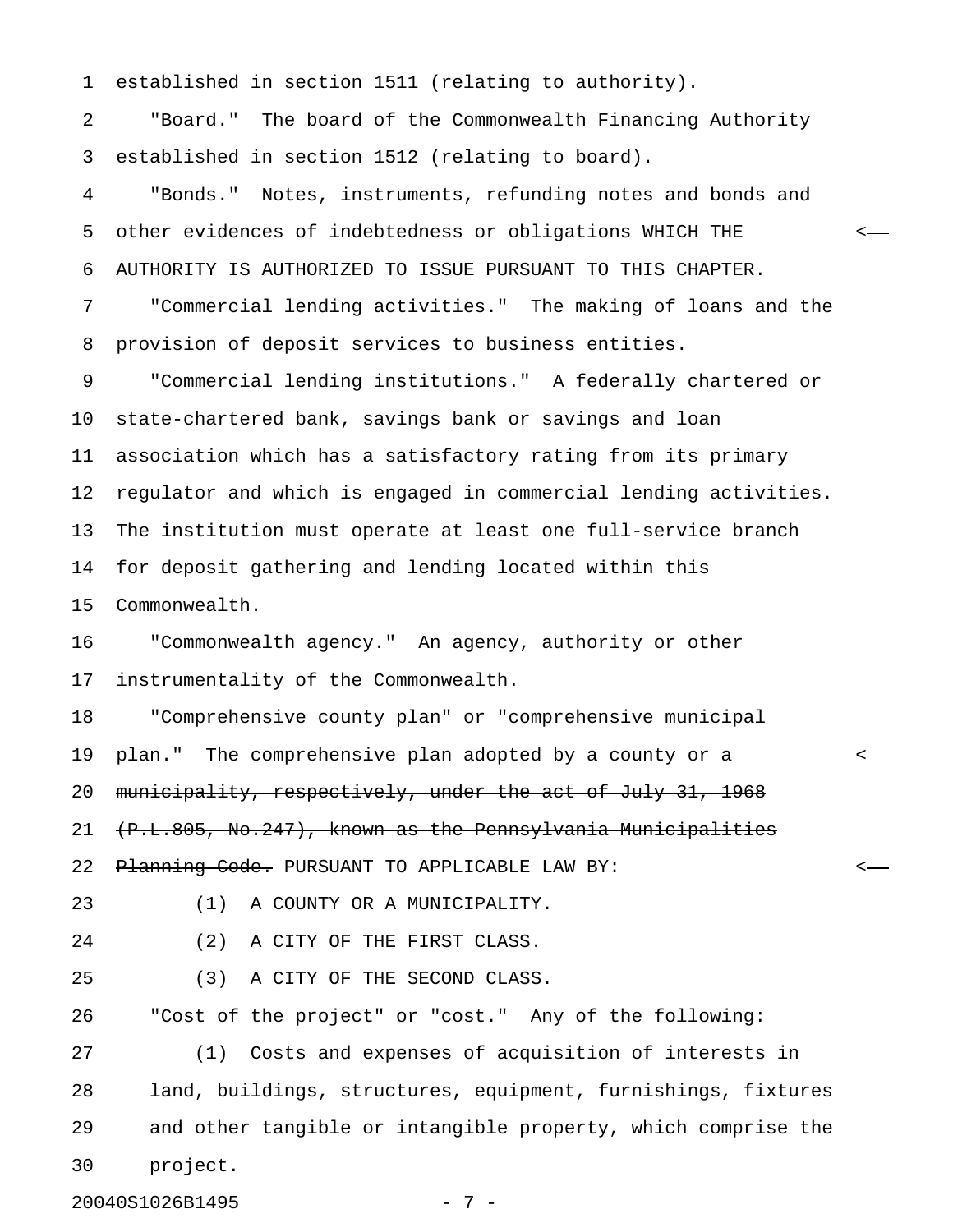1 (2) Costs and expenses of construction, reconstruction, 2 erection, equipping, expansion, extension, improvement, 3 installation, rehabilitation, renovation or repair of the 4 buildings, structures and equipment, which comprise the 5 project.

6 (3) Costs and expenses of demolishing, removing or 7 relocating buildings or structures on lands acquired or to be 8 acquired and the expense of acquiring land to which the 9 buildings or structures may be moved or relocated.

10 (4) Costs and expenses of preparing land for 11 development.

12 (5) Costs and expenses of engineering services, 13 financial services, accounting services and legal services, 14 plans, specifications, studies and surveys necessary or 15 incidental to determining the feasibility or practicability 16 of constructing the project.

17 (6) Working capital or other capital needs related to 18 the project.

19 (7) Other costs and expenses deemed necessary by the 20 Commonwealth Financing Authority.

21 "Department." The Department of Community and Economic 22 Development of the Commonwealth.

23 "Executive agency." The Governor and the departments, 24 boards, commissions, authorities and other officers and agencies 25 of the Commonwealth. The term does not include any court or 26 other officer or agency of the Unified Judicial System, the 27 General Assembly and its officers and agencies, an independent 28 agency or a State-affiliated entity.

29 "Farm commodities." Agricultural, horticultural, 30 aquacultural, vegetable, fruit and floricultural products of the 20040S1026B1495 - 8 -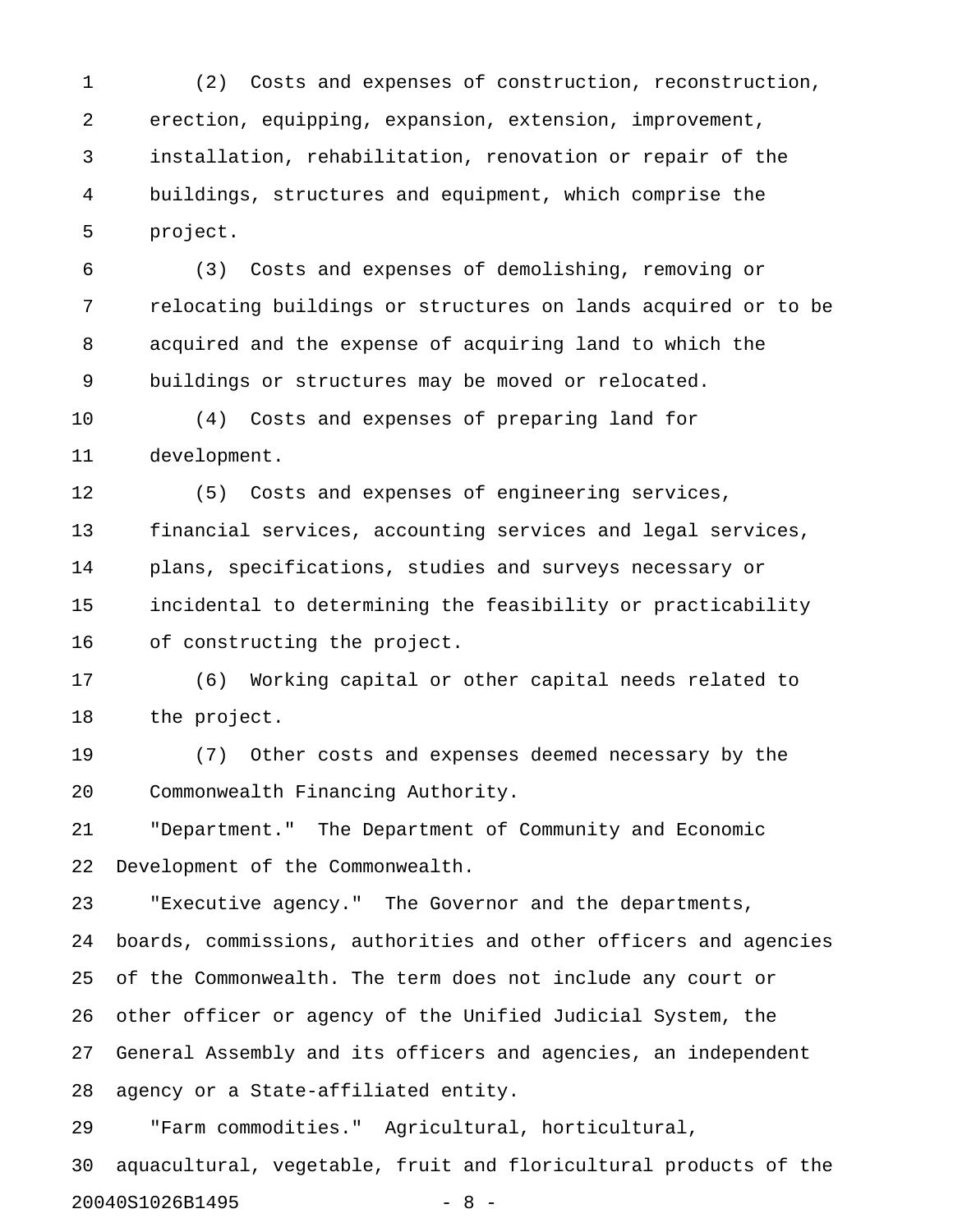1 soil; livestock and meats; wools; hides; furs; poultry, eggs, 2 dairy products, nuts, mushrooms, honey products and forest 3 products.

4 "Farmer." A person engaged in the business of production 5 agriculture.

6 "Federal agency." The United States of America; the 7 President of the United States of America; the Congress; and any 8 department, corporation, agency or instrumentality designated or 9 established by the United States of America.

10 "Finance." The term shall have the broadest possible 11 meaning. The term includes refinance.

12 "Financial assistance." Loans, grants, guarantees, sales, 13 leases, investments authorized in Subchapter E (relating to 14 programs), lines of credit, letters of credit and other 15 financial arrangements which the Commonwealth Financing 16 Authority is authorized to undertake under Subchapter E 17 (relating to programs).

18 "Financing." The term shall have the broadest possible 19 meaning. The term includes refinancing.

20 The Commonwealth Fund established in section 1541 < 21 (relating to fund).

22 "Fund manager." An organization which has as its primary 23 purpose the managing of capital for real estate investments. 24 "Government agency." A Commonwealth agency; the Unified 25 Judicial System and its courts, officers and agencies; the 26 General Assembly and its officers and agencies; a political 27 subdivision; a municipal authority or other local authority; a 28 local, regional or metropolitan transportation authority; or a 29 board, commission or other agency or instrumentality of a 30 political subdivision, a municipal authority or other local 20040S1026B1495 - 9 -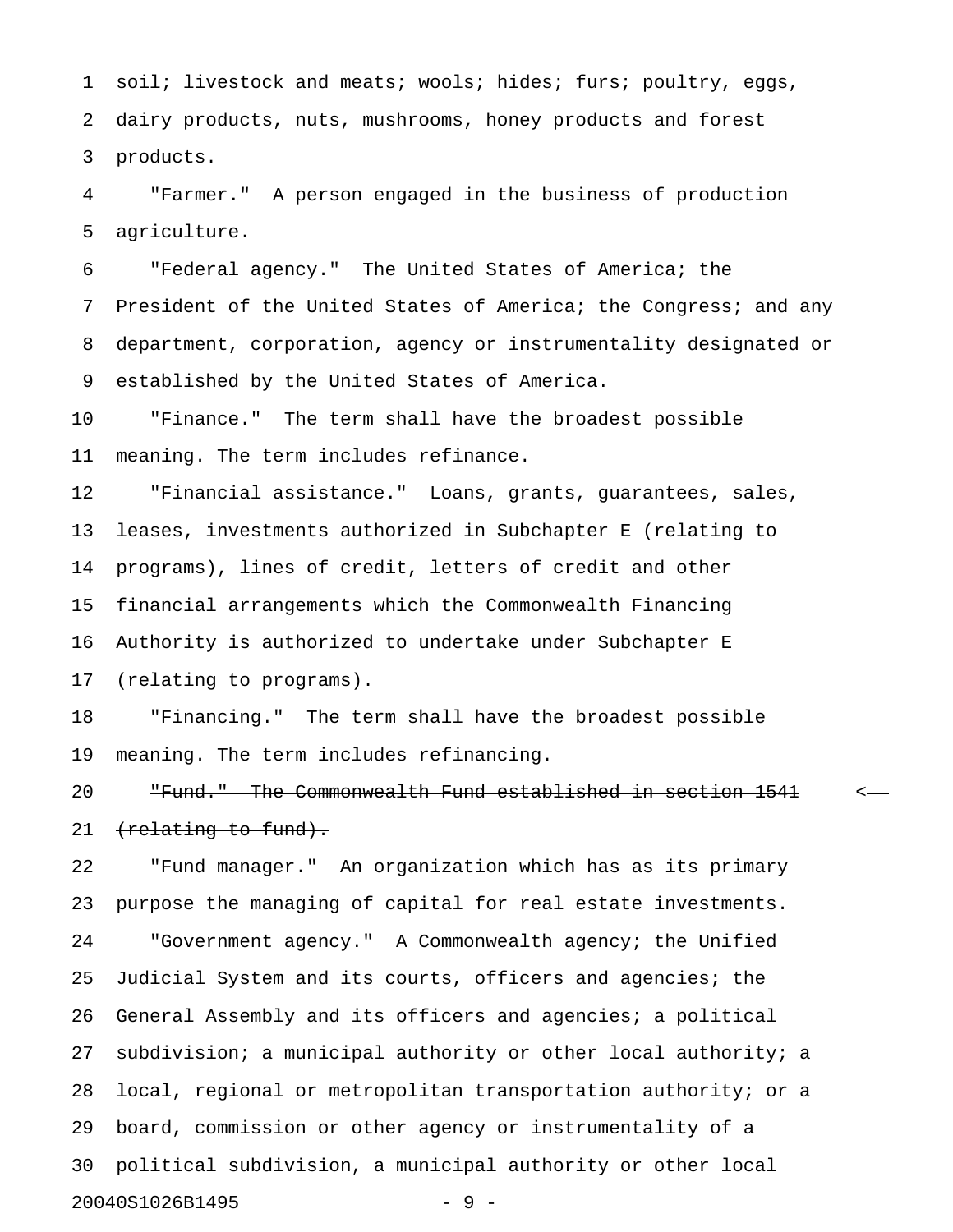1 authority.

2 "Government GOVERNING body." The body or board authorized by < 3 law to enact ordinances or adopt resolutions for a political 4 subdivision.

5 "Independent agency." A board, commission or other agency or 6 officer of the Commonwealth which is not subject to the policy, 7 supervision and control of the Governor. The term does not 8 include a State-affiliated entity; any court or other officer or 9 agency of the Unified Judicial System; the General Assembly and 10 its officers and agencies; a State-related institution; a 11 political subdivision; or a local, regional or metropolitan 12 transportation authority.

13 "Industrial development corporation." An entity which has 14 been certified as an industrial development agency by the 15 Pennsylvania Industrial Development Authority Board under the 16 act of May 17, 1956 (1955 P.L.1609, No.537), known as the 17 Pennsylvania Industrial Development Authority Act.

18 "Issuing authority." As defined in section 3 of the act of 19 July 11, 1990 (P.L.465, No.113), known as the Tax Increment 20 Financing Act.

21 "Managing partner." A general partner, a manager, a managing 22 member or another person designated as the manager of a venture 23 capital partnership.

24 "Municipal authority." A public authority created under 53 25 Pa.C.S. Ch. 56 (relating to municipal authorities) or under the 26 former act of May 2, 1945 (P.L.382, No.164), known as the 27 Municipality Authorities Act of 1945.

28 "Obligee of the authority." Any of the following:

29 (1) A holder or owner of bonds of the Commonwealth 30 Financing Authority.

20040S1026B1495 - 10 -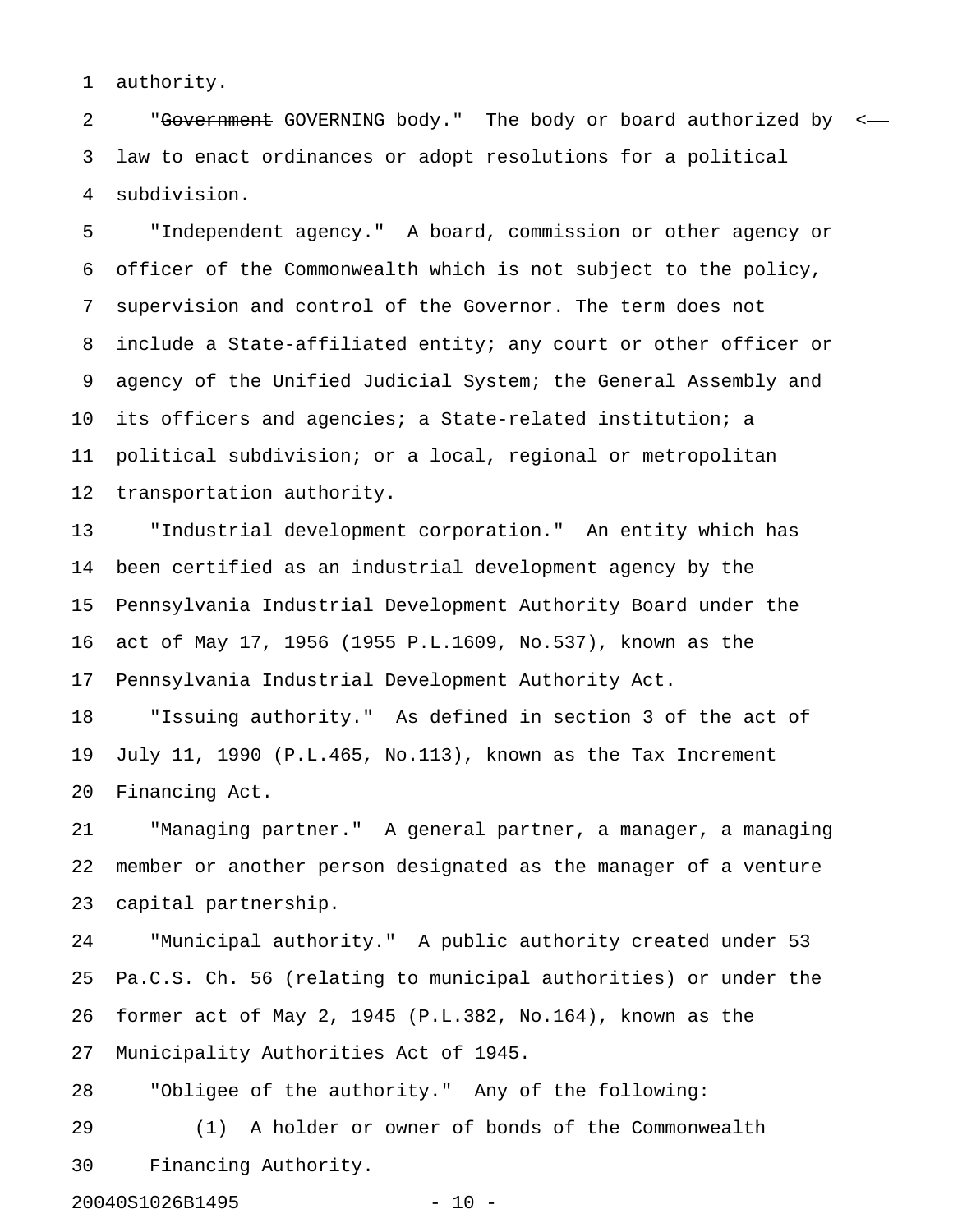1 (2) A trustee or other fiduciary for any holder or owner 2 of bonds of the Commonwealth Financing Authority.

3 (3) A provider of a letter of credit, policy of 4 municipal bond insurance or other credit enhancement or 5 liquidity facility for bonds of the Commonwealth Financing 6 Authority.

7 (4) A lessor or installment seller demising property to 8 the Commonwealth Financing Authority in connection with a 9 project.

10 (5) A provider of an interest rate management agreement 11 or other agreement or arrangement authorized under section 12 1513(a)(28) (relating to powers).

13 "Pennsylvania-related company." An entity with operations 14 located in this Commonwealth or an entity willing to locate 15 significant business operations in this Commonwealth.

16 "PHILADELPHIA METROPOLITAN STATISTICAL AREA." THE < 17 PHILADELPHIA, PENNSYLVANIA METROPOLITAN DIVISION OF THE 18 PHILADELPHIA-CAMDEN-WILMINGTON, PENNSYLVANIA-NEW JERSEY, 19 DELAWARE-MARYLAND METROPOLITAN STATISTICAL AREA AS ANNOUNCED ON 20 JUNE 6, 2003, BY THE UNITED STATES OFFICE OF MANAGEMENT AND 21 BUDGET PURSUANT TO STANDARDS FOR DEFINING METROPOLITAN AND 22 MICROPOLITAN STATISTICAL AREAS BY THE OFFICE OF MANAGEMENT AND 23 BUDGET FOR THE 2000 DECENNIAL CENSUS OF THE UNITED STATES BUREAU 24 OF THE CENSUS, AS PUBLISHED IN THE FEDERAL REGISTER, VOL. 65, 25 NO. 249, ON DECEMBER 27, 2000, COMPRISING THE PENNSYLVANIA 26 COUNTIES OF PHILADELPHIA, DELAWARE, BUCKS, MONTGOMERY AND 27 CHESTER.

28 "Private developer." A person that is all of the following: 29 (1) Engaged in the development of real estate. 30 (2) Determined by the Commonwealth Financing Authority

20040S1026B1495 - 11 -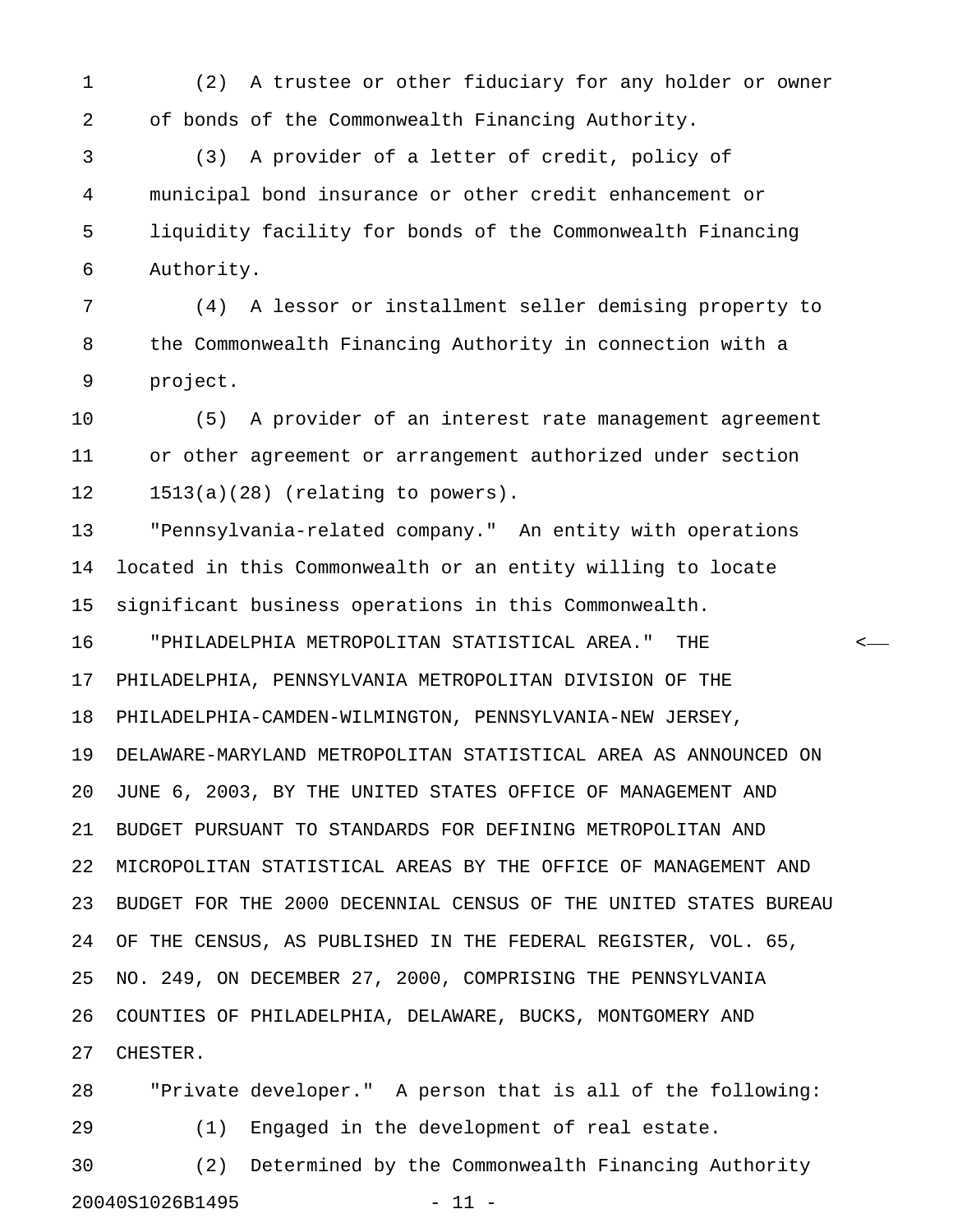1 to be financially responsible to assume all obligations 2 proposed to be undertaken.

3 "Production agriculture." The management and use of farming 4 resources for any of the following:

5 (1) The production of:

6 (i) agricultural, horticultural, aquacultural, 7 vegetable, fruit and OR floricultural products of the set-8 soil;

9 (ii) livestock or livestock products;

10 (iii) milk or dairy products; or

11 (iv) poultry or poultry products.

12 (2) <del>Practices</del> ANY OTHER PRACTICES approved by the  $\sim$ 13 Department of Agriculture.

14 "Project." An activity which promotes economic development 15 or opportunities within this Commonwealth. The term shall not 16 include activities conducted by a for-profit entity directly or 17 indirectly related to gaming.

18 "Project user." A person, political subdivision, municipal 19 authority, Commonwealth agency or other entity that owns, leases 20 or uses all or any part of a project.

21 "Redevelopment authority." An entity created under the act 22 of May 24, 1945 (P.L.991, No.385), known as the Urban 23 Redevelopment Law.

24 "Secretary." The Secretary of Community and Economic 25 Development of the Commonwealth.

26 "Supermarket." A retail store operated on a self-service 27 basis, primarily selling groceries, fresh produce, meat, bakery 28 and dairy products. The term does not include a convenience 29 store.

30 "Taxable bonds." Bonds or other evidence of indebtedness, 20040S1026B1495 - 12 -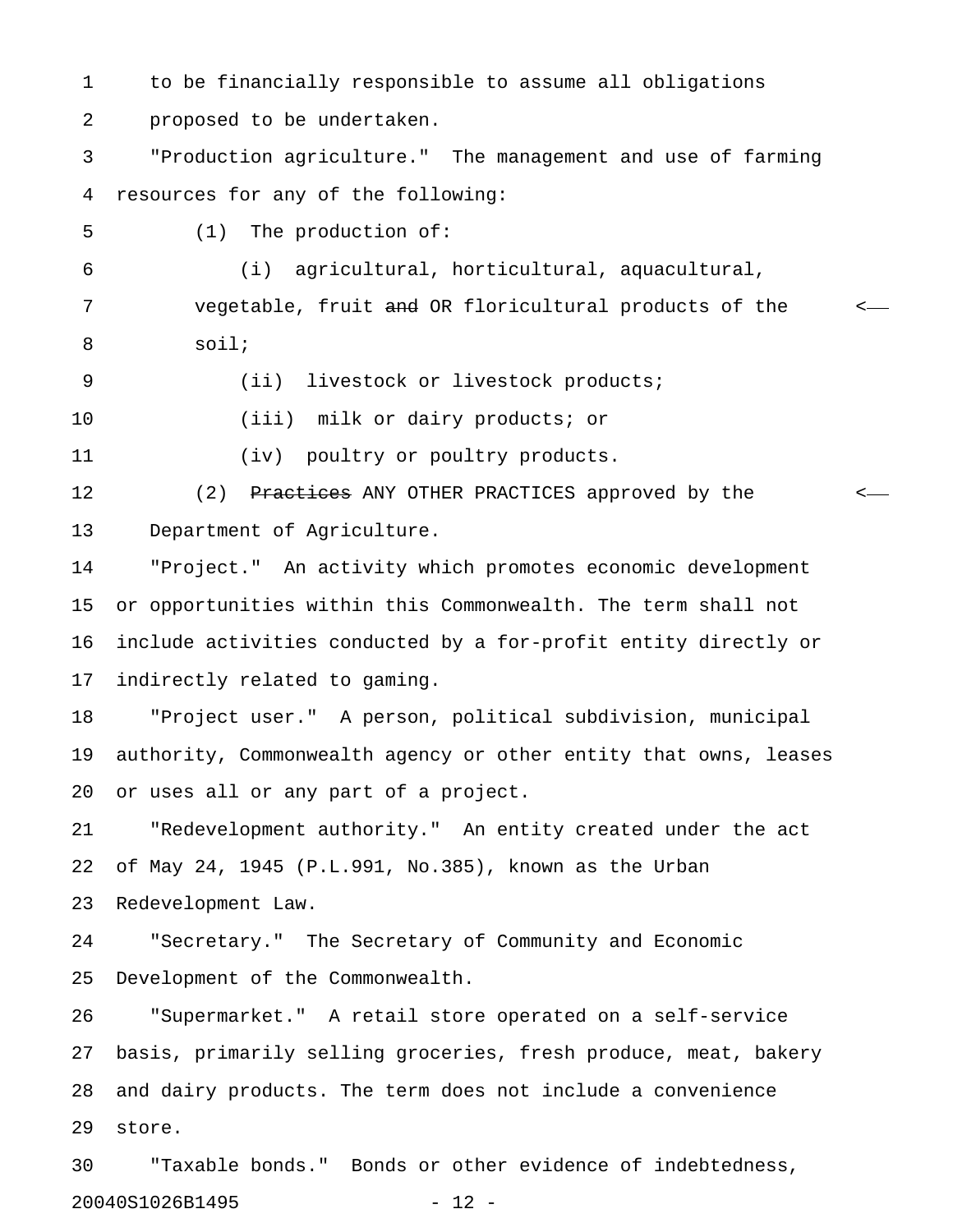1 the interest on which is includable in gross income for Federal 2 income taxation purposes. 3 "Tax-exempt bonds." Bonds or other evidence of indebtedness, 4 the interest on which is excludable from gross income for 5 Federal income taxation purposes. 6 "Tax increment district." As defined in the act of July 11, 7 1990 (P.L.465, No.113), known as the Tax Increment Financing 8 Act. 9 "Tourism." An activity which promotes or encourages 10 individuals to travel to a location within this Commonwealth for 11 pleasure. 12 "Venture capital partnership." An entity whose purpose is to 13 make investments in companies and is formed as a limited 14 partnership, limited liability company or comparable investment 15 entity. 16 SUBCHAPTER B 17 STRUCTURE AND POWERS 18 Sec. 19 1511. Authority. 20 1512. Board. 21 1513. Powers. 22 1514. Limitation. 23 § 1511. Authority. 24 (a) Establishment.--There is established an independent 25 authority to be known as the Commonwealth Financing Authority. 26 The authority shall be an instrumentality of the Commonwealth 27 and a body corporate and politic, with corporate succession. 28 (b) Governance.--The authority shall be governed by the 29 board. The powers of the authority shall be exercised by the 30 board.

20040S1026B1495 - 13 -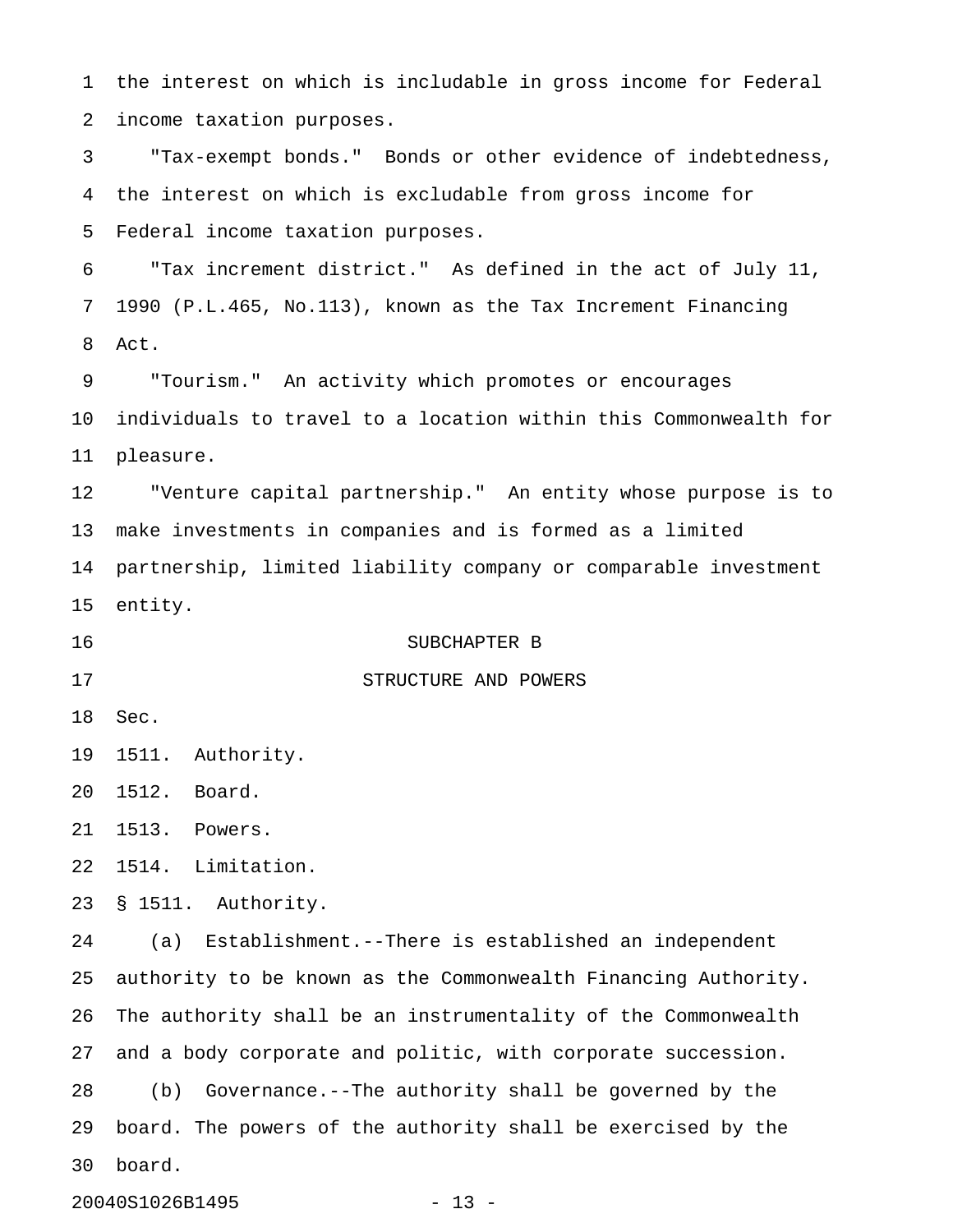1 (c) Expenses.--Expenses of the authority shall be paid from 2 assets or income of the authority. Except as provided in this 3 chapter or by other law, the Commonwealth shall not be 4 responsible for funding the expenses of the authority.

5 (d) Fiscal year.--The fiscal year of the authority shall be 6 the same as the fiscal year of the Commonwealth.

7 (e) Audit.--

8 (1) The accounts and books of the authority shall be 9 examined and audited annually by an independent certified 10 public accounting firm.

11 (2) The authority shall, by December 31 of each year, 12 file a copy of the audit required by paragraph (1) with the 13 Secretary of the Senate and the Chief Clerk of the House of 14 Representatives.

15 (f) Reports.--(Reserved).

16 (g) Publication.--The authority shall annually publish a 17 concise financial statement in the Pennsylvania Bulletin.

18 (h) Cooperation.--Executive agencies shall cooperate with 19 and provide assistance to the authority without financial 20 reimbursement.

21 (i) Existence and dissolution.--

22 (1) The authority shall exist until terminated by law.

23 (2) The authority may be dissolved by law if all 24 outstanding liabilities of the authority, including bonds and 25 other contractual obligations, have been fully paid, retired, 26 satisfied or discharged, or provision has been made for 27 payment of all outstanding liabilities of the authority, 28 including bonds and other contractual obligations. Upon the 29 dissolution of the authority, all funds, assets and other 30 property of the authority shall vest in the Commonwealth. 20040S1026B1495 - 14 -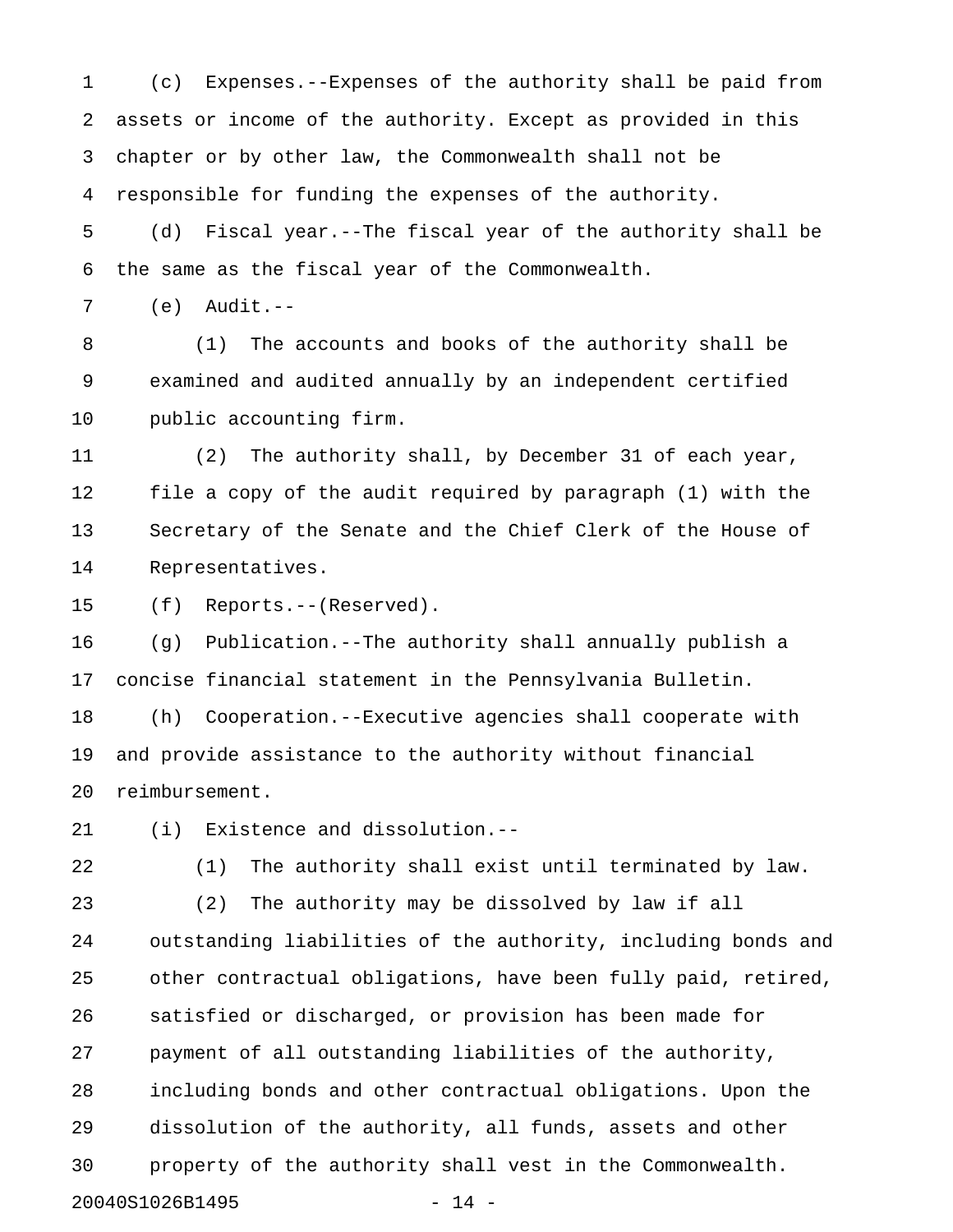1 (J) PROCUREMENT.--THE AUTHORITY SHALL BE CONSIDERED AS AN < 2 INDEPENDENT AGENCY FOR THE PURPOSES OF 62 PA.C.S. PT. I 3 (RELATING TO COMMONWEALTH PROCUREMENT CODE). 4  $\leftarrow$  (K) Applicability.--The following acts shall apply to  $\leftarrow$ 5 the authority and the board: 6 (1) The act of June 21, 1957 (P.L.390, No.212), referred 7 to as the Right-to-Know Law. 8 (2) The act of July 19, 1957 (P.L.1017, No.451), known 9 as the State Adverse Interest Act. 10 (3) The provisions of 65 Pa.C.S. Chs. 7 (relating to 11 open meetings) and 11 (relating to ethics standards and 12 financial disclosure). 13 § 1512. Board. 14 (a) Composition.--The board shall be composed of the 15 following members: 16 (1) The Secretary of Community and Economic Development 17 or a designee. 18 (2) The Secretary of the Budget or a designee. 19 (3) The Secretary of Banking or a designee. 20 (4) Four legislative appointees. 21 (i) Appointments are as follows: 22 (A) One individual appointed by the President 23 **pro tempore of the Senate.** 24 (B) One individual appointed by the Minority 25 Leader of the Senate. 26 (C) One individual appointed by the Speaker of 27 the House of Representatives. 28 (D) One individual appointed by the Minority 29 Leader of the House of Representatives. 30 (ii) Legislative appointees shall serve at the 20040S1026B1495 - 15 -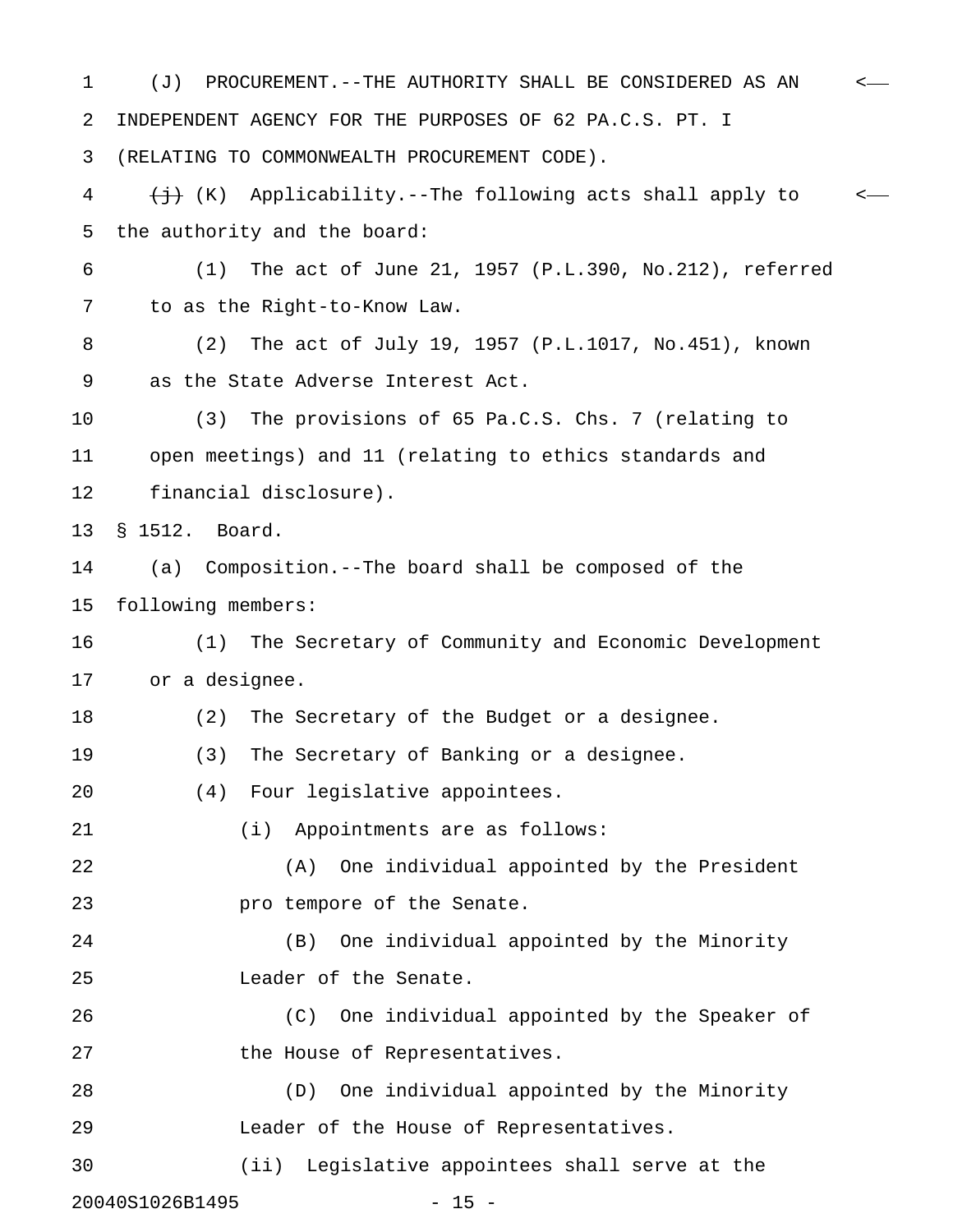1 pleasure of the appointing authority.

2 (iii) If the individual appointed to the board 3 pursuant to subparagraph (i) is a member of the General 4 Assembly, the individual may name a designee.

5 (b) Organization.--The Governor shall select a member of the 6 board to serve as chairperson. The members shall select from 7 among themselves such officers as they shall determine.

8 (c) Meetings.--The board shall meet at the call of the 9 chairperson.

10 (d) Quorum.--Five members of the board shall constitute a 11 quorum. The consent of at least five members of the board, with 12 at least four of the consenting members being appointed under 13 subsection (a)(4), shall be necessary to take any action on 14 behalf of the authority.

15 (e) Compensation.--The members of the board shall be 16 entitled to no compensation for their services as members of the 17 board but shall be entitled to reimbursement for all necessary 18 and reasonable expenses incurred in connection with the 19 performance of their duties as members of the board.

20 (f) Fiduciary relationship.--The members of the board and 21 the professional personnel of the board shall stand in a 22 fiduciary relationship with the Commonwealth and the authority 23 as to the moneys in the fund, moneys in the accounts of the  $\sim$ 24 authority and investments of the authority.

25 (g) Standard of care.--The members of the board in 26 performance of their duties under this chapter shall exercise 27 the standard of care required by 20 Pa.C.S. Ch. 73 (relating to 28 municipalities investments).

29 (h) Liability.--Members of the board shall not be liable 30 personally on any obligations of the authority, including bonds 20040S1026B1495 - 16 -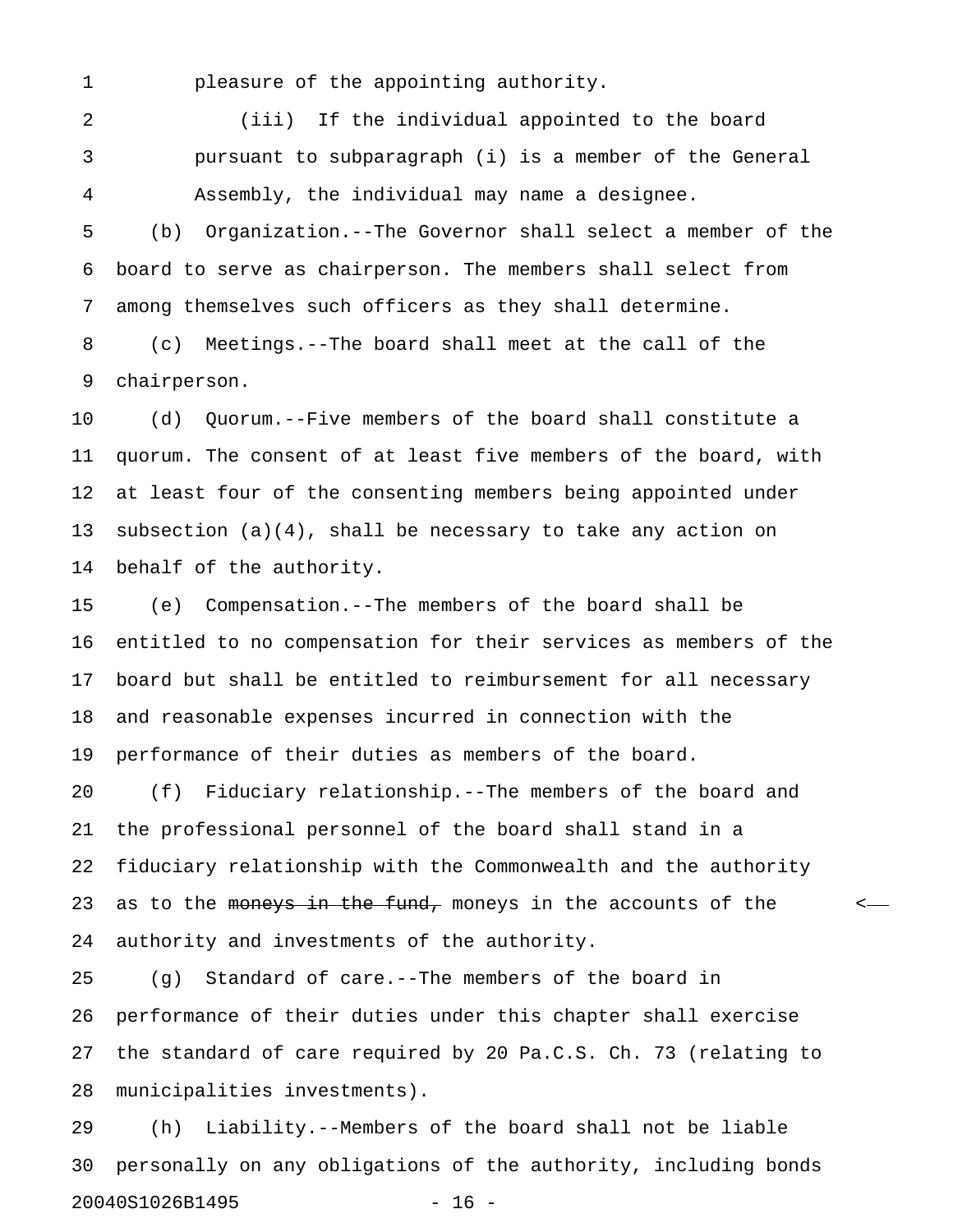1 of the authority.

2 § 1513. Powers.

3 (a) Powers.--The authority may do all of the following:

4 (1) Adopt bylaws and guidelines as necessary.

5 (2) Sue and be sued, implead and be impleaded, 6 interplead, complain and defend in any court.

7 (3) Adopt, use and alter a corporate seal.

8 (4) Establish accounts necessary or desirable for its 9 corporate purposes.

10 (5) Employ an executive director and other persons as 11 are necessary or convenient for carrying on the business of 12 the authority.

13 (6) Retain attorneys, accountants, auditors and 14 financial experts, to render services and engage the services 15 of other advisors, consultants and agents as necessary. For 16 the purposes of this paragraph, the authority shall be 17 considered an independent agency for purposes of the act of 18 October 15, 1980 (P.L.950, No.164), known as the Commonwealth 19 Attorneys Act.

20 (7) Pay or satisfy obligations of the authority.

21 (8) Contract and execute instruments, including 22 financing agreements, letters of credit LETTER OF CREDIT 23 AGREEMENTS, LIQUIDATION AGREEMENTS, guarantees, sureties, 24 mortgages, loans, standby loan commitments and contracts of 25 insurance, which are necessary or appropriate for carrying on 26 the business of the authority. This power includes the 27 ability to make and execute contracts for the servicing of 28 loans and mortgages acquired by the authority.

29 (9) Borrow money, issue bonds, obtain lines and letters 30 of credit and incur debt.

20040S1026B1495 - 17 -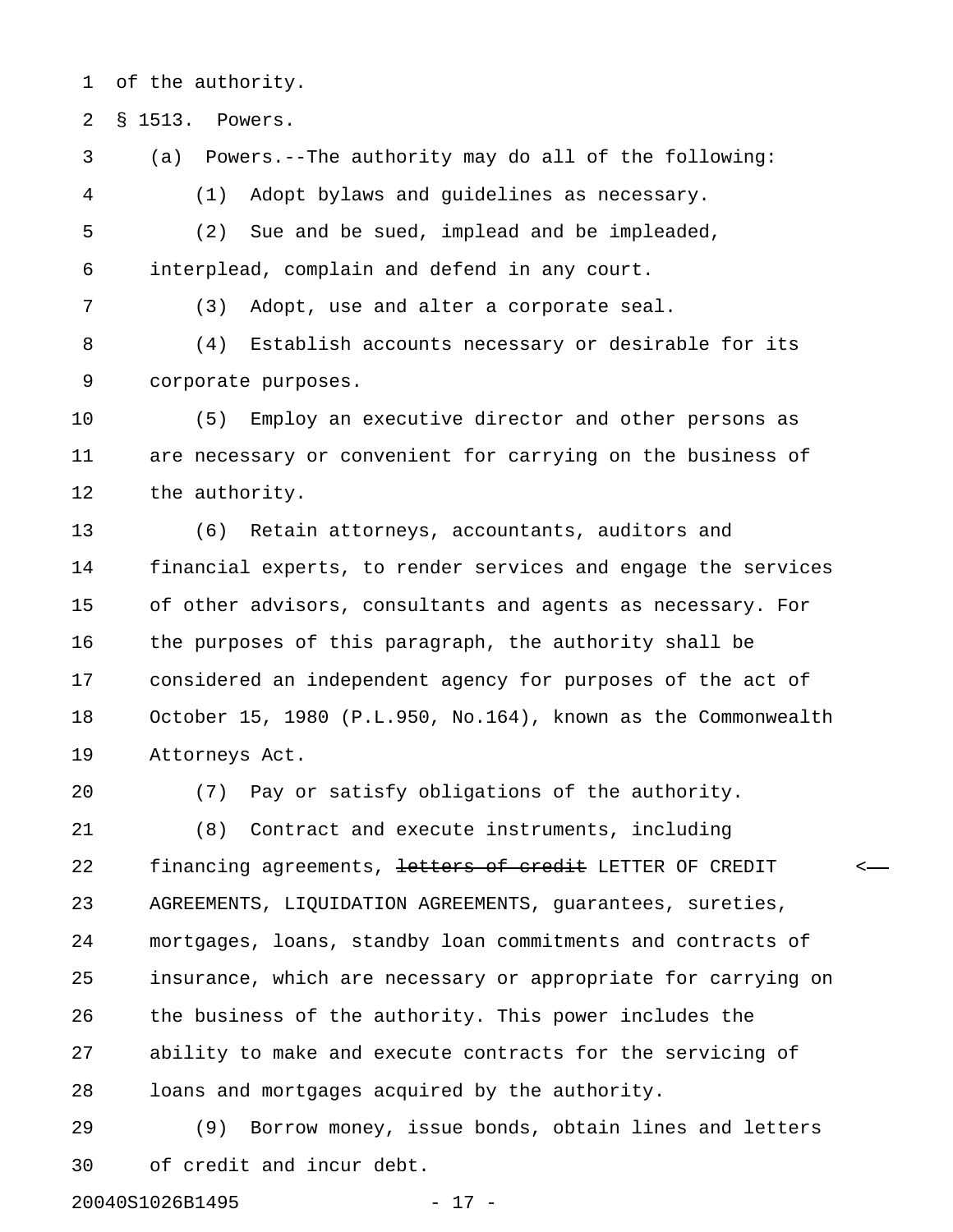1 (10) Pledge the credit of the authority and provide 2 security and liquidity to obligees of the authority as the 3 authority deems necessary or appropriate.

4 (11) Use or pledge an account for a special purpose, 5 including debt service reserves and other reserves, as may be 6 necessary or desirable to carry out its powers and duties.

7 (12) Negotiate modifications or alterations  $\frac{1}{2}$  TO  $\frac{1}{2}$ 8 FINANCING AGREEMENTS, mortgages or security interests.

9 (13) Foreclose on a mortgage or security interest in 10 default.

11 (14) Commence any action necessary to protect or enforce 12 any right conferred upon the authority by law, mortgage, 13 security agreement, contract or other agreement.

14 (15) Bid for or purchase property which was the subject 15 of a mortgage or security interest at a foreclosure or other 16 sale and acquire and take possession of that property.

17 (16) Impose and collect fees and charges in connection 18 with loan commitments and servicing, including reimbursement 19 of costs of financing.

20 (17) Acquire, accept, purchase, receive, collect, hold, 21 convey and invest funds, fees and property, whether tangible 22 or intangible, from all sources, directly or by assignment, 23 pledge or otherwise.

24 (18) Sell, transfer, convey and dispose of any property, 25 whether tangible or intangible.

26 (19) Acquire and sell loans, mortgages and security 27 interests at public or private sale.

28 (20) Provide financial assistance to applicants and 29 project users.

30 (21) Agree to and comply with conditions attached to 20040S1026B1495 - 18 -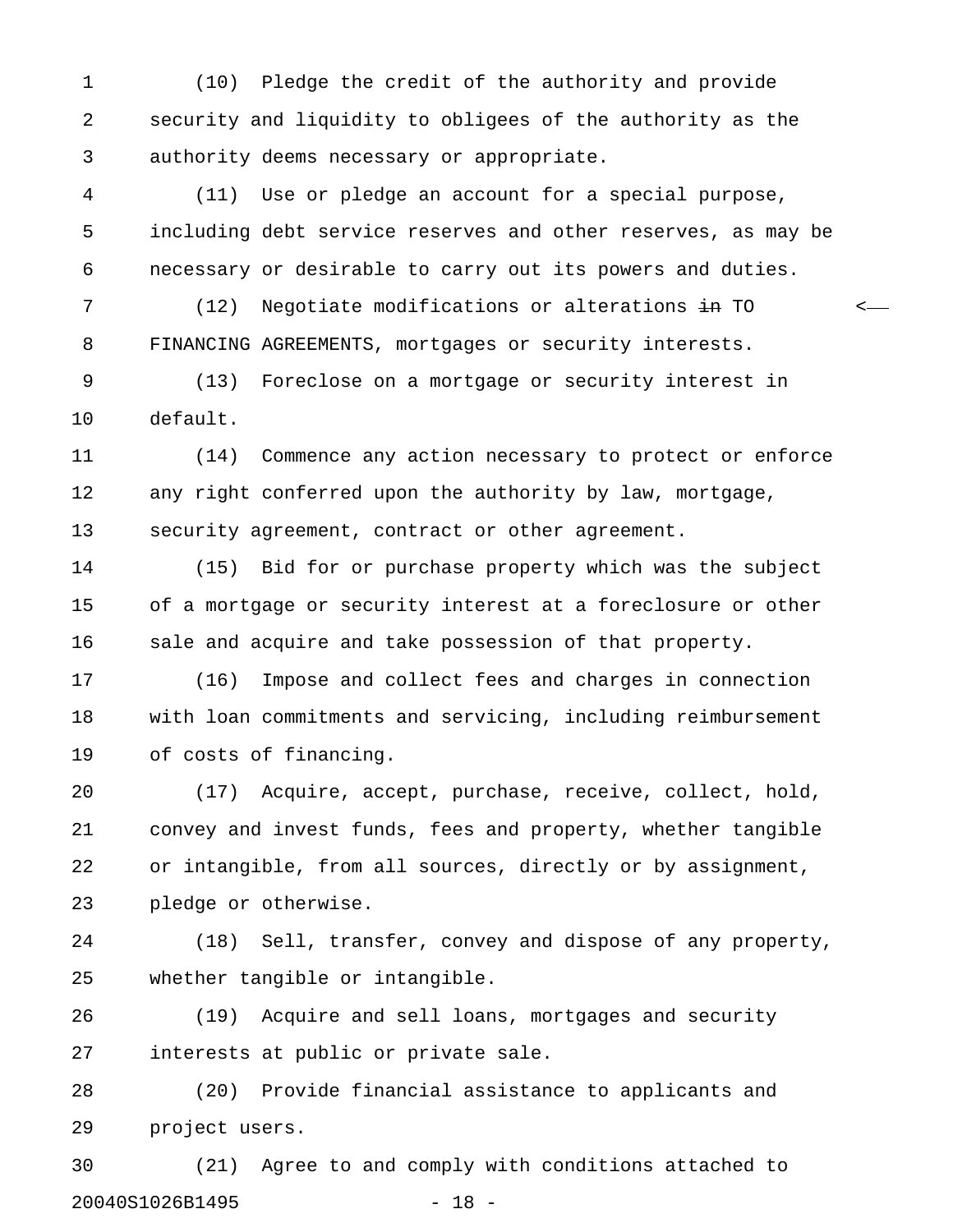1 Federal or Commonwealth assistance not inconsistent with the 2 provisions of this chapter.

3 (22) Make rules regarding the operation of properties 4 and facilities of the authority subject to agreements with 5 obligees of the authority.

6 (23) Develop, adopt and implement binding policies or 7 guidelines assuring all of the following:

8 (i) All persons are accorded equal opportunity in 9 employment and contracting associated with the programs 10 established under Subchapter E (relating to programs). 11 This paragraph includes the authority's contractors, 12 subcontractors, assignees, lessees, agents, vendors and 13 suppliers.

14 (ii) Contracting parties demonstrate diversity in 15 ownership of equity interests.

16 (24) Exercise rights provided by law for the benefit or 17 protection of the authority or obligees of the authority.

18 (25) Invest money of the authority not required for 19 immediate use, including proceeds from the sale of bonds, as 20 the board determines, subject to any agreement with 21 bondholders stated in the authorizing resolution providing 22 for the issuance of bonds.

23 (26) Procure insurance against any loss in connection 24 with its programs, property and other assets.

25 (27) Promulgate regulations and adopt guidelines and 26 statements of policy containing restrictions as it may deem 27 necessary and appropriate to effectuate the public purposes 28 of this chapter.

29 (28) Negotiate and enter into interest rate exchange 30 agreements, interest rate cap agreements, collar agreements, 20040S1026B1495 - 19 -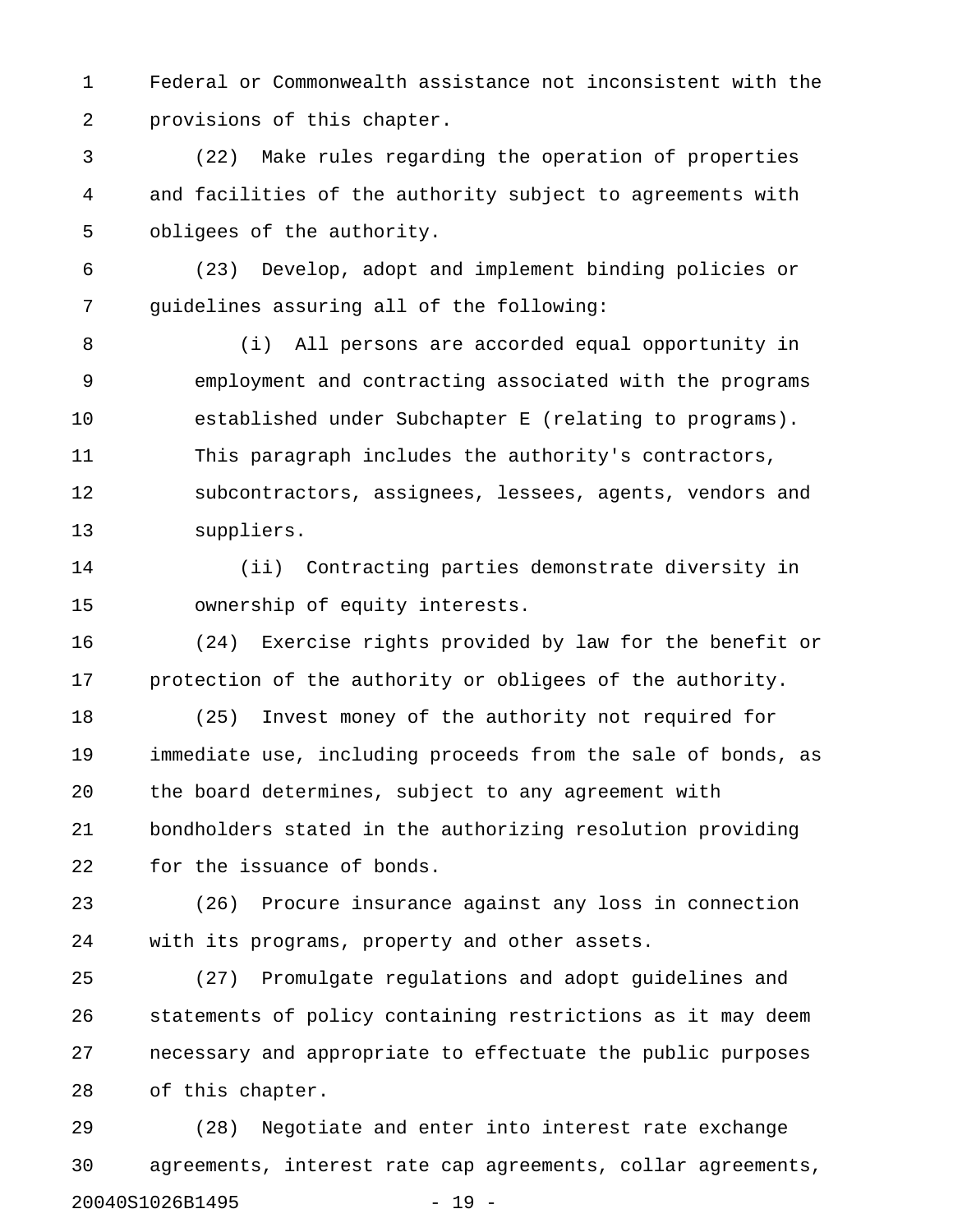1 corridor agreements, ceiling agreements, floor agreements, 2 forward agreements, float agreements and other similar 3 arrangements, which, in the judgment of the authority, will 4 assist the authority in managing the interest costs of the 5 authority.

6 (29) Enter into agreements with applicants and project 7 users providing, among other things, for any of the 8 following:

9 (i) Financial assistance.

10 (ii) Loan, rental or purchase price payments or 11 other payments, sufficient to amortize the principal, 12 interest and premium, if any, of bonds and contractual 13 obligations of the authority incurred to provide funds to 14 pay the costs of the projects being financed.

15 (iii) The applicants or project users to pay or 16 cause to be paid all other costs of acquiring, 17 constructing, maintaining and operating the projects 18 being financed.

19 (iv) Conveyance with or without consideration of any 20 part or all of a project being financed to the project 21 user or applicant on or before payment of all bonds and 22 contractual obligations of the authority incurred with 23 respect to the project.

24 (v) Other matters as are customary or as are deemed 25 necessary and appropriate by the authority.

26 (30) Do any appropriate act necessary or convenient to: 27 (i) carry out and effectuate the purposes of this 28 chapter; or

29 (ii) exercise the powers set forth in this 30 subsection, including any act reasonably implied from 20040S1026B1495 - 20 -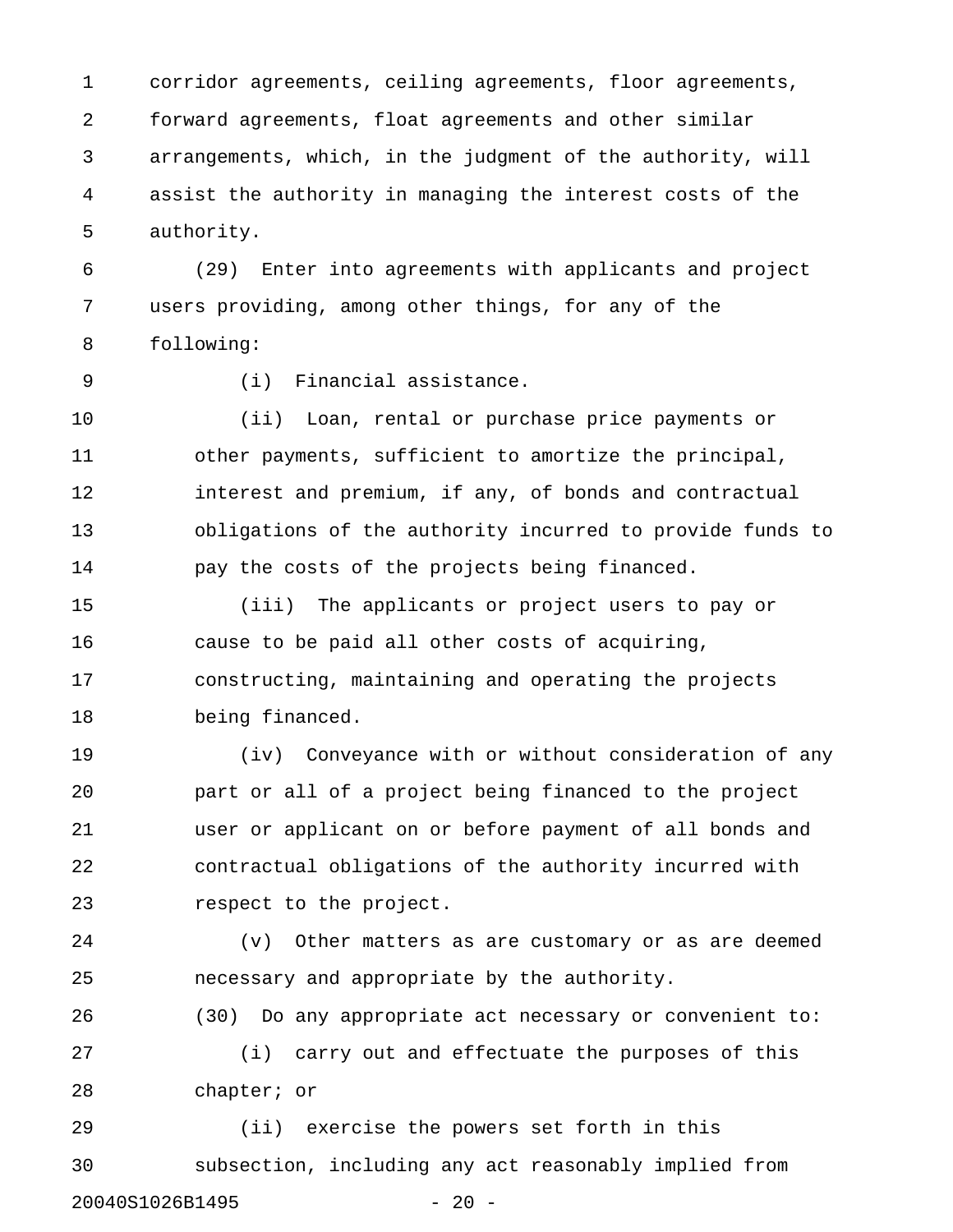1 those powers.

2 (b) Duties.--The authority shall do all of the following:

3 (1) Administer the programs established in Subchapter E 4 in accordance with this chapter.

5 (2) Fund the programs established in Subchapter E and 12 6 Pa.C.S. Ch. 29 (relating to machinery and equipment loans) 7 subject to Subchapter D (relating to funds, accounts, 8 indebtedness and use).

9 § 1514. Limitation.

10 Except upon foreclosure or default under a loan made under 11 this chapter, the board may not approve an application or 12 finance a project if the board or authority would be required to 13 operate, service or maintain the project under a lease or other 14 agreement.

15 SUBCHAPTER C

16 BONDS

17 Sec.

18 1521. Bonds issuance.

19 1522. Commonwealth taxation.

20 1523. Federal taxation.

21 1524. Validity of bonds; limitation on actions.

22 1525. Provisions of bonds; trust agreements.

23 1526. Validity of pledge.

24 1527. Commonwealth pledges.

25 1528. Bonds to be legal investments.

26 1529. Bondholder rights. <

27 1529. RIGHTS AND REMEDIES OF OBLIGEES. <

28 § 1521. Bonds issuance.

29 (a) Authorization.--The authority may issue limited

30 obligation revenue bonds and other types of limited obligation

20040S1026B1495 - 21 -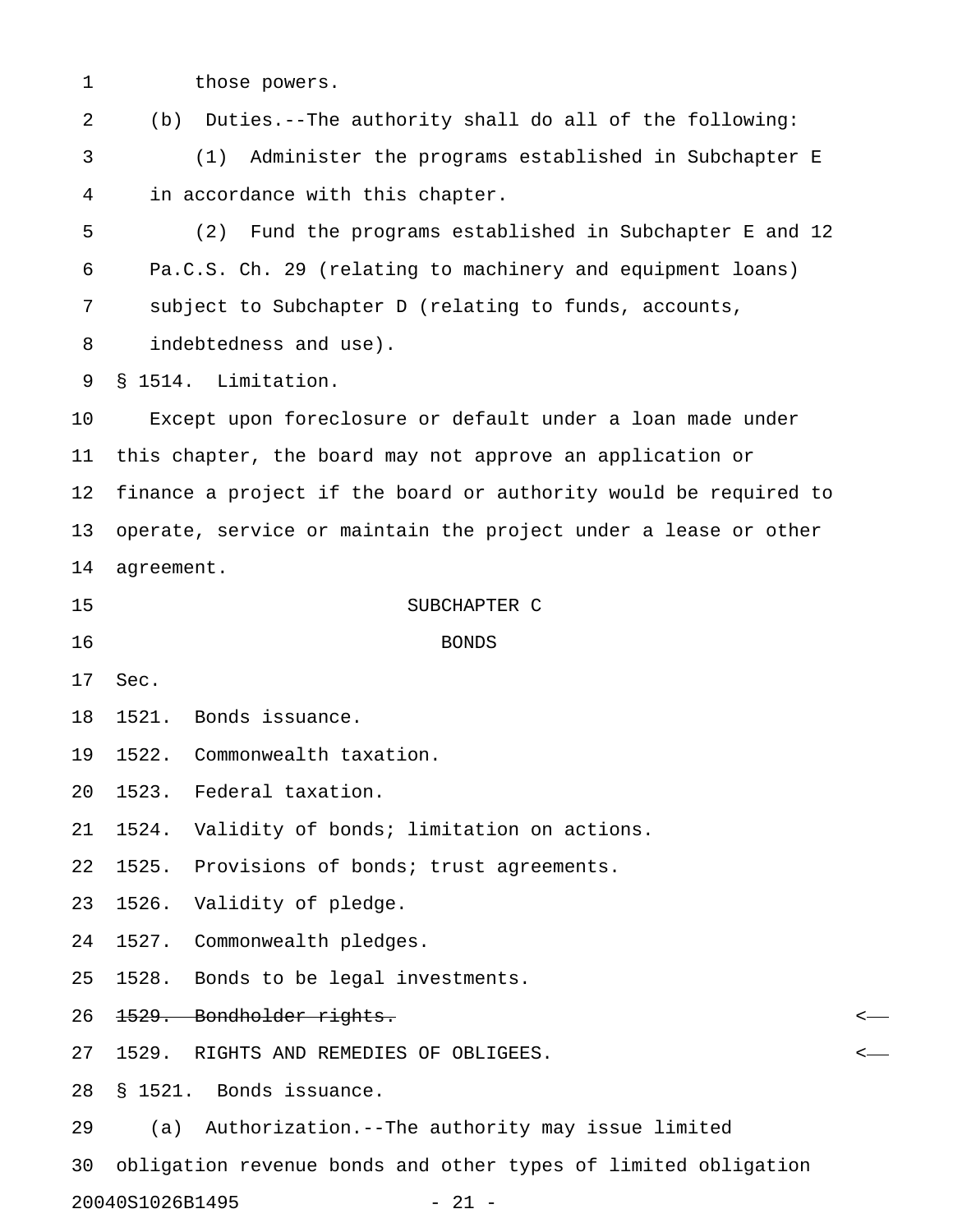1 revenue financing. Bonds issued and financing incurred pursuant 2 to this subchapter shall be subject to the limits set forth in 3 section 1543 (relating to indebtedness) and shall be in the name 4 of the authority. The authority may issue both tax exempt bonds 5 OF THE AUTHORITY. < 6 (B) TAXABILITY.--THE AUTHORITY MAY ISSUE BOTH TAX-EXEMPT 7 BONDS and taxable bonds to fund the programs established in 8 Subchapter E (relating to programs). 9 (b) (Reserved). < 10 (c) Authorization requirements.-- 11 (1) Bonds of the authority shall be authorized by a 12 resolution of the board. 13 (2) The resolution of the board authorizing an issuance 14 of bonds OR THE DOCUMENTS APPROVED BY THE RESOLUTION shall < 15 provide that the bonds: 16 (i) be of a series; 17 (ii) bear a date or dates; 18 (iii) bear or accrue interest at any rate or rates, 19 whether fixed or variable; 20 (iv) be in denominations; 21 (v) be in any form, either coupon or fully 22 registered without coupons or in certificated or book-23 entry-only form; 24 (vi) carry registration, exchangeability and 25 interchangeability privileges; 26 (vii) be payable in any medium of payment and at any 27 place or places; 28 (viii) mature on a date or dates not to exceed 30 29 years from the bonds' original issue date; and 30 (ix) be subject to terms of redemption, if any. 20040S1026B1495 - 22 -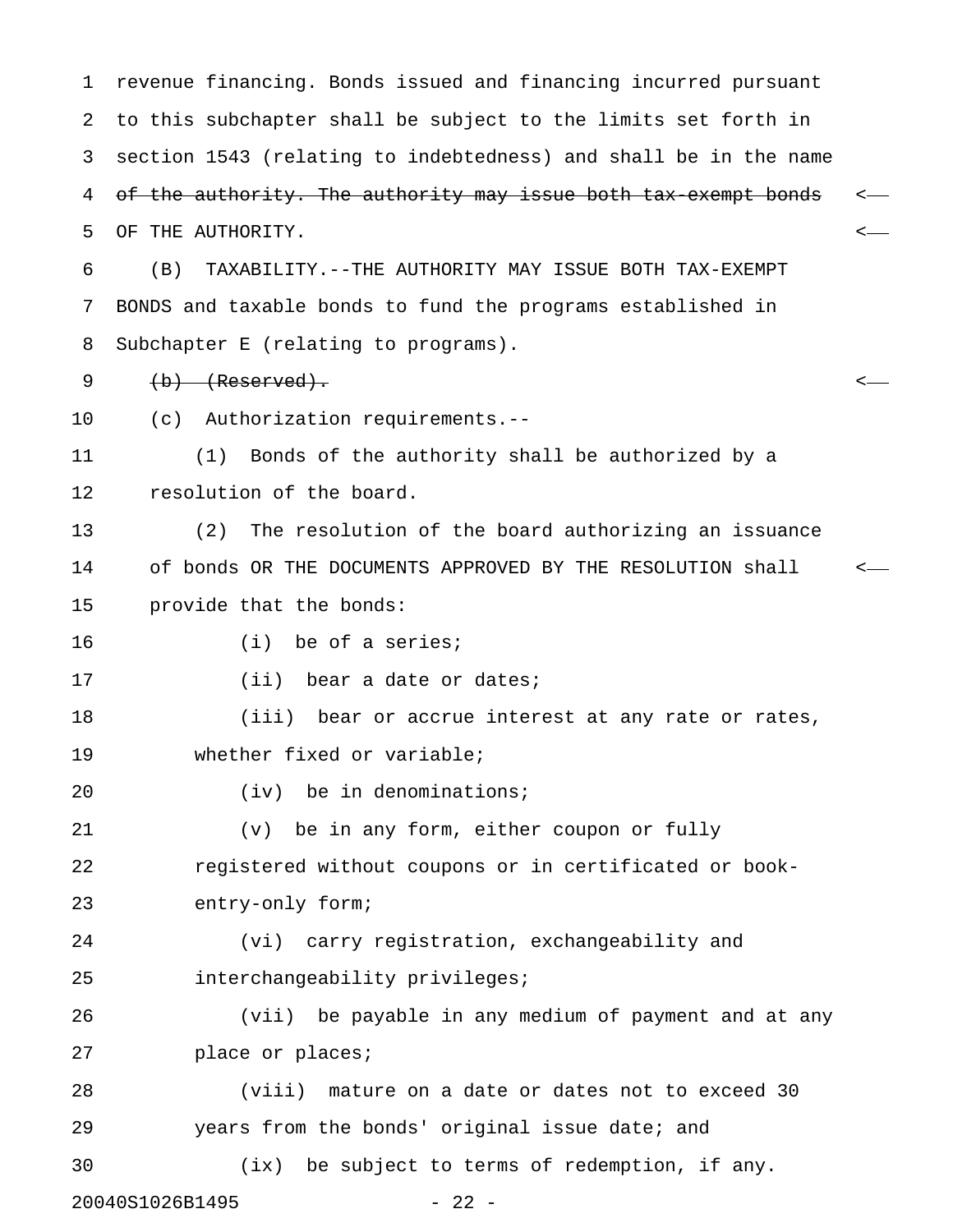1 (3) Bonds shall be signed by or shall bear the facsimile 2 signature of the officer designated by the board.

3 (4) Interest coupons shall be attached to coupon bonds 4 and shall bear the facsimile signature of the officer 5 designated by the board.

6 (5) Bonds may be authenticated by an authenticating 7 agent, fiscal agent or trustee.

8 (6) Bonds may be issued and delivered notwithstanding 9 that the officer signing the bonds or whose facsimile 10 signature is on a coupon has ceased to be the officer at the 11 time when bonds are actually delivered.

12 (d) No debt or liability of the Commonwealth.--

13 (1) Bonds issued under this chapter shall not be a debt 14 or liability of the Commonwealth and shall not create or 15 constitute any indebtedness, liability or obligation of the 16 Commonwealth.

17 (2) Bonds shall be payable solely from revenues of the 18 authority or accounts pledged or available for their 19 repayment as authorized in this chapter which may include any 20 of the following:

21 (i) The proceeds of bonds.

22 (ii) Funds appropriated to the authority for 23 repayment as authorized in this chapter.

24 (iii) In the case of a public project, the pledge of  $\leftarrow$ 25 **fees, taxes and other revenues by a political subdivision** 26 **bu or other instrumentality of the Commonwealth.** 

27 (3) All bonds shall contain on their faces statements to 28 the effect that:

29 (i) the authority is obligated to pay the principal 30 of or the interest on the bonds only from its revenues, 20040S1026B1495 - 23 -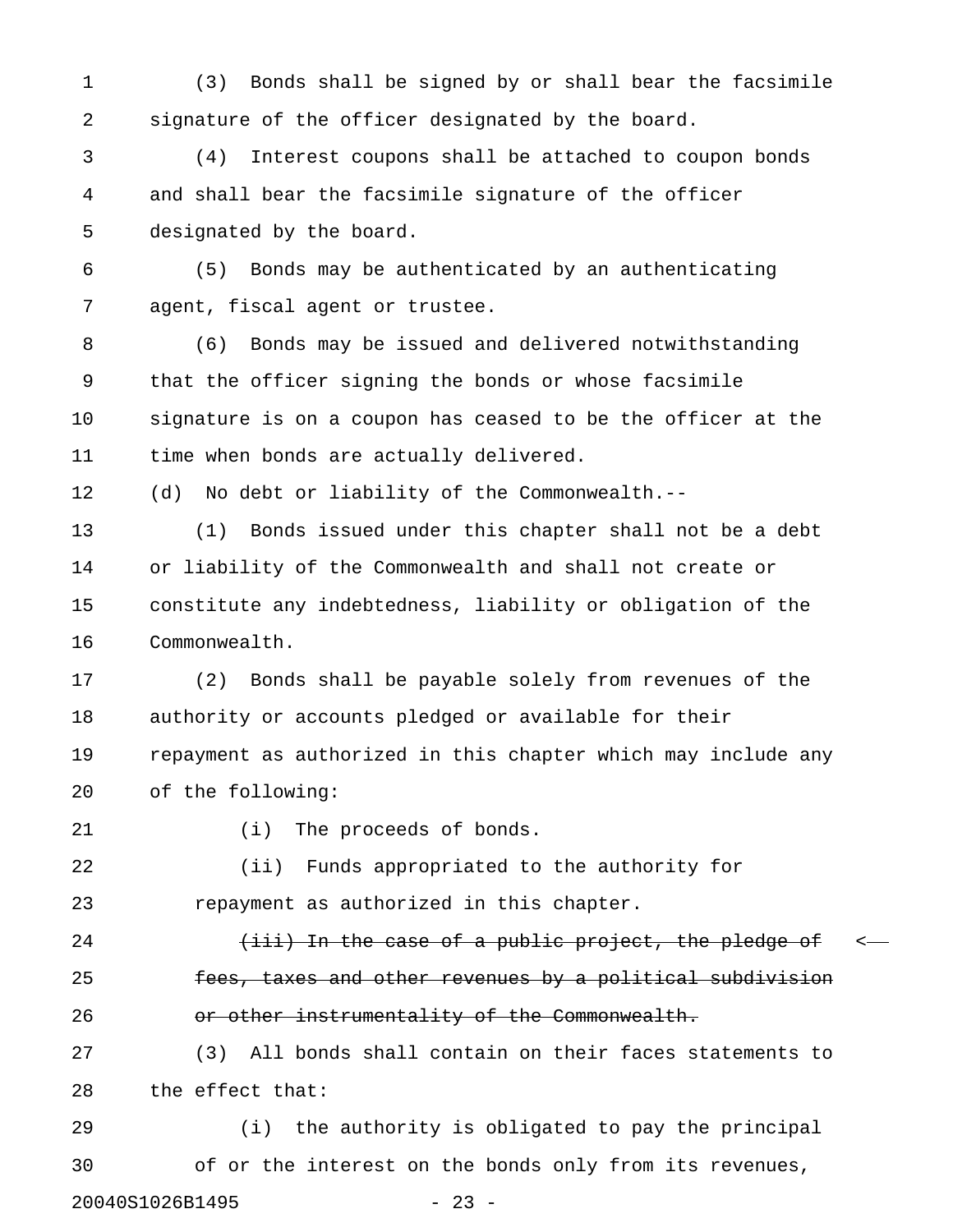1 receipts or funds pledged or available for their payment 2 as authorized in this chapter;

3 (ii) neither the Commonwealth nor any political 4 subdivision is obligated to pay the principal or 5 interest; and

6 (iii) neither the faith and credit nor the taxing 7 power of the Commonwealth or any political subdivision is 8 pledged to the payment of the principal of or the 9 interest on the bonds.

10 (e) Sale.--

11 (1) Bonds may be sold at public sale, invited sale or 12 private sale for the price or prices the authority 13 determines.

14 (2) The authority shall ensure that minority-owned or 15 minority-controlled firms have an opportunity to participate 16 in a significant way in bonds sale activities.

17 (f) Interim receipts.--Pending the preparation of the 18 definitive bonds, interim receipts may be issued to the 19 purchaser or purchasers of the bonds and shall contain the terms 20 and conditions established by the authority.

21 (g) Negotiable instruments.--Bonds of the authority shall 22 have the qualities of negotiable instruments under 13 Pa.C.S. 23 (relating to commercial code).

24 (h) Use.--The authority may, as it deems necessary and 25 desirable, use the proceeds of bonds issued for any of the  $\sim$ 26 following:

27 (1) Making loans, grants or guarantees <del>for costs of</del>  $\leftarrow$ 28 projects.

29 (2) Purchasing loans, mortgages, security interests or 30 loan participations.

20040S1026B1495 - 24 -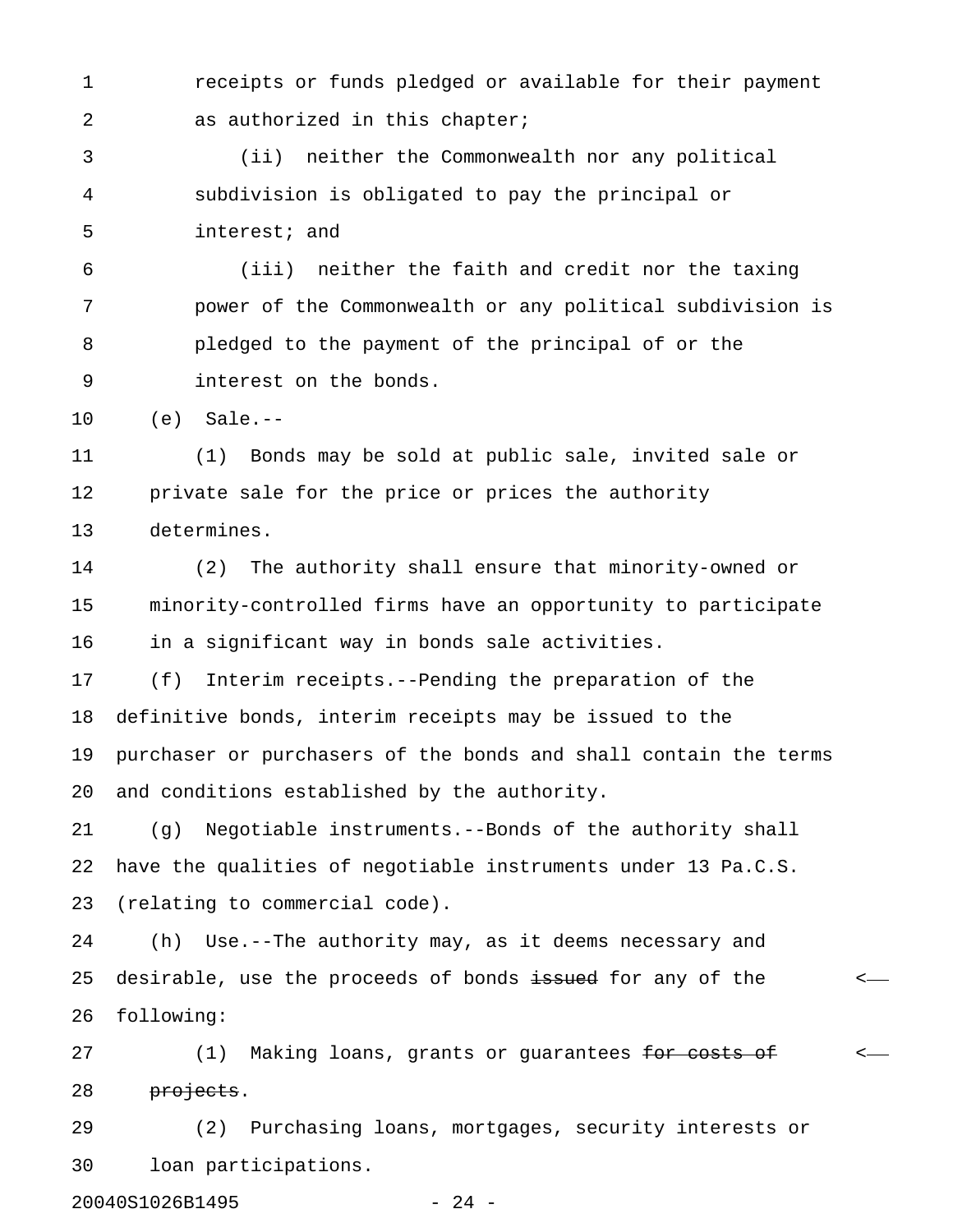1 (3) Paying incidental expenses in connection with 2 activity under paragraphs (1) and (2), including 3 administrative costs of the authority and the department.

4 (4) Paying expenses of authorizing and issuing the 5 bonds.

6 (5) Paying principal, REDEMPTION OR PURCHASE PRICE AND < 7 interest on bonds.

8 (6) Funding reserves.

9 (i) Refunding.--Subject to provisions of this chapter and 10 the terms of bonds or other contractual obligations issued in 11 accordance with this chapter, the authority may refund any 12 outstanding debt of the authority, whether the debt represents 13 principal or interest, in whole or in part, at any time. For the 14 purposes of this subsection, the term "refund" and its 15 variations means the issuance and sale of obligations the 16 proceeds of which are used or are to be used for the payment or 17 redemption of outstanding obligations upon or prior to maturity. 18 § 1522. Commonwealth taxation.

19 (a) General.--The effectuation of the purposes of the 20 authority is for the benefit of the people of this Commonwealth; 21 for the increase of commerce and prosperity; and for the 22 improvement of health, safety, welfare and living conditions. 23 (b) Authority.--Since the authority, as a public 24 instrumentality of the Commonwealth, will be performing 25 essential governmental functions in effectuating these purposes, 26 the authority is not required to pay any taxes or assessments 27 upon any property acquired or used or permitted to be used by 28 the authority for its purposes.

29 (c) Bonds.--Bonds issued by the authority, the transfer and 30 the income from the bonds, including profit made on their sale, 20040S1026B1495 - 25 -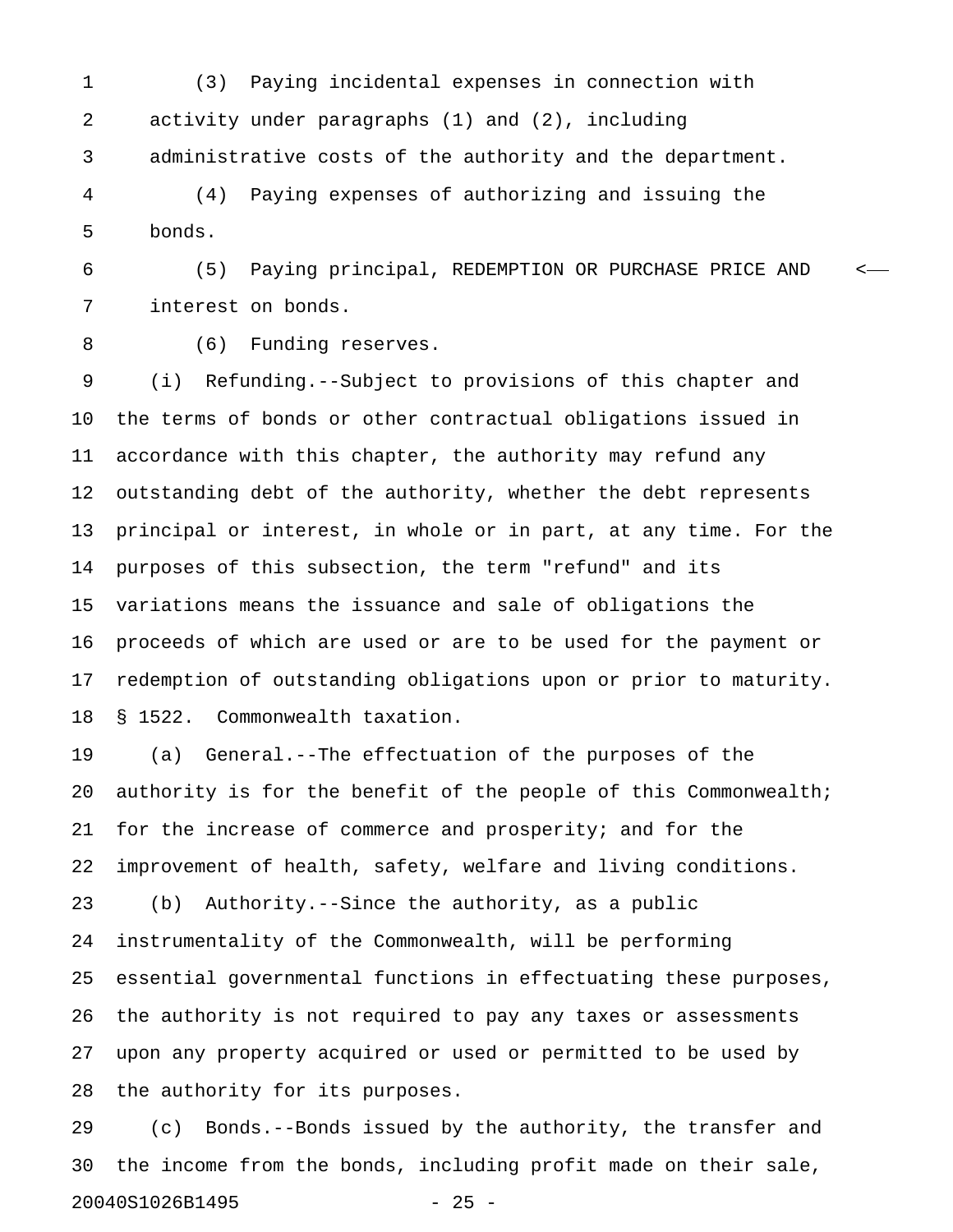1 are free from State and local taxation within this Commonwealth. 2 The exclusion under this subsection shall not extend to gift, 3 estate, succession or inheritance taxes or any other taxes not 4 levied directly on the bonds, their transfer, the income from 5 the bonds or the realization of profits on their sale.

6 § 1523. Federal taxation.

7 (a) Allocation.--If the bonds issued by the authority for a 8 project are tax-exempt bonds for which Federal law requires an 9 allocation, the department may issue an allocation upon receipt 10 of a written request by the board. An allocation must be issued 11 by the department prior to the approval of the resolution 12 authorizing the issuance of the bonds by the board.

13 (b) Approval.--If gubernatorial approval is required by 14 Federal or Commonwealth law, the Governor may approve the 15 issuance of bonds by the authority upon receipt of written 16 request for approval from the board. The written request must 17 state all of the following:

18 (1) The authority has conducted a public hearing, with 19 appropriate public notice, concerning the purposes for which 20 the bonds are to be issued.

21 (2) A description of the project or projects to be 22 financed.

23 (3) A description of the method of financing the project 24 or projects.

25 (4) A summary of the comments made and questions posed 26 at the public hearing.

27 § 1524. Validity of bonds; limitation on actions.

28 (a) Presumption.--Bonds reciting in substance that they have 29 been issued by the authority to accomplish the public purposes 30 of this chapter shall be conclusively deemed in any suit, action 20040S1026B1495 - 26 -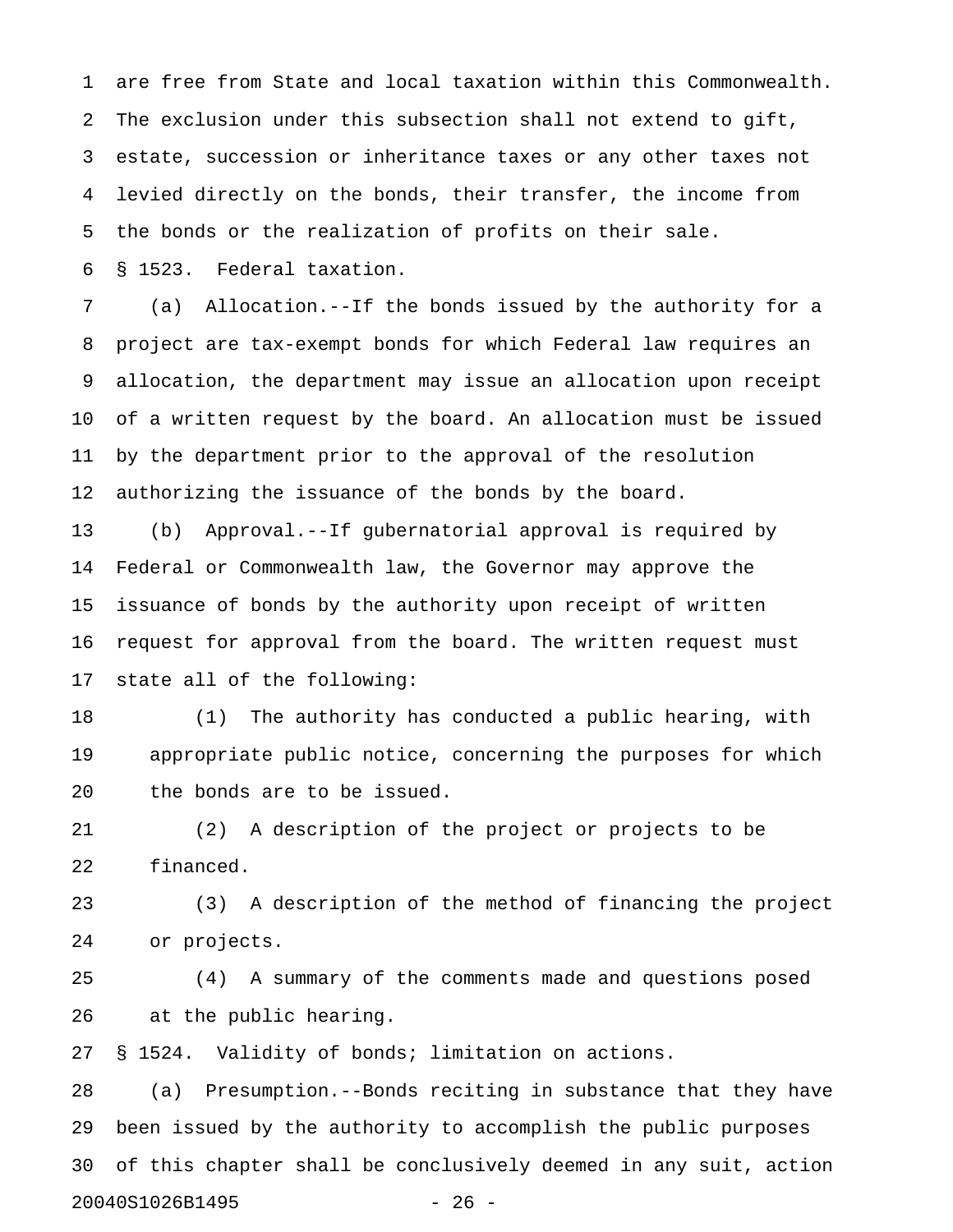1 or proceeding involving the validity or enforceability of the 2 bonds or their security to have been issued for the public 3 purposes of this chapter.

4 (b) Estoppel.--After issuance, bonds shall be conclusively 5 presumed to be fully authorized and issued under the laws of 6 this Commonwealth; and any person shall be estopped from 7 questioning their validity, sale, execution or delivery by the 8 authority.

9 § 1525. Provisions of bonds; trust agreements.

10 A resolution authorizing the issuance of bonds or any trust 11 agreement approved in OR BY a resolution authorizing the < 12 issuance of bonds may contain provisions which do any of the 13 following:

14 (1) Secure the bonds.

15 (2) Covenant against any of the following:

16 (i) Pledging or granting a security interest in all 17 or any part of the authority's revenues or all or any 18 part of its property to which its right or title exists 19 or which may later come into existence.

20 (ii) Permitting or suffering any lien on all or any 21 part of its revenues or property.

22 (iii) Extending the time for the payment of bonds or 23 interest.

24 (3) Covenant with respect to limiting the authority's 25 right to sell, pledge or otherwise dispose of bonds or notes 26 of governmental units, loan agreements or other property.

27 (4) Covenant as to any of the following:

28 (i) Additional bonds to be issued.

29 (ii) Limitations on additional bonds.

30 (iii) Terms and conditions of additional bonds.

20040S1026B1495 - 27 -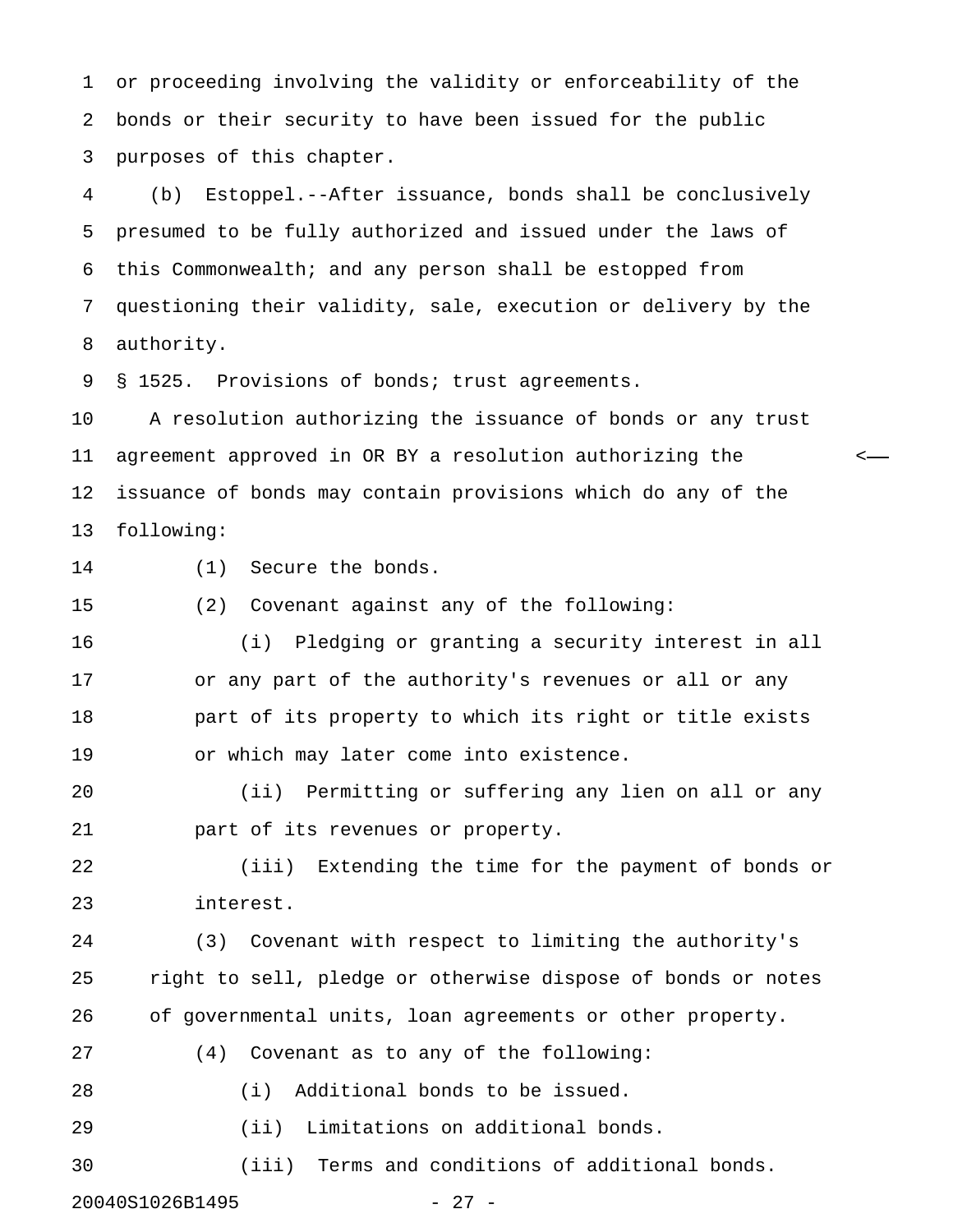1 (iv) Custody, application, investment and 2 disposition of proceeds of bonds. 3 (v) Incurring of other debts or obligations by the 4 authority. 5 (vi) Payment of principal of or interest on bonds. 6 (vii) Sources and methods of payment. 7 (viii) Rank or priority of bonds with respect to 8 liens or security interests. 9 (ix) Redemption, purchase and tender of bonds by the 10 authority or the bondholders and the privilege of 11 exchange of the bonds for other bonds. 12 (x) Use, investment and disposition of the money 13 held in special funds, accounts or reserves. 14 (xi) Use of any or all of the authority's real or 15 personal property. 16 (xii) Warrant of title to the authority's real or 17 personal property. 18 (5) Provide for any of the following: 19 (i) Replacement of lost, stolen, destroyed or 20 mutilated bonds. 21 (ii) Maintenance of the authority's real and 22 personal property. 23 (iii) Replacement of the authority's real and 24 personal property. 25 (iv) Insurance to be carried on the authority's real 26 and personal property and the use and disposition of the 27 insurance proceeds. 28 (v) Rights, liabilities, powers and duties arising 29 upon the breach of any covenant, condition or obligation. 30 (6) Create or authorize the creation of special funds or

20040S1026B1495 - 28 -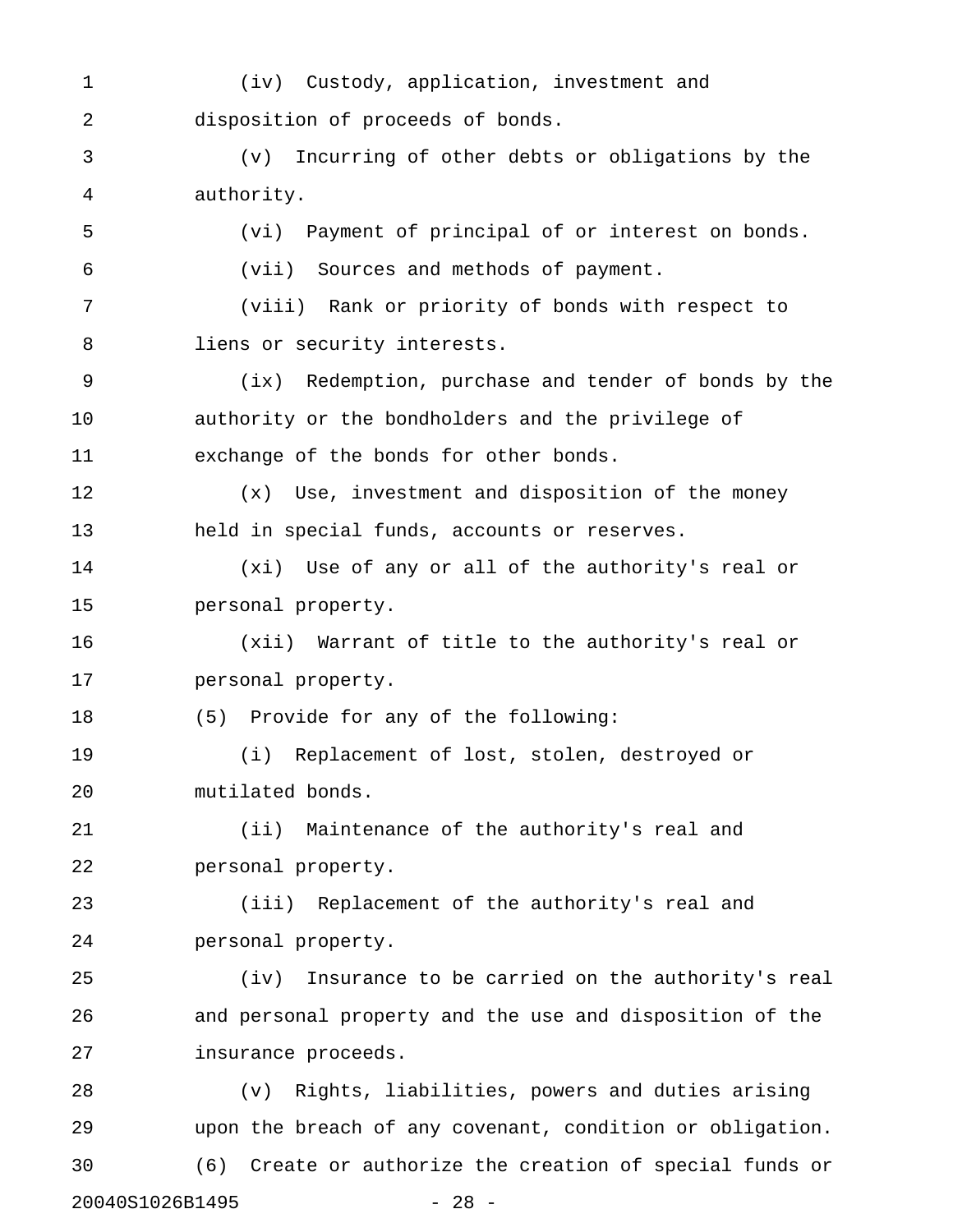1 accounts to be held in trust or otherwise for the benefit of 2 bondholders or of reserves for debt service or other 3 purposes. 4 (7) Obtain letters of credit, bond insurance and other 5 facilities for credit enhancement and liquidity.

6 (8) Prescribe any of the following:

7 (i) Procedure, if any, by which the terms of any 8 contract with bondholders may be amended or abrogated.

9 (ii) Percentage of the principal amount of bonds the 10 holders of which must consent to the amendment or 11 abrogation of any contract.

12 (iii) Manner in which the consent under subparagraph 13 (ii) may be given.

14 (9) Prescribe any of the following:

15 (i) Events of default.

16 (ii) Terms and conditions upon which any or all of 17 the bonds become or may be declared due and payable 18 before stated maturity following an event of default.

19 (iii) Terms and conditions upon which the 20 declaration of default and its consequence may be waived. 21 (10) Pay the costs or expenses incident to any of the

22 following:

23 (i) The enforcement of the bonds.

24 (ii) The provisions of the resolution authorizing 25 the issuance of the bonds.

26 (iii) The trust agreement securing the bonds. 27 (iv) Any covenant or agreement of the authority with

28 the holders of the bonds or other obligees of the 29 authority.

30 (11) Vest in a trustee, within or without this 20040S1026B1495 - 29 -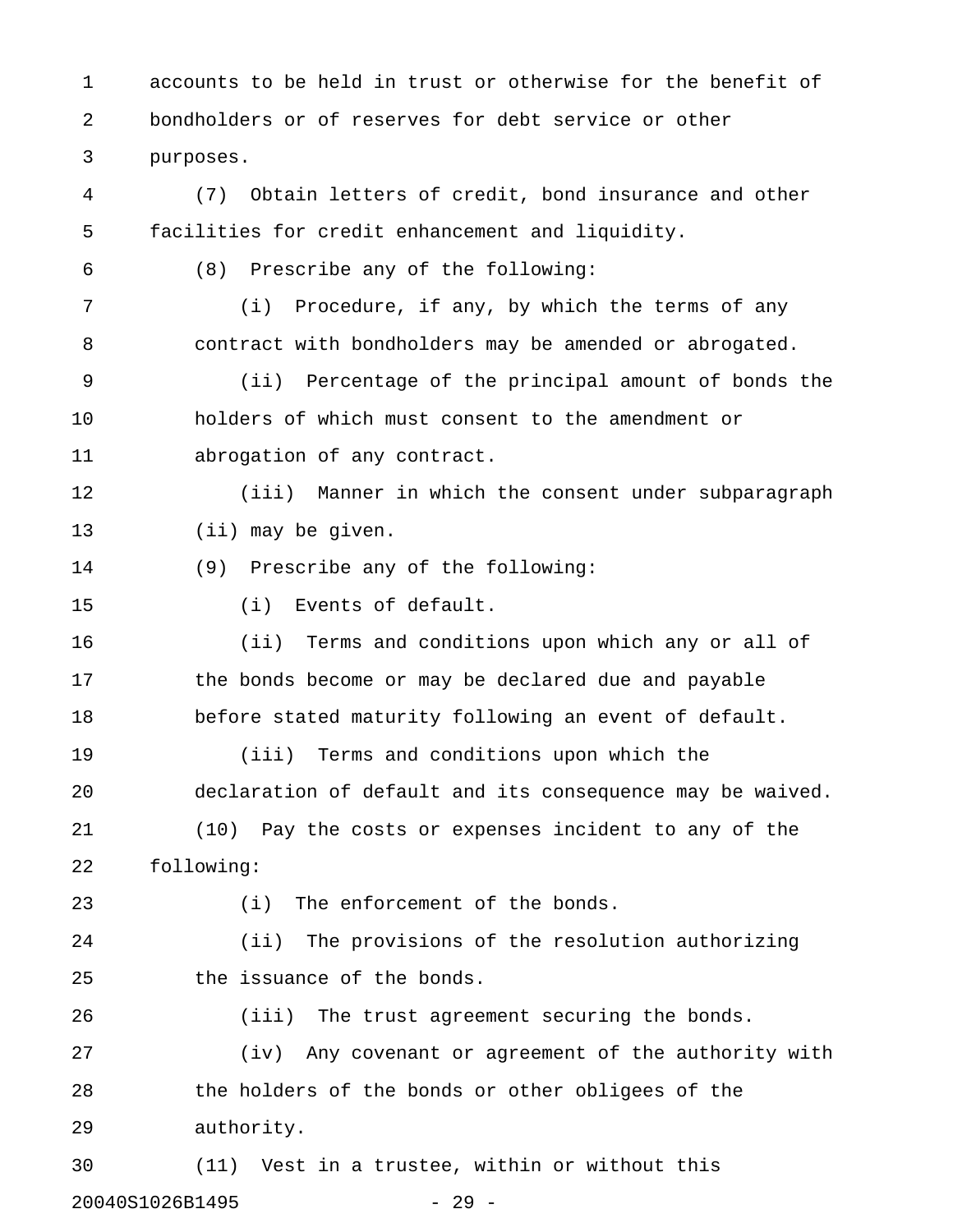1 Commonwealth, any property, rights, powers and duties in 2 trust, including rights with respect to the sale or other 3 disposition of notes and bonds of governmental units and 4 other instruments and security pledged under a resolution or 5 trust agreement for the benefit of bondholders and rights, by 6 suit or action, to foreclose a mortgage pledged under a 7 resolution or trust indenture for the benefit of bondholders.

8 (12) Limit the rights, powers and duties of a trustee 9 and the right of bondholders to appoint a trustee.

10 (13) Establish the terms and conditions upon which a 11 trustee or the bondholders may enforce a covenant or rights 12 securing or relating to the bonds.

13 (14) Exercise all or any part or combination of the 14 powers granted in this chapter.

15 (15) Make covenants other than and in addition to the 16 covenants expressly authorized by this chapter.

17 (16) Do or refrain from doing any other act and thing 18 necessary, convenient or desirable in order to better secure 19 the bonds of the authority or, in the absolute discretion of 20 the authority, as will tend to make bonds of the authority 21 more marketable. This paragraph applies notwithstanding that 22 the act or thing may not be specifically enumerated in this 23 chapter as long as the act or thing is in accordance with the 24 intent of this chapter.

25 § 1526. Validity of pledge.

26 A pledge of or grant of a security interest in revenues or 27 instruments made by the authority shall be valid and binding 28 from the time when the pledge is made. The revenues, receipts, 29 money, funds or other property or instruments pledged and later 30 received by the authority shall immediately be subject to the 20040S1026B1495 - 30 -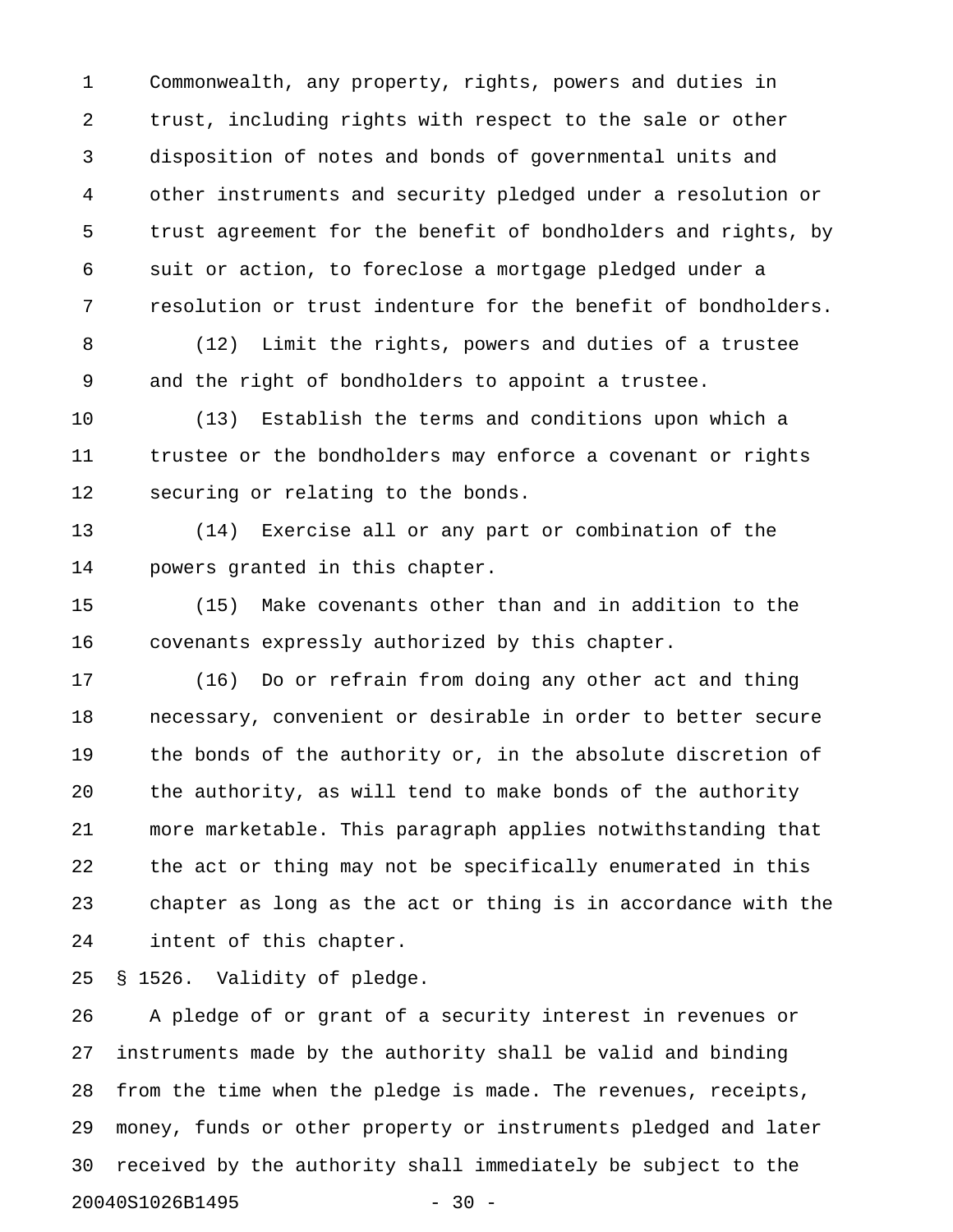1 lien of the pledge or security interest without any physical 2 delivery of the property pledged or further act. The lien of the 3 pledge or security interest shall be valid and binding as 4 against all parties having claims of any kind in tort, contract 5 or otherwise against the authority irrespective of whether the 6 parties have notice of the lien, pledge or security interest. No 7 instrument by which a pledge or security interest is created, 8 evidenced or noticed need be recorded or filed to perfect the 9 pledge or security interest, except in the records of the 10 authority.

11 § 1527. Commonwealth pledges.

12 (a) Bondholders.--The Commonwealth pledges to and agrees 13 with each obligee of the authority that the Commonwealth will 14 not limit or alter the rights and powers vested in the authority 15 or otherwise created by this chapter in any manner inconsistent 16 with the obligations of the authority to its obligees until all 17 bonds at any time issued, together with the interest on the 18 bonds, are fully paid and discharged.

19 (b) Lessees.--The Commonwealth pledges and agrees with any 20 person that, as owner of property which is leased or subleased 21 to or from the authority, it will not limit or alter the rights 22 and powers vested in the authority or otherwise created by this 23 chapter in any manner which impairs the obligations of the 24 authority until all the obligations of the authority under the 25 lease or sublease are fully met and discharged.

26 § 1528. Bonds to be legal investments.

27 (a) Investments.--Bonds issued pursuant to this chapter are 28 made securities in which all of the following may properly and 29 legally invest funds, including capital, deposits or other funds 30 in their control or belonging to them:

20040S1026B1495 - 31 -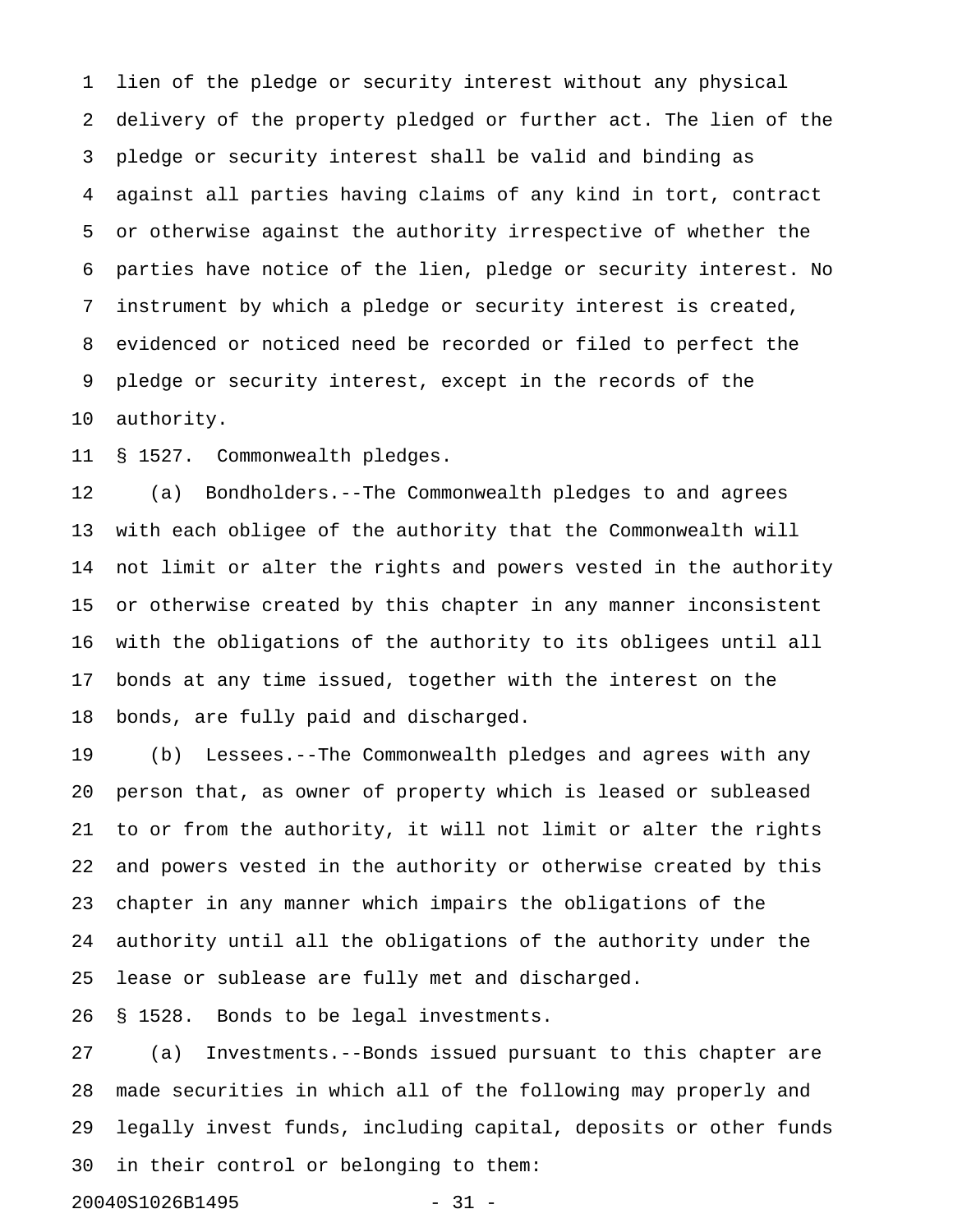- 1 (1) Government agencies.
- 2 (2) Insurance companies.

3 (3) Trust companies.

4 (4) Banking associations, banking corporations and 5 savings banks.

6 (5) Investment companies.

7 (6) Executors, trustees and other fiduciaries.

8 (7) Trustees of any retirement, pension or annuity fund 9 or system of the Commonwealth.

10 (b) Deposits.--Bonds issued by the authority are made 11 securities which may properly and legally be deposited with and 12 received by a government agency for any purpose for which the 13 deposit of bonds or other obligations of the Commonwealth are 14 authorized by law.

15 § 1529. Bondholder rights. <

16 § 1529. RIGHTS AND REMEDIES OF OBLIGEES. <

17 The rights and remedies conferred upon or granted to 18 bondholders OBLIGEES OF THE AUTHORITY pursuant to this chapter <-19 shall be in addition to and not in limitation of rights and 20 remedies lawfully granted to <del>bondholders</del> OBLIGEES OF THE  $\leftarrow$ 21 AUTHORITY by the resolution providing for the issuance of bonds 22 or by any trust agreement or other agreement under which the 23 bonds may be issued or secured.

#### 24 SUBCHAPTER D

25 FUNDS, ACCOUNTS, INDEBTEDNESS AND USE < 26 Sec.  $27 \frac{1541}{1541}$ . Fund. 28 1542. Accounts. 29 1541. TRUST ACCOUNTS. <

30 1542. REVOLVING LOAN PROGRAM ACCOUNTS.

20040S1026B1495 - 32 -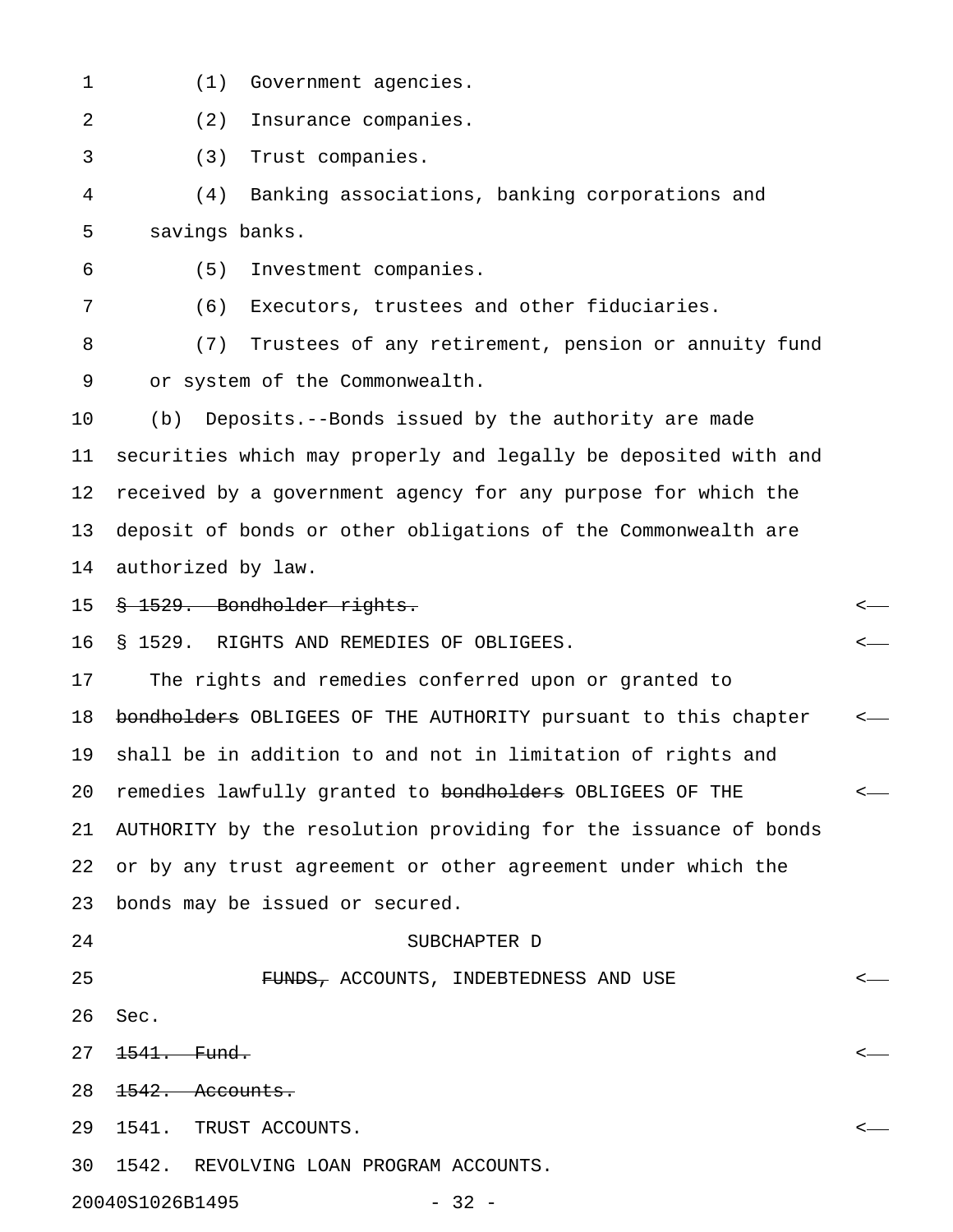1 1543. Indebtedness.

2 1544. Use.

3 § 1541. Fund. <

4 There is established a special fund to be known as the 5 Commonwealth Financing Fund. The State Treasurer shall be the 6 custodian of the fund, which shall be subject to the provisions 7 of law applicable to funds listed in section 302 of the act of 8 April 9, 1929 (P.L.343, No.176), known as The Fiscal Code. Any 9 money appropriated to the authority shall be credited to the 10 fund. Unless otherwise specified, all money appropriated to the 11 authority shall be used by the authority to pay indebtedness 12 incurred under section 1543(a) (relating to indebtedness). All 13 money and investments on deposit in or credited to the fund 14 shall be at all times property of the authority. The State 15 Treasurer shall disburse money in the fund to the authority upon 16 order of the board for use in accordance with this chapter. 17 § 1542. Accounts. 18  $(a)$  Establishment. The authority shall establish a 19 revolving account for each of the following programs: 20  $(1)$  The Business in Our Sites Program established in 21 section 1551 (relating to Business in Our Sites Program). 22  $(2)$  The First Industries Program established in section 23 1552 (relating to First Industries Program). 24 (b) Deposits.--Any funds received by the authority under the 25 Business in Our Sites Program shall be deposited in the account 26 established in accordance with subsection  $(a)(1)$ . Any funds 27 received by the authority under the First Industries Program 28 shall be deposited in the account established in accordance with 29 subsection  $(a)(2)$ . 30 § 1541. TRUST ACCOUNTS. <

20040S1026B1495 - 33 -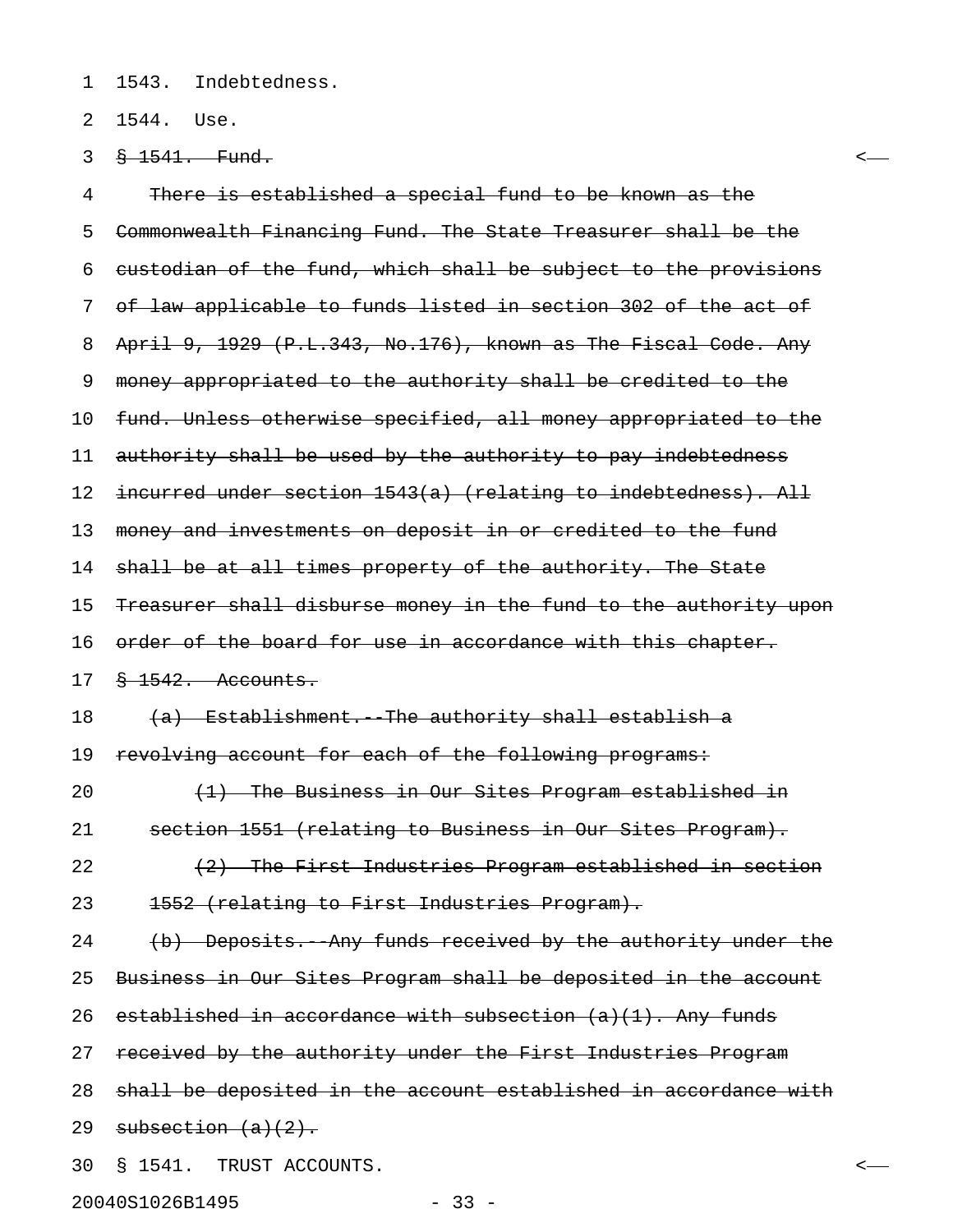1 THE AUTHORITY SHALL ESTABLISH ONE OR MORE TRUST ACCOUNTS INTO 2 WHICH IT SHALL DEPOSIT THE PROCEEDS OF BONDS AUTHORIZED TO BE 3 ISSUED PURSUANT TO SECTION 1521 (RELATING TO BONDS ISSUANCE) TO 4 FUND THE PROGRAMS ESTABLISHED IN SUBCHAPTER E (RELATING TO 5 PROGRAMS) AND ANY OTHER MONEYS LEGALLY AVAILABLE FOR THE 6 PURPOSE. MONEYS HELD IN AN ACCOUNT ESTABLISHED UNDER THIS 7 SECTION MAY BE PLEDGED BY THE AUTHORITY TO SECURE PAYMENT OF THE 8 BONDS.

9 § 1542. REVOLVING LOAN PROGRAM ACCOUNTS.

10 (A) THE BUSINESS IN OUR SITES PROGRAM ACCOUNT.--THE 11 AUTHORITY SHALL ESTABLISH AN ACCOUNT FOR THE PROGRAM ESTABLISHED 12 IN SECTION 1551 (RELATING TO BUSINESS IN OUR SITES PROGRAM). 13 PROCEEDS OF BONDS ISSUED TO FUND THE BUSINESS IN OUR SITES 14 PROGRAM AND ANY MONEYS RECEIVED AS LOAN REPAYMENTS UNDER THE 15 BUSINESS IN OUR SITES PROGRAM, OR MONEYS OTHERWISE MADE 16 AVAILABLE TO THE PROGRAM, SHALL BE DEPOSITED IN THE ACCOUNT AND 17 MADE AVAILABLE FOR ADDITIONAL PLANNING GRANTS OR LOANS FOR THE 18 PURPOSES OF THE PROGRAM IN SECTION 1551, SUBJECT TO THE 19 PROVISIONS OF ANY PLEDGE TO OR AGREEMENT MADE BY THE AUTHORITY 20 WITH OBLIGEES OF THE AUTHORITY.

21 (B) THE FIRST INDUSTRIES PROGRAM ACCOUNT.--THE AUTHORITY 22 SHALL ESTABLISH AN ACCOUNT FOR THE PROGRAM ESTABLISHED IN 23 SECTION 1552 (RELATING TO FIRST INDUSTRIES PROGRAM). PROCEEDS OF 24 BONDS ISSUED TO FUND THE FIRST INDUSTRIES PROGRAM, ANY MONEYS 25 RECEIVED AS LOAN REPAYMENTS OR IN REPAYMENT OR RECOVERY OF LOAN 26 GUARANTEES UNDER THE PROGRAM, OR MONEYS OTHERWISE MADE AVAILABLE 27 TO THE PROGRAM, SHALL BE DEPOSITED IN THE ACCOUNT AND MADE 28 AVAILABLE FOR ADDITIONAL PLANNING GRANTS OR LOANS OR USED FOR 29 ADDITIONAL LOAN GUARANTEES, AS PROVIDED IN SECTION 1552, SUBJECT 30 TO THE PROVISIONS OF ANY PLEDGE TO OR AGREEMENT MADE BY THE 20040S1026B1495 - 34 -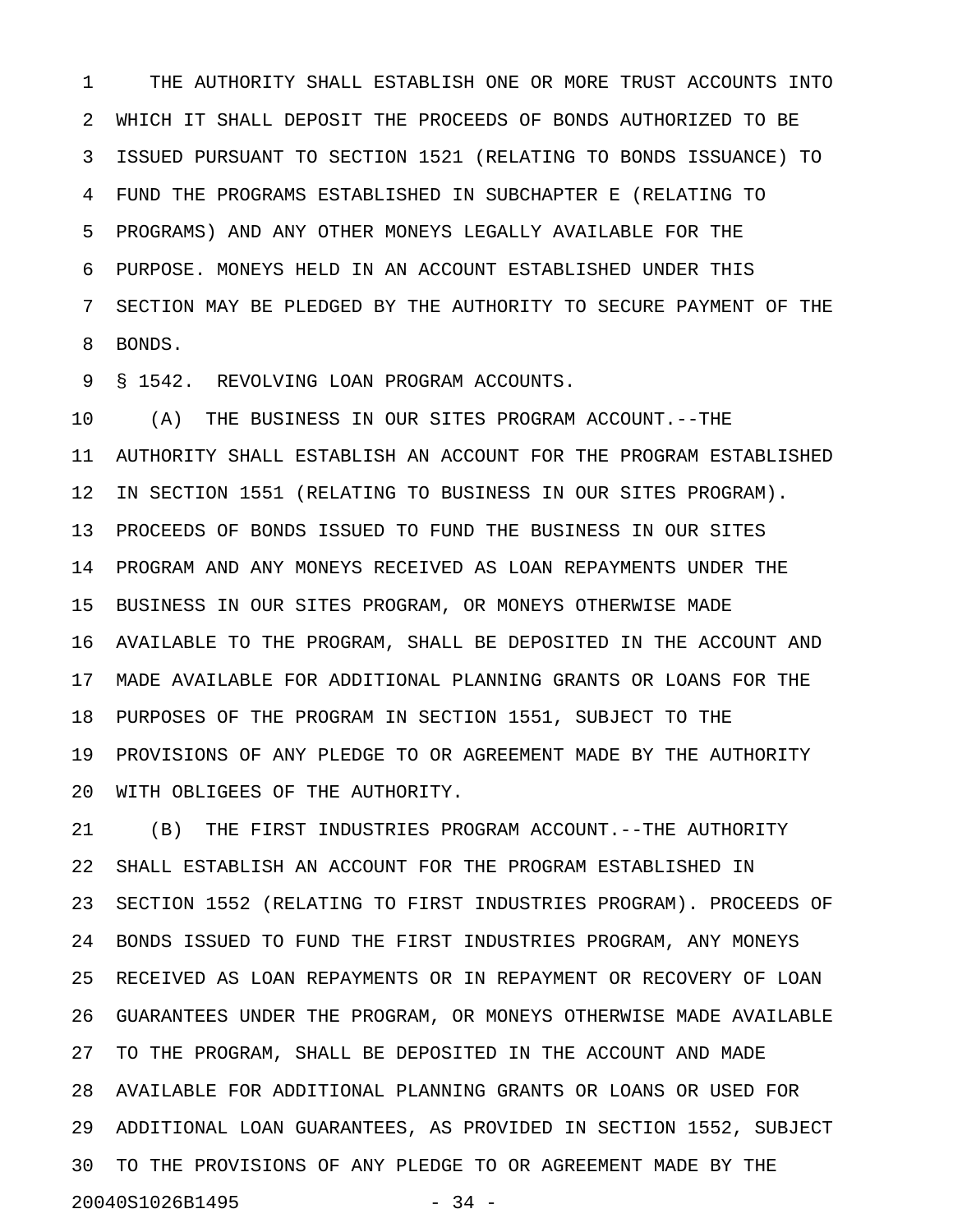1 AUTHORITY WITH OBLIGEES OF THE AUTHORITY.

2 § 1543. Indebtedness.

3 (a) General rule.--Subject to the limitations of subsection 4 (b), the authority may, in its own name, incur indebtedness, 5 including through the issuance of bonds, in an amount necessary 6 to fund the program as established in Subchapter E (relating to 7 programs) and in 12 Pa.C.S. Ch. 29 (relating to machinery and 8 equipment loans).

9 (b) Program limitations.--Indebtedness incurred by the 10 authority under subsection (a) shall not, in aggregate, exceed 11 any of the following:

12 (1) \$300,000,000 for the program established in section 13 1551 (relating to Business in Our Sites Program).

14 (2) \$150,000,000 for the program established in section 15 1552 (relating to First Industries Program).

16 (3) \$60,000,000 FOR THE PROGRAM ESTABLISHED IN SECTION < 17 1557 (RELATING TO NEW PENNSYLVANIA VENTURE CAPITAL INVESTMENT 18 PROGRAM).

19 (4) \$150,000,000 FOR THE PROGRAM ESTABLISHED IN SECTION 20 1555 (RELATING TO BUILDING PENNSYLVANIA PROGRAM).

21 (5) \$75,000,000 FOR THE PROGRAM ESTABLISHED IN 12 22 PA.C.S. CH. 29.

23 (6) \$250,000,000 FOR THE PROGRAM ESTABLISHED IN SECTION 24 1554 (RELATING TO NEW PENNSYLVANIA VENTURE GUARANTEE 25 PROGRAM).

26 (7) \$100,000,000 FOR THE PROGRAM ESTABLISHED IN SECTION 27 1556 (RELATING TO TAX INCREMENT FINANCING GUARANTEE PROGRAM). 28 (8) \$50,000,000 FOR THE PROGRAM ESTABLISHED IN SECTION 29 1553 (RELATING TO SECOND STAGE LOAN PROGRAM).

30 § 1544. Use.

20040S1026B1495 - 35 -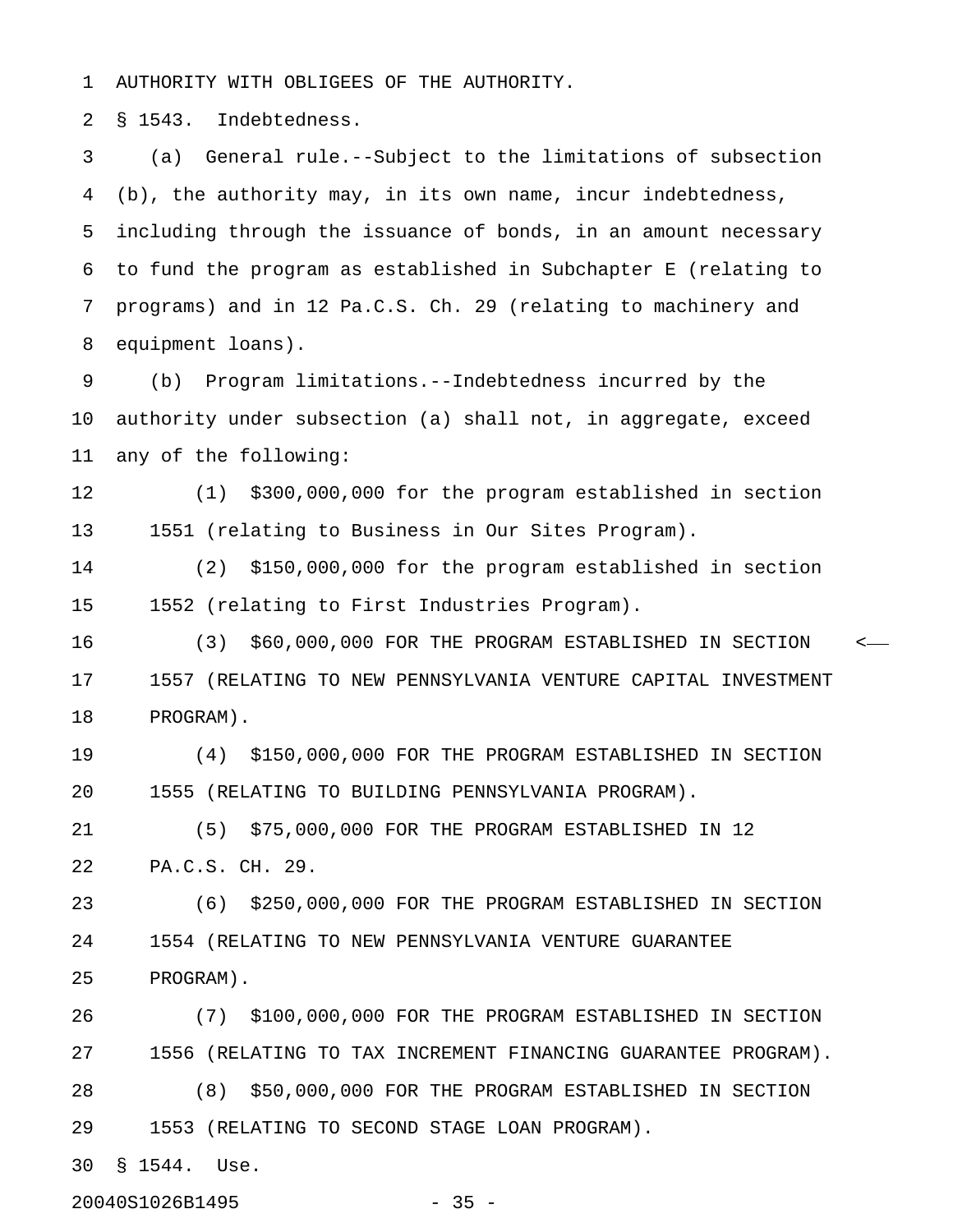1 (a) General rule.--Money of the authority shall be used by 2 the board to fund the programs established in Subchapter E 3 (relating to programs) and in 12 Pa.C.S. Ch. 29 (relating to 4 machinery and equipment loans).

5 (b) Transfer.--By <del>June 30, 2006</del> DECEMBER 31, 2006, the  $\sim$ 6 authority shall transfer in the aggregate \$75,000,000 to the 7 department for deposit in the account created by 12 Pa.C.S § 8 2904 (relating to Machinery and Equipment Loan Fund).

9 (c) Administrative expenses.--The authority may use moneys, 10 including the proceeds of bonds, to pay the administrative 11 expenses of the authority and of the department incurred under 12 this chapter.

13 SUBCHAPTER E 14 PROGRAMS

15 Sec.

16 1551. Business in Our Sites Program.

17 1552. First Industries Program.

18 1553. SECOND STAGE LOAN PROGRAM. <

19 1554. NEW PENNSYLVANIA VENTURE GUARANTEE PROGRAM.

20 1555. BUILDING PENNSYLVANIA PROGRAM.

21 1556. TAX INCREMENT FINANCING GUARANTEE PROGRAM.

22 1557. NEW PENNSYLVANIA VENTURE CAPITAL INVESTMENT PROGRAM.

23 § 1551. Business in Our Sites Program.

24 (a) Establishment.--There is established a program to be 25 known as the Business in Our Sites Program. The program shall 26 provide financial assistance for the preparation of sites 27 located within this Commonwealth for future development. 28 (b) Applications for planning grants.--A municipality, 29 municipal authority, redevelopment authority or industrial 30 development agency may submit an application to the authority

20040S1026B1495 - 36 -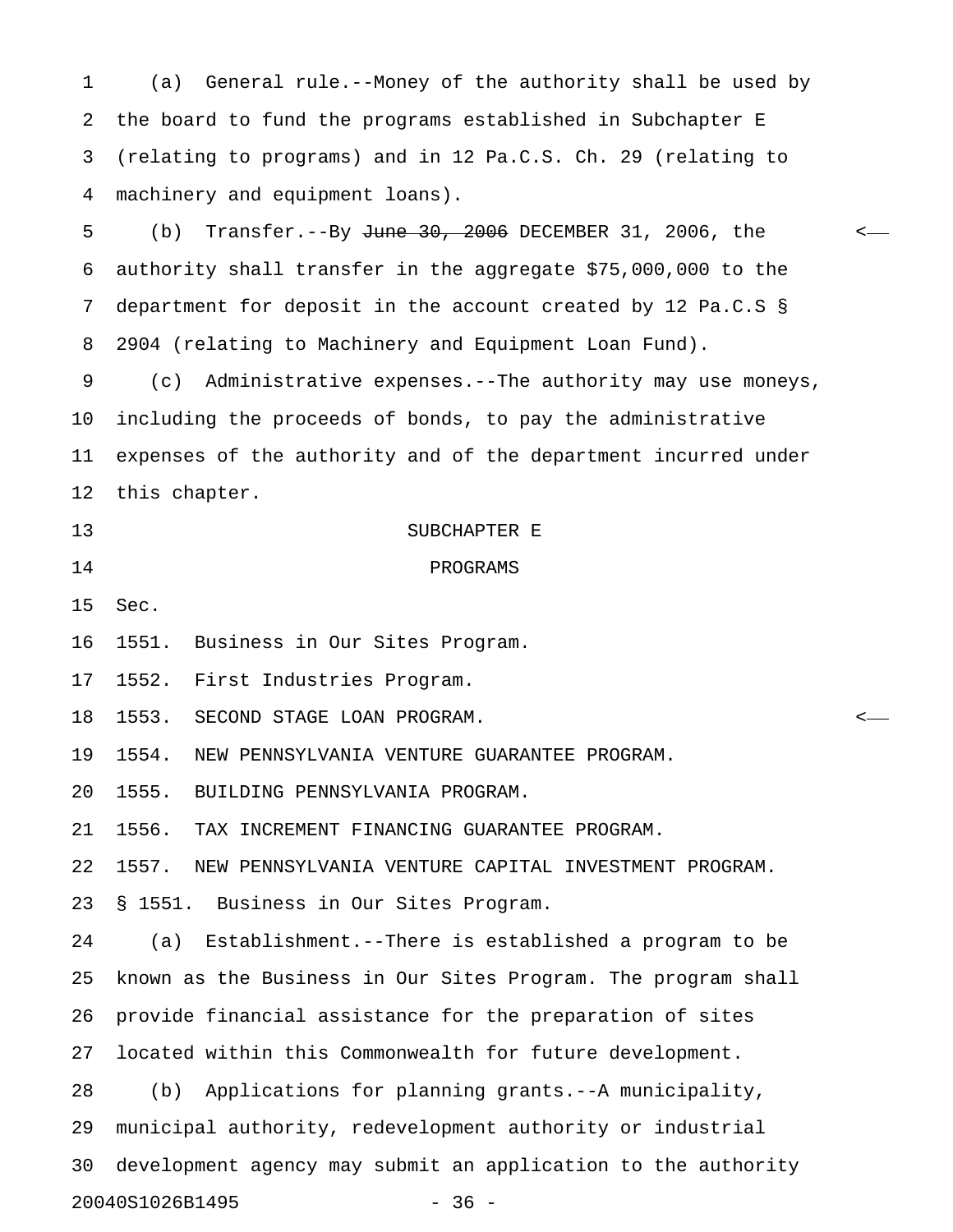1 requesting a planning grant for costs associated with 2 predevelopment activities and feasibility studies for a project. 3 The application shall be on the form required by the board and 4 shall include or demonstrate all of the following: 5 (1) The applicant's name and address. 6 (2) The location of the project. 7 (3) A statement that the project is consistent with any 8 existing comprehensive county plan where the project is 9 located. 10 (4) A description of the project, which includes a 11 statement that: 12 (i) the project is for the redevelopment, reuse or 13 revitalization of previously developed land, including 14 **previously mined areas; or** 15 (ii) the project is for the development of 16 undeveloped land which may be the subject of future 17 development pursuant to any existing comprehensive 18 municipal plan. 19 (5) An estimate of the cost of the predevelopment 20 activities and feasibility studies. 21 (6) A statement of the amount of the planning grant 22 sought. 23 (7) Any other information required by the board. 24 (c) Review and approval of planning grant applications.-- 25 (1) The board shall review the application. Upon being 26 satisfied that all requirements have been met, the board may 27 approve the application and, IF APPROVED, the authority shall < 28 award a planning grant.

29 (2) Copies of all reports and studies prepared with 30 planning grant funds shall be provided to the board FILED <-20040S1026B1495 - 37 -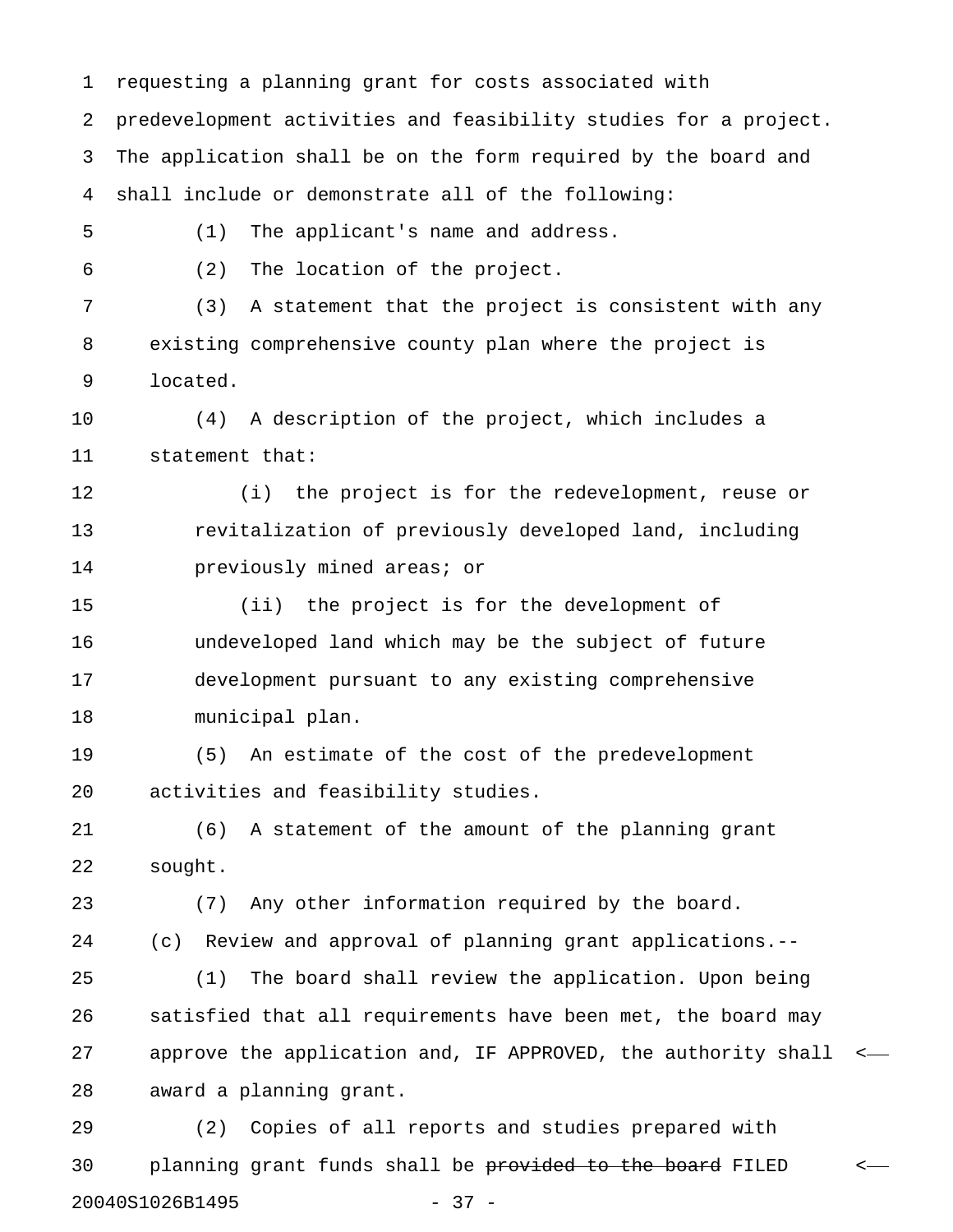1 WITH THE AUTHORITY and shall be made available to any person 2 upon request.

3 (d) Applications for project financing.--A municipality, 4 municipal authority, redevelopment authority or industrial 5 development agency may submit an application to the authority 6 requesting a loan or a combination of a loan and project grant 7 for a project. A private developer may submit an application to 8 the board requesting a loan for a project. The application shall 9 be on the form required by the board and shall include or 10 demonstrate all of the following:

11 (1) The applicant's name and address.

12 (2) The location of the project.

13 (3) A statement that the project is consistent with any 14 existing comprehensive county plan where the project is 15 located.

16 (4) A description of the project, which includes a 17 statement that:

18 (i) the project is for the redevelopment, reuse or 19 revitalization of previously developed land, including 20 previously mined areas; or

21 (ii) the project is for the development of 22 undeveloped land which may be the subject of future 23 development pursuant to any existing comprehensive 24 municipal plan and is zoned for such development at the 25 time of application.

26 (5) An estimate of the cost of the project, prepared by 27 an engineer or other qualified professional.

28 (6) A statement of the amount of the loan or combined 29 loan and project grant sought. If the applicant is requesting 30 a project grant, a statement as to the financial necessity 20040S1026B1495 - 38 -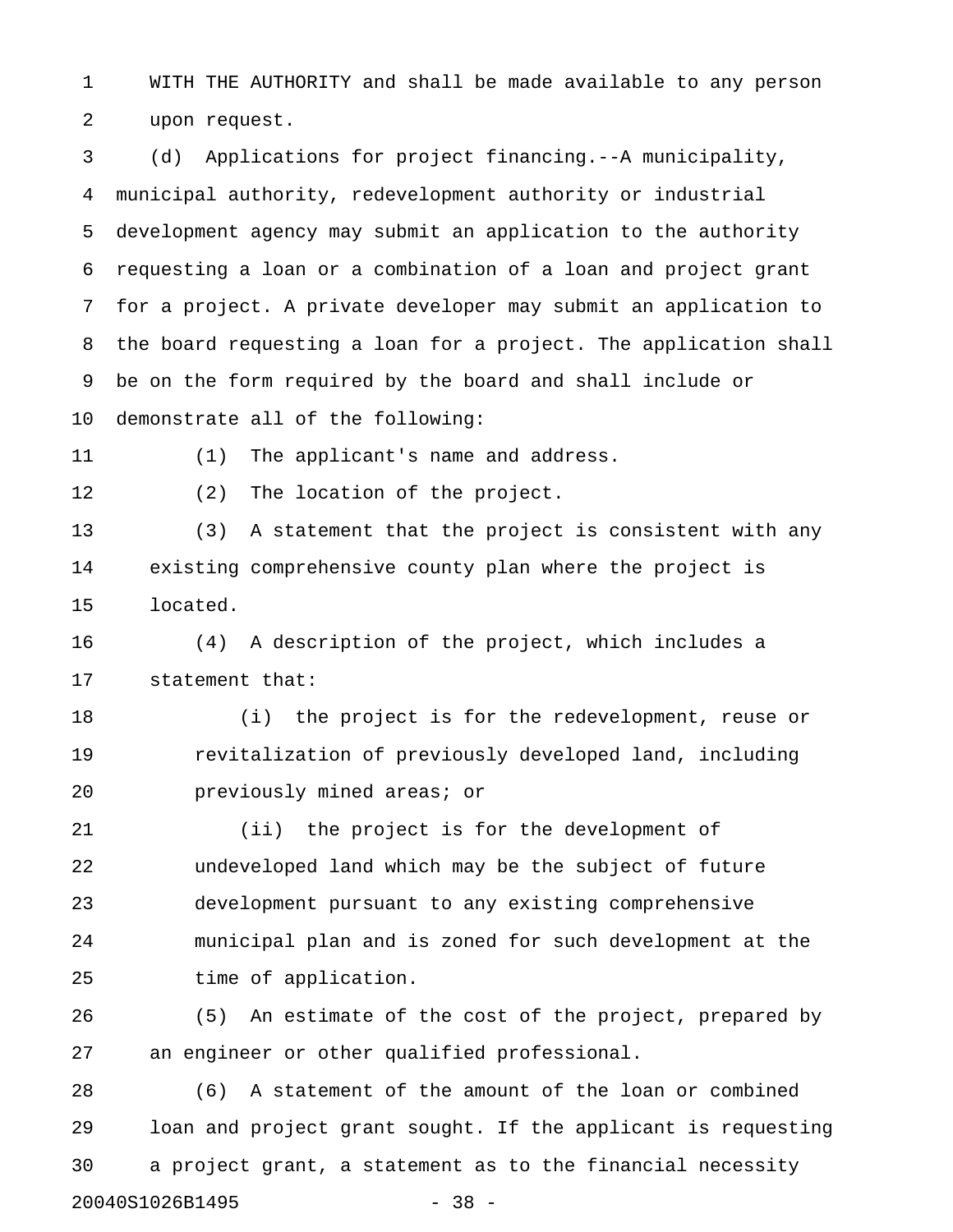1 for the project grant must be included.

2 (7) Proof that notification of the project has been sent 3 to the governing bodies of the county or counties and of the 4 municipality or municipalities in which the project is 5 located.

6 (8) Any other information required by the board. 7 (e) Review of project financing applications.--The board 8 shall review the application to determine all of the following:

9 (1) That the project is consistent with any existing 10 comprehensive county plan where the project is located.

11 (2) That the project is the redevelopment, reuse or 12 revitalization of previously developed land, including 13 previously mined areas, or that the project is the 14 development of undeveloped land which may be the subject of 15 future development pursuant to any existing comprehensive 16 municipal plan and is zoned for such development at the time 17 of application.

18 (3) That the value of the proposed collateral and the 19 financial resources offered by the applicant are sufficient 20 to repay the loan.

21 (4) That there is a <del>likelihood of new use of the land or</del> < 22 buildings SUBSTANTIAL LIKELIHOOD THE LAND OR BUILDINGS WILL <-23 BE USED upon project completion.

24 (5) That the project will enable future employment 25 opportunities in, or have a net positive economic impact on, 26 the surrounding community.

27 (6) That the statement of the estimated cost of the 28 project is reasonable.

29 (7) That the applicant complied with all other criteria 30 established by the board.

20040S1026B1495 - 39 -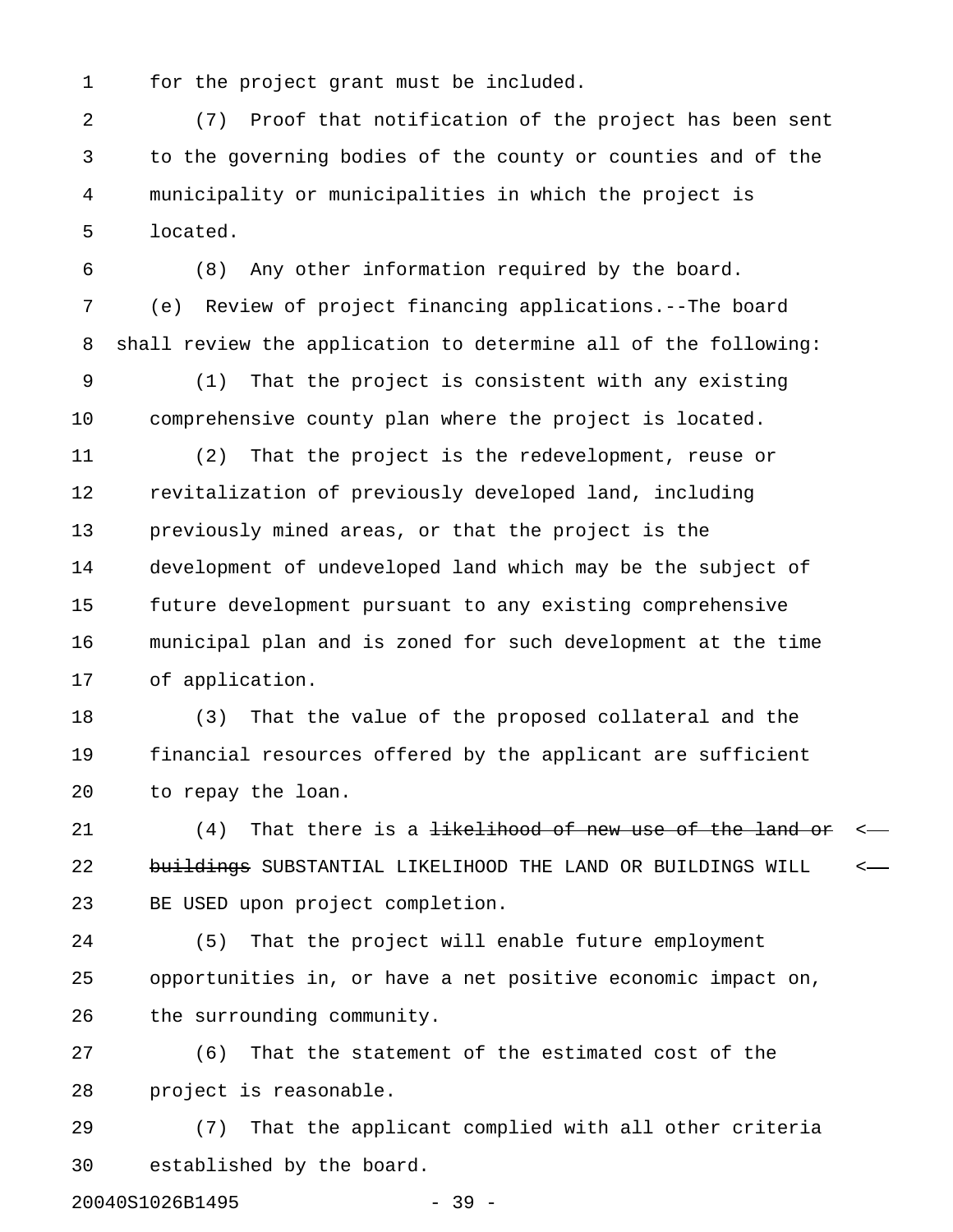1 (f) Approval of project financing applications.--Upon being 2 satisfied that all requirements have been met, the board may 3 approve the application and, IF APPROVED, the authority shall < 4 award a loan or a combination of a loan and project grant for TO < 5 BE USED FOR COSTS OF the project. A combined loan and project 6 grant may be awarded only if the board finds that the value of 7 the proposed collateral and the financial resources offered by 8 the applicant are not sufficient to repay a loan in the amount 9 of the total project cost.

10 (g) Limitations.--

11 (1) A planning grant awarded for a project under section 12 (c) shall not exceed \$250,000. No more than \$10,000,000 of 13 the funds made available for the program authorized by this 14 section may be used for planning grants.

15 (2) A project grant awarded under subsection (f) shall 16 not exceed 50% of the total amount of financing awarded by 17 the board for the project or \$5,000,000, whichever is less. 18 No more than one-third of the funds made available for the 19 program authorized by this section may be used for all 20 project grants.

21 (3) No more than 15% of the funds made available for the 22 program authorized by this section may be awarded for 23 projects located within any one city, town, borough or 24 township of this Commonwealth.

25 (4) The anticipated new use of the land or buildings may 26 10 not be exclusively PRIMARILY residential or primarily  $\sim$ 27 recreational.

28 (5) A project grant may be used only for one or more of 29 the following purposes:

30 (i) Environmental assessment and remediation. 20040S1026B1495 - 40 -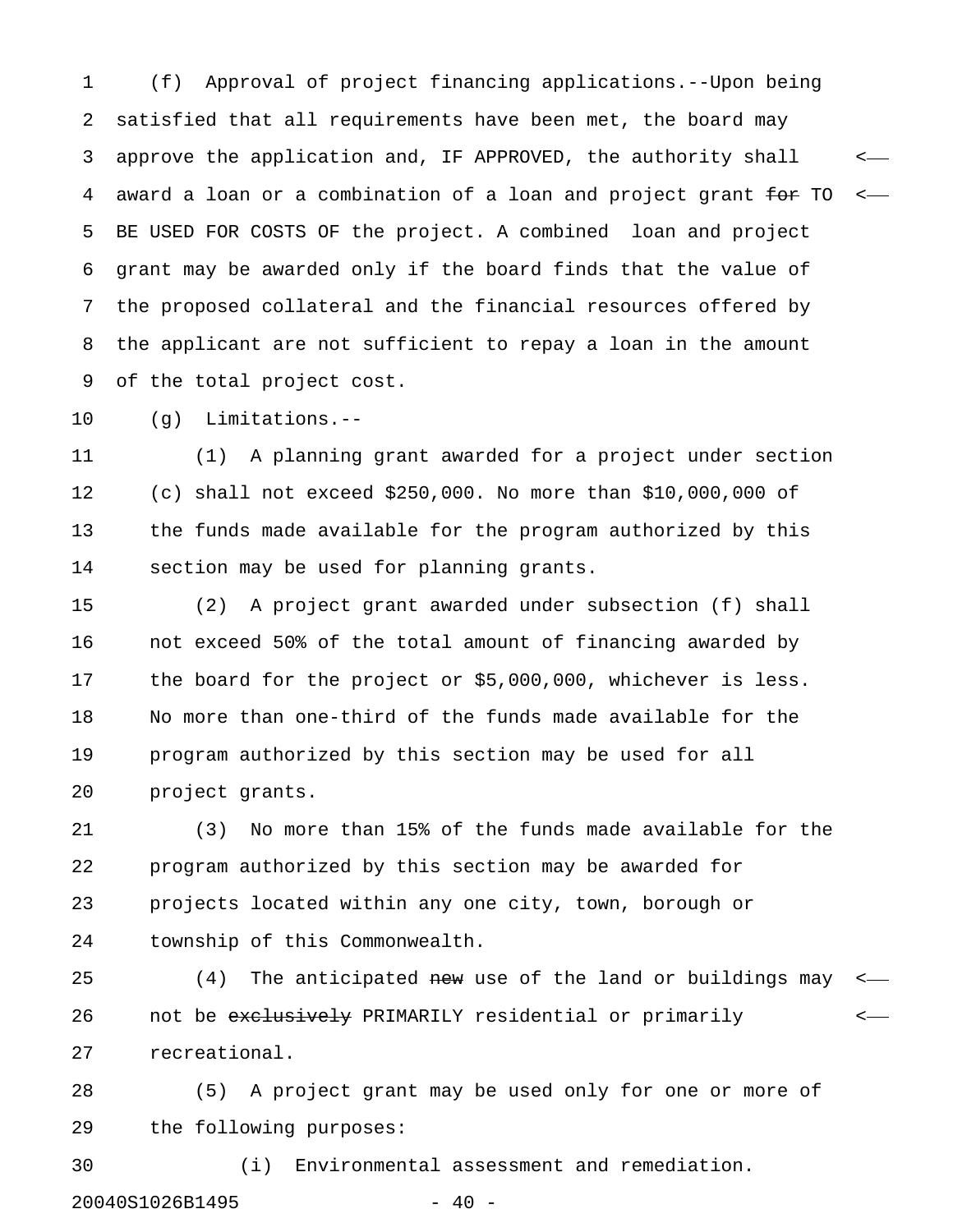1 (ii) Site preparation, including earth moving 2 activities.

3 (iii) Demolition of structures.

4 (iv) Installation or rehabilitation of 5 infrastructure.

6 (v) Reimbursement of engineering and administrative 7 expenses associated with any of the activities listed in 8 subparagraphs (i) through (iv).

9 § 1552. First Industries Program.

10 (a) Establishment.--There is established a program to be 11 known as the First Industries Program. The program shall provide 12 financial assistance for projects related to tourism and 13 agriculture located within this Commonwealth. The board shall 14 allocate funds made available to the program among the different 15 methods of financing authorized in this section.

16 (b) Applications for planning grants.--An applicant may 17 submit an application to the authority requesting a planning 18 grant in an amount not to exceed \$250,000 for the costs of 19 predevelopment activities and feasibility studies for a project 20 related to tourism or agriculture. The application shall be on 21 the form required by the board and shall include or demonstrate 22 all of the following:

23 (1) The applicant's name and address.

24 (2) The location of the project.

25 (3) A description of the project.

26 (4) An estimate of the cost of the predevelopment 27 activities and feasibility studies and the goal to be 28 achieved by carrying out the proposed activities or studies.

29 (5) A statement of the amount of the planning grant 30 sought.

20040S1026B1495 - 41 -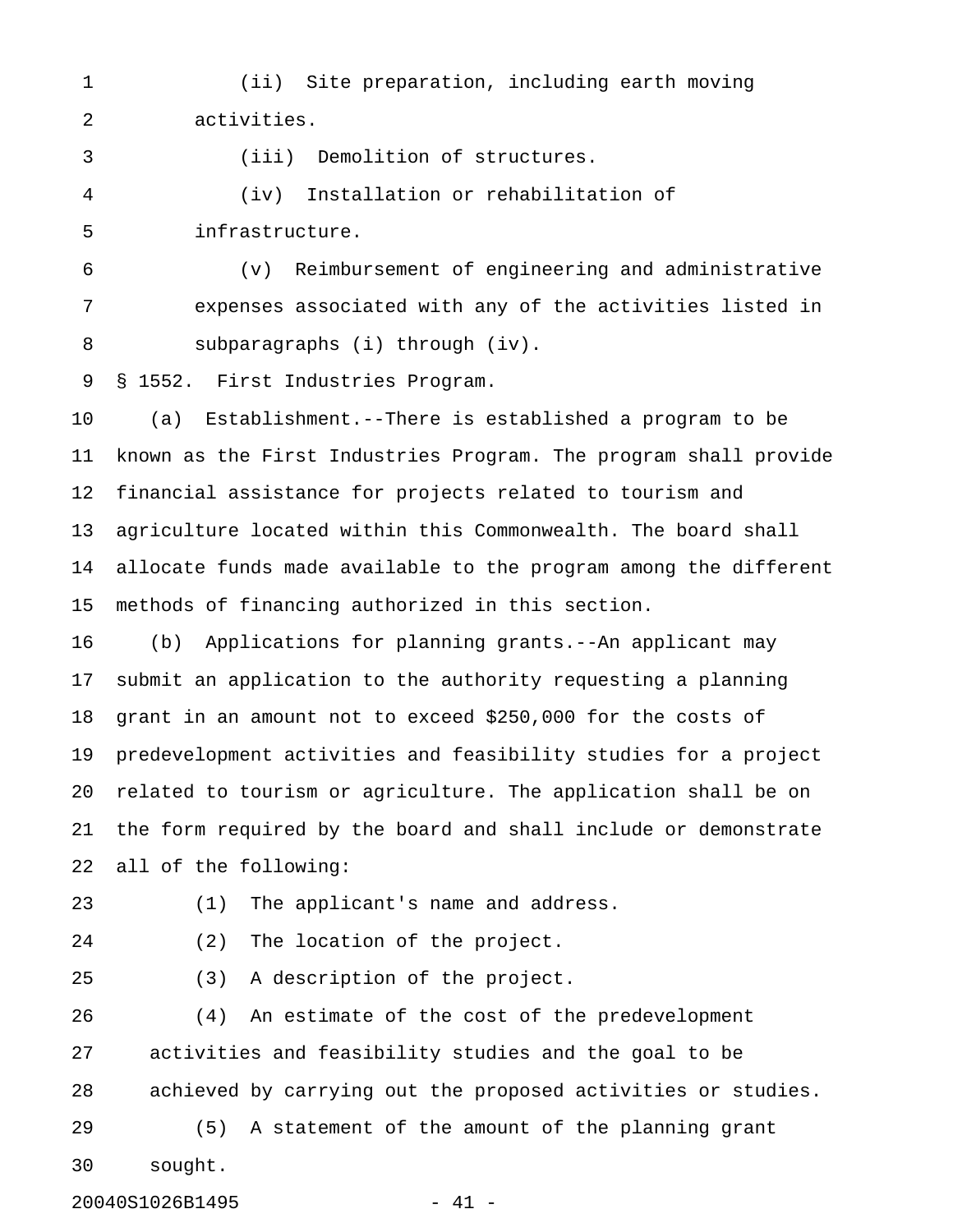1 (6) Any other information required by the board.

2 (c) Review and approval of planning grant applications.--

3 (1) The board shall review the application to determine 4 that the project demonstrates one or more of the following:

5 (i) The project will have a demonstrable impact on 6 the economy or well-being of the neighborhood, community 7 or region where the project will be located.

8 (ii) The project will promote research and 9 development efforts leading to increased 10 commercialization or utilization of farm commodities.

11 (iii) The project will result in environmentally 12 friendly or energy efficient operations related to 13 agriculture, including projects authorized by the act of 14 December 12, 1994 (P.L.888, No.128), known as the 15 Agricultural By-Product Management Technology Act.

16 (iv) The project will result in more cost-effective 17 and efficient marketing of regional assets related to 18 tourism or agriculture.

19 (v) The project will result in a substantial 20 increase in revenues for the Commonwealth or the host 21 municipality.

22 (vi) The project proposes to utilize Commonwealth-23 owned natural resources for public/private development of 24 tourism.

25 (2) Upon being satisfied that the requirements of 26 paragraph (1) have been met, the board may approve the 27 application and, IF APPROVED, the authority shall award a < 28 planning grant.

29 (3) Copies of all reports and studies prepared with 30 planning grant funds shall be provided to the board FILED <-20040S1026B1495 - 42 -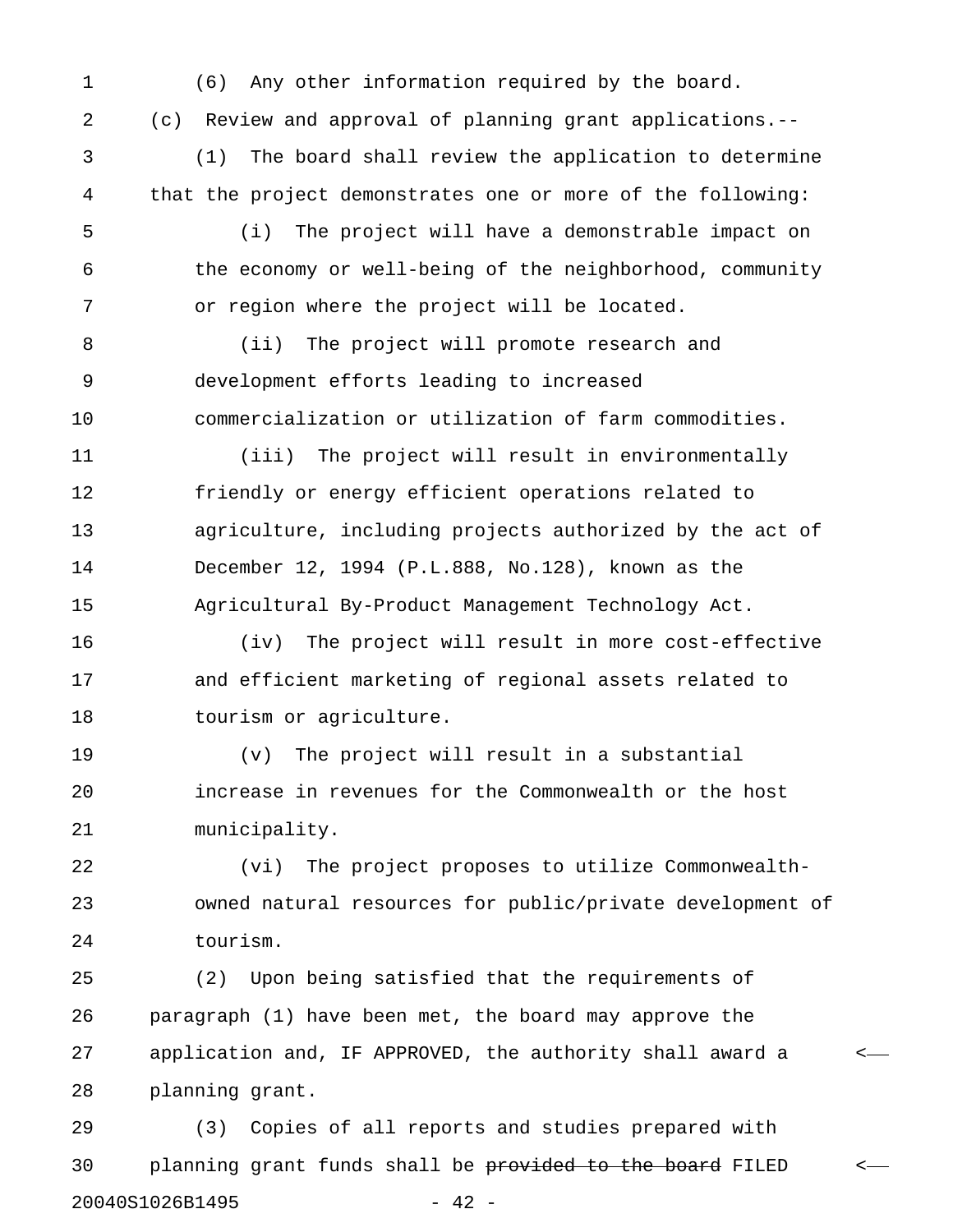1 WITH THE AUTHORITY and shall be made available to any person 2 upon request.

3 (d) Loans to applicants.--If the department approves an 4 application for a loan under the programs established in 12 5 Pa.C.S. Ch. 23 (relating to small business first) or 29 6 (relating to machinery and equipment loans), the department may 7 request that the authority finance the loan. Upon being 8 satisfied that the project is related to agriculture or tourism, 9 the board may approve the request and, IF APPROVED, the < 10 authority shall award a loan. Prior to providing loan funds to  $\sim$ 11 the applicant, the authority shall enter into a loan agreement 12 consistent with the requirements for loans made under the 13 program established in 12 Pa.C.S. Ch. 23 or 29, whichever is 14 appropriate. Loans made under this subsection shall be 15 administered by the department. Payments received shall be 16 forwarded to the authority and credited to the account 17 established in accordance with section  $\frac{1542(a)(2)}{2}$  (relating to  $\sim$ 18 accounts) 1542(B) (RELATING TO REVOLVING LOAN PROGRAM ACCOUNTS). <-19 (e) Loan guarantees.--

20 (1) An applicant may request a guarantee for a loan to 21 be made by a commercial lending institution to assist with 22 the financing of a project related to tourism or agriculture. 23 The applicant may be the commercial lending institution 24 applying on behalf of a borrower. The application must be on 25 the form required by the board and must include or 26 demonstrate all of the following:

27 (i) The applicant's name and address. If the 28 applicant is a commercial lending institution, the 29 borrower's name and address.

30 (ii) A description of the project.

20040S1026B1495 - 43 -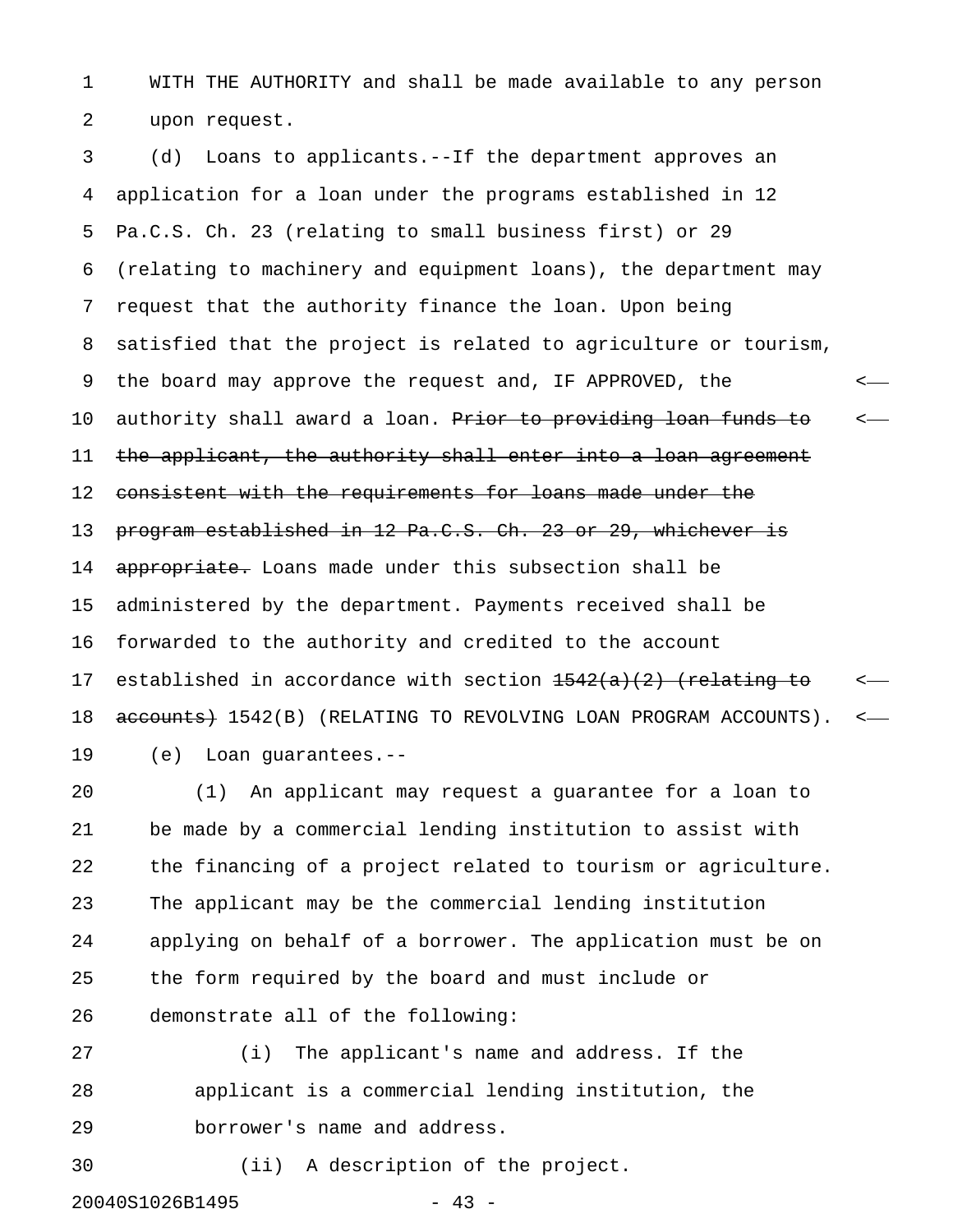1 (iii) A statement describing the anticipated 2 economic impact to the Commonwealth and the host 3 municipality as a result of the project.

4 (iv) A description of the proposed project 5 financing, including terms, conditions and the collateral 6 or security required for the loan for which the guarantee 7 is being requested.

8 (v) A copy of the applicant's last two years of 9 financial statements prepared OR REPORTED ON by an < 10 independent certified public accountant. If the applicant 11 is a commercial lending institution, a copy of the 12 borrower's last two years of financial statements 13 prepared OR REPORTED ON by an independent certified < 14 public accountant.

15 (vi) The amount of the loan guarantee that is being 16 requested.

17 (vii) The total project cost and the identification 18 of all sources of capital for the project.

19 (viii) Any other information required by the board. 20 (2) The board shall review the application to determine 21 all of the following:

22 (i) That the project has been awarded a planning 23 grant under this section or that at least \$1,000,000 of 24 private funds are being invested in the project.

25 (ii) That the value of the proposed collateral is 26 sufficient to cover the full amount of the loan.

27 (iii) That the applicant complied with all other 28 criteria established by the board.

29 (3) Upon being satisfied that all requirements have been 30 met, the board may approve the guarantee and, IF APPROVED, < 20040S1026B1495 - 44 -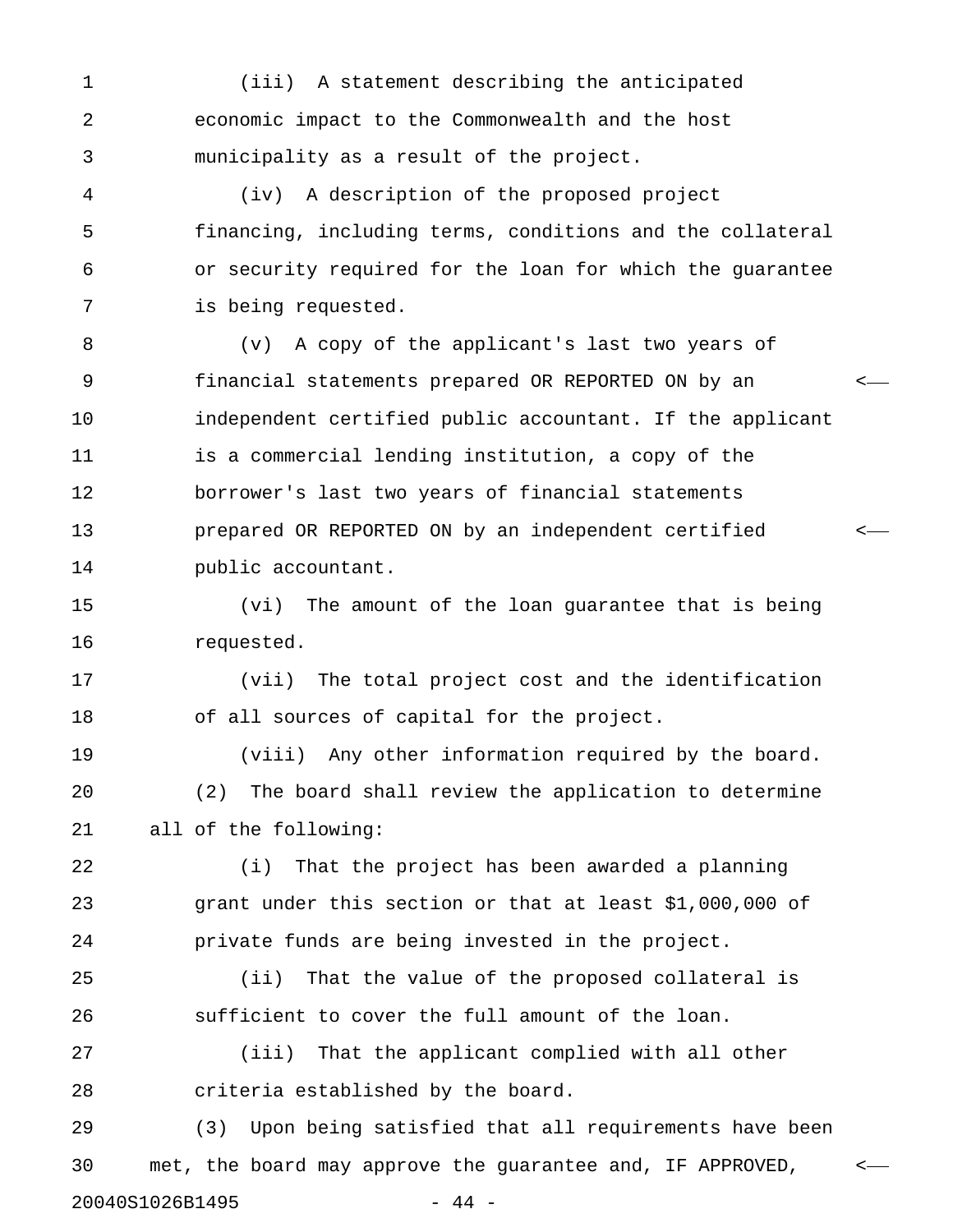1 the authority shall execute a guarantee agreement in favor of 2 the commercial lending institution stating the terms and 3 amounts of the guarantee. The guarantee may not exceed 50% of 4 the outstanding principal amount of the loan or \$2,500,000 at 5 any point in time, whichever is less. In addition to any 6 other terms and conditions required by the board, the 7 guarantee agreement shall provide for all of the following:

8 (i) The procedure for the submission by the 9 commercial lending institution of a claim for payment. 10 This procedure shall require that the commercial lending 11 institution demonstrate that it has exhausted all 12 available remedies against the borrower, OTHER guarantors < 13 and collateral before seeking payment under the 14 agreement.

15 (ii) A requirement that a percentage of any moneys 16 recovered subsequent to the payment of a claim by the 17 authority be remitted to the authority.

18 (iii) Periodic reporting requirements by the 19 commercial lending institution regarding itself and 20 regarding the loans which have been awarded guarantees 21 under this section.

22 (4) The board may establish a subcommittee composed of 23 one or more board members and department staff to supervise 24 the progress of projects for which loan guarantees have been 25 awarded under this section.

26 (f) Limitations.--

27 (1) No more than \$10,000,000 of the funds available for 28 the program authorized by this section may be used for 29 PLANNING grants awarded under subsection (c). <

30 (2) At least two-thirds of the funds available for the 20040S1026B1495 - 45 -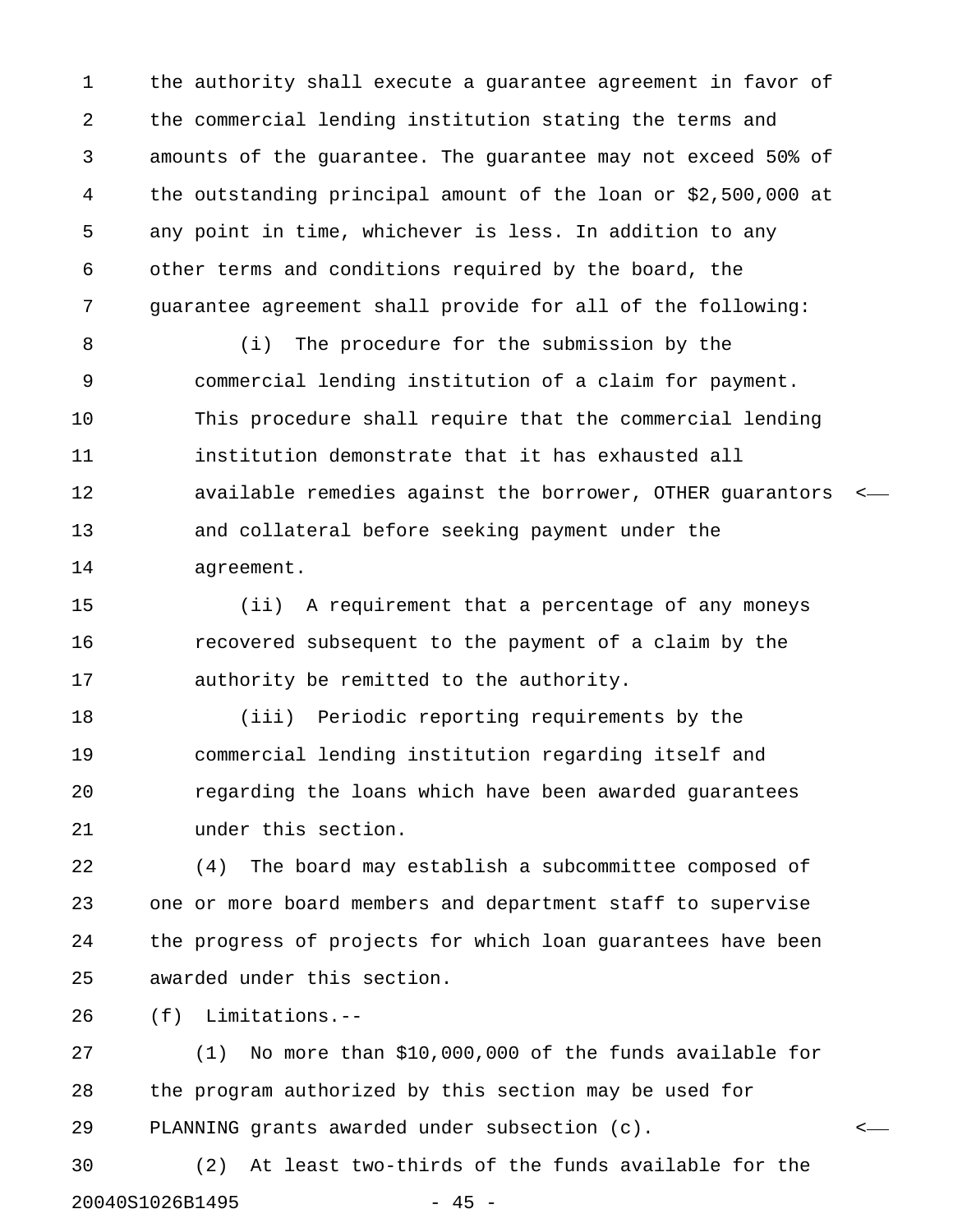1 program authorized by this section shall be used for

2 financing of projects related to agriculture.

3 § 1553. SECOND STAGE LOAN PROGRAM. <

4 (A) ESTABLISHMENT.--THERE IS ESTABLISHED A PROGRAM TO BE 5 KNOWN AS THE SECOND STAGE LOAN PROGRAM. THE PROGRAM SHALL 6 PROVIDE LOAN GUARANTEES TO COMMERCIAL LENDING INSTITUTIONS THAT 7 MAKE LOANS TO LIFE SCIENCES, ADVANCED TECHNOLOGY OR 8 MANUFACTURING BUSINESSES.

9 (B) APPLICATION FOR ENROLLMENT.--A COMMERCIAL LENDING 10 INSTITUTION MAY APPLY FOR ENROLLMENT IN THE PROGRAM AUTHORIZED 11 BY THIS SECTION. THE APPLICATION SHALL BE ON THE FORM PRESCRIBED 12 BY THE BOARD AND SHALL INCLUDE OR DEMONSTRATE ALL OF THE 13 FOLLOWING:

14 (1) THE NAME AND ADDRESS OF THE COMMERCIAL LENDING 15 INSTITUTION AND THE NAME AND TITLE OF THE INDIVIDUAL WHO WILL 16 SERVE AS THE POINT OF CONTACT FOR THE COMMERCIAL LENDING 17 INSTITUTION.

18 (2) A STATEMENT DEFINING THE SERVICE AREA OF THE 19 COMMERCIAL LENDING INSTITUTION.

20 (3) A STATEMENT DESCRIBING THE COMMERCIAL LENDING 21 ACTIVITIES ENGAGED IN BY THE COMMERCIAL LENDING INSTITUTION 22 AND HOW THE INSTITUTION INTENDS TO EXPAND THOSE ACTIVITIES AS 23 A RESULT OF ITS PARTICIPATION IN THE PROGRAM AUTHORIZED BY 24 THIS SECTION.

25 (4) ANY OTHER INFORMATION REQUIRED BY THE BOARD. 26 (C) ENROLLMENT APPROVAL.--UPON BEING SATISFIED THAT ALL 27 REQUIREMENTS HAVE BEEN MET, THE BOARD MAY ENROLL THE COMMERCIAL 28 LENDING INSTITUTION IN THE PROGRAM AUTHORIZED BY THIS SECTION 29 AND, IF ENROLLED, THE AUTHORITY SHALL EXECUTE A MASTER GUARANTEE 30 AGREEMENT IN FAVOR OF THE COMMERCIAL LENDING INSTITUTION. IN 20040S1026B1495 - 46 -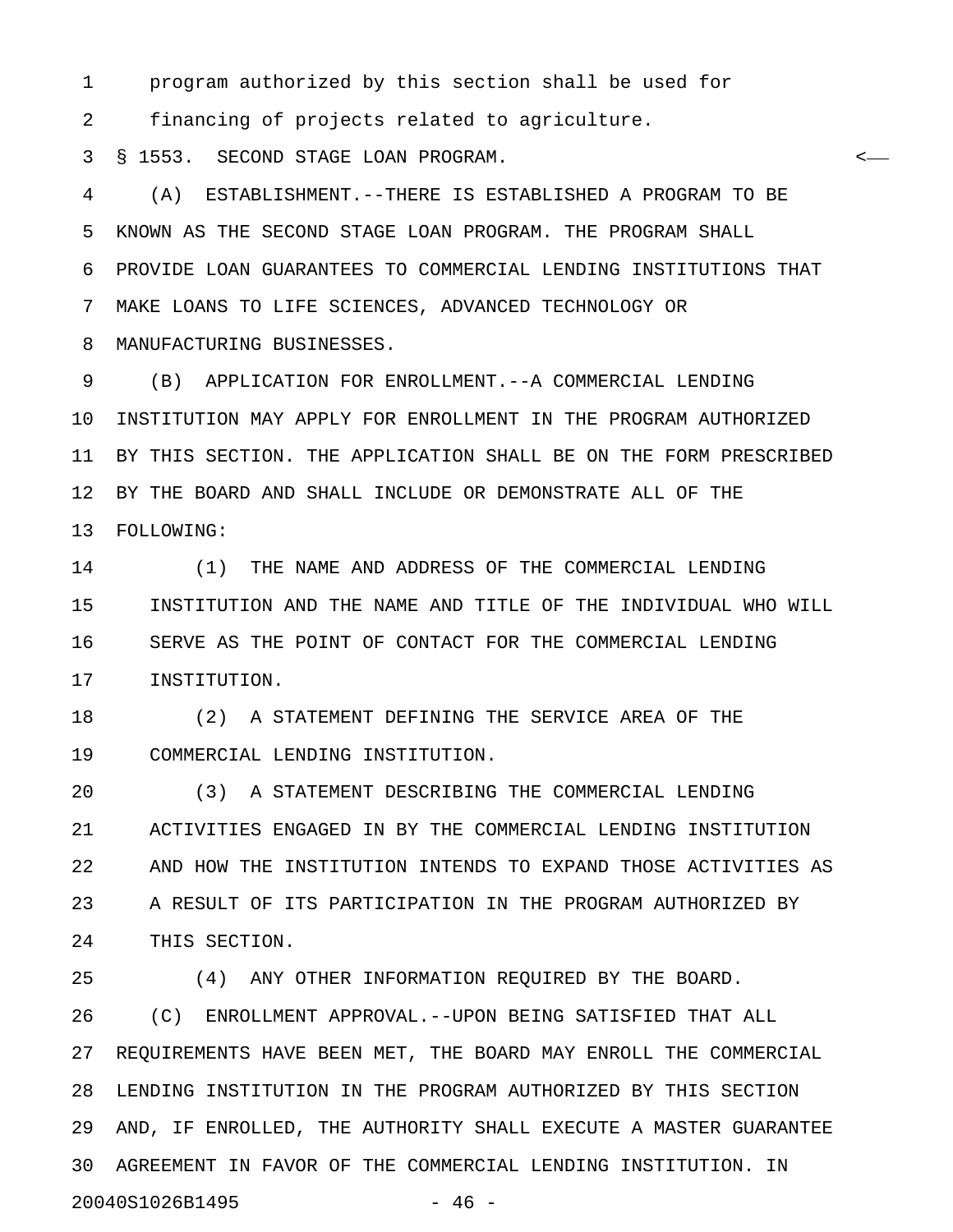1 ADDITION TO ANY OTHER TERMS AND CONDITIONS REQUIRED BY THE 2 BOARD, THE MASTER GUARANTEE AGREEMENT SHALL PROVIDE FOR THE 3 FOLLOWING:

4 (1) THE PROCEDURE FOR THE SUBMISSION OF A CLAIM FOR 5 PAYMENT BY THE COMMERCIAL LENDING INSTITUTION. THIS PROCEDURE 6 SHALL REQUIRE THAT THE COMMERCIAL LENDING INSTITUTION 7 DEMONSTRATE THAT IT HAS EXHAUSTED ALL AVAILABLE REMEDIES 8 AGAINST THE BORROWER, OTHER GUARANTORS AND COLLATERAL FOR THE 9 LOAN BEFORE SEEKING PAYMENT UNDER THE AGREEMENT.

10 (2) A REQUIREMENT THAT A PERCENTAGE OF ANY MONEYS 11 RECOVERED BY THE COMMERCIAL LENDING INSTITUTION SUBSEQUENT TO 12 ANY PAYMENT MADE UNDER THE MASTER GUARANTEE AGREEMENT BY THE 13 AUTHORITY BE REMITTED TO THE AUTHORITY.

14 (3) PERIODIC REPORTING REQUIREMENTS BY THE COMMERCIAL 15 LENDING INSTITUTION REGARDING ITSELF AND REGARDING THE LOANS 16 FOR WHICH GUARANTEE CERTIFICATES HAVE BEEN ISSUED UNDER THIS 17 SECTION.

18 (D) APPLICATION FOR GUARANTEE.--A COMMERCIAL LENDING 19 INSTITUTION ENROLLED IN THE PROGRAM AUTHORIZED BY THIS SECTION 20 MAY SUBMIT AN APPLICATION TO THE AUTHORITY FOR THE GUARANTEE OF 21 A PROPOSED LOAN. THE APPLICATION SHALL BE ON THE FORM PRESCRIBED 22 BY THE BOARD AND SHALL INCLUDE OR DEMONSTRATE ALL OF THE 23 FOLLOWING:

24 (1) THE NAME AND ADDRESS OF THE BORROWER, THE TYPE OF 25 BUSINESS THE BORROWER CONDUCTS, THE LOCATION AND AGE OF THE 26 BUSINESS AND THE NAMES AND ADDRESSES OF THE PRINCIPALS OF THE 27 BORROWER.

28 (2) THE NUMBER OF PROJECTED NEW OR RETAINED EMPLOYEES OF 29 THE BORROWER AS A RESULT OF THE LOAN.

30 (3) A COPY OF THE BORROWER'S LAST TWO YEARS OF FINANCIAL 20040S1026B1495 - 47 -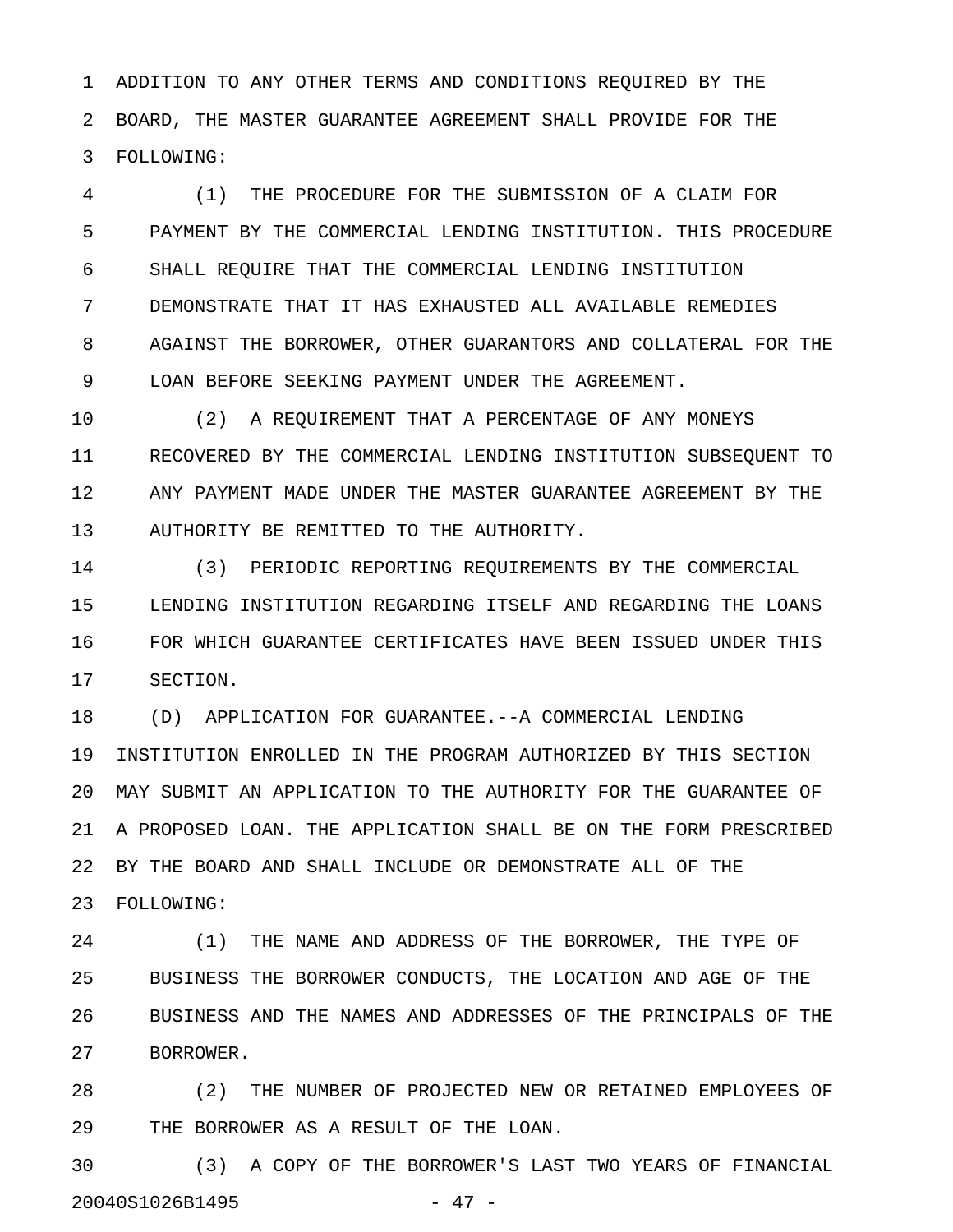1 STATEMENTS PREPARED OR REPORTED ON BY AN INDEPENDENT

2 CERTIFIED PUBLIC ACCOUNTANT.

3 (4) A STATEMENT DESCRIBING THE PURPOSE OF THE LOAN, THE 4 REQUESTED AMOUNT OF THE LOAN, A COPY OF THE COMMERCIAL 5 LENDING INSTITUTION'S COMMITMENT LETTER AND APPLICABLE CREDIT 6 UNDERWRITING THAT SUPPORTS THE REPAYMENT OF THE LOAN, AS WELL 7 AS THE COLLATERAL AND OTHER GUARANTEES OFFERED BY THE 8 BORROWER TO SUPPORT THE LOAN.

9 (5) ANY OTHER INFORMATION REQUIRED BY THE BOARD.

10 (E) APPLICATION REVIEW.--

11 (1) THE BOARD SHALL REVIEW THE APPLICATION TO DETERMINE 12 ALL OF THE FOLLOWING:

13 (I) THAT THE BORROWER OWNS AND OPERATES A LIFE 14 SCIENCES, ADVANCED TECHNOLOGY OR MANUFACTURING BUSINESS.

15 (II) THAT THE BORROWER'S BUSINESS HAS BEEN IN 16 EXISTENCE FOR AT LEAST TWO YEARS BUT NO MORE THAN SEVEN 17 YEARS AT THE TIME OF APPLICATION.

18 (III) THAT THE BORROWER IS FINANCIALLY RESPONSIBLE 19 AND HAS THE ABILITY TO REPAY THE LOAN.

20 (IV) THAT THE USE OF LOAN PROCEEDS BY THE BORROWER 21 WILL RESULT IN JOBS BEING CREATED OR RETAINED WITHIN THIS 22 COMMONWEALTH.

23 (V) THAT THE BORROWER'S BUSINESS IS LOCATED WITHIN 24 THE COMMERCIAL LENDING INSTITUTION'S SERVICE AREA AND 25 WITHIN THIS COMMONWEALTH.

26 (VI) THAT THE BORROWER AND THE COMMERCIAL LENDING 27 INSTITUTION HAVE MET ALL OTHER REQUIREMENTS ESTABLISHED 28 BY THE BOARD.

29 (2) UPON BEING SATISFIED THAT ALL REQUIREMENTS HAVE BEEN 30 MET, THE BOARD MAY APPROVE THE GUARANTEE AND, IF APPROVED, 20040S1026B1495 - 48 -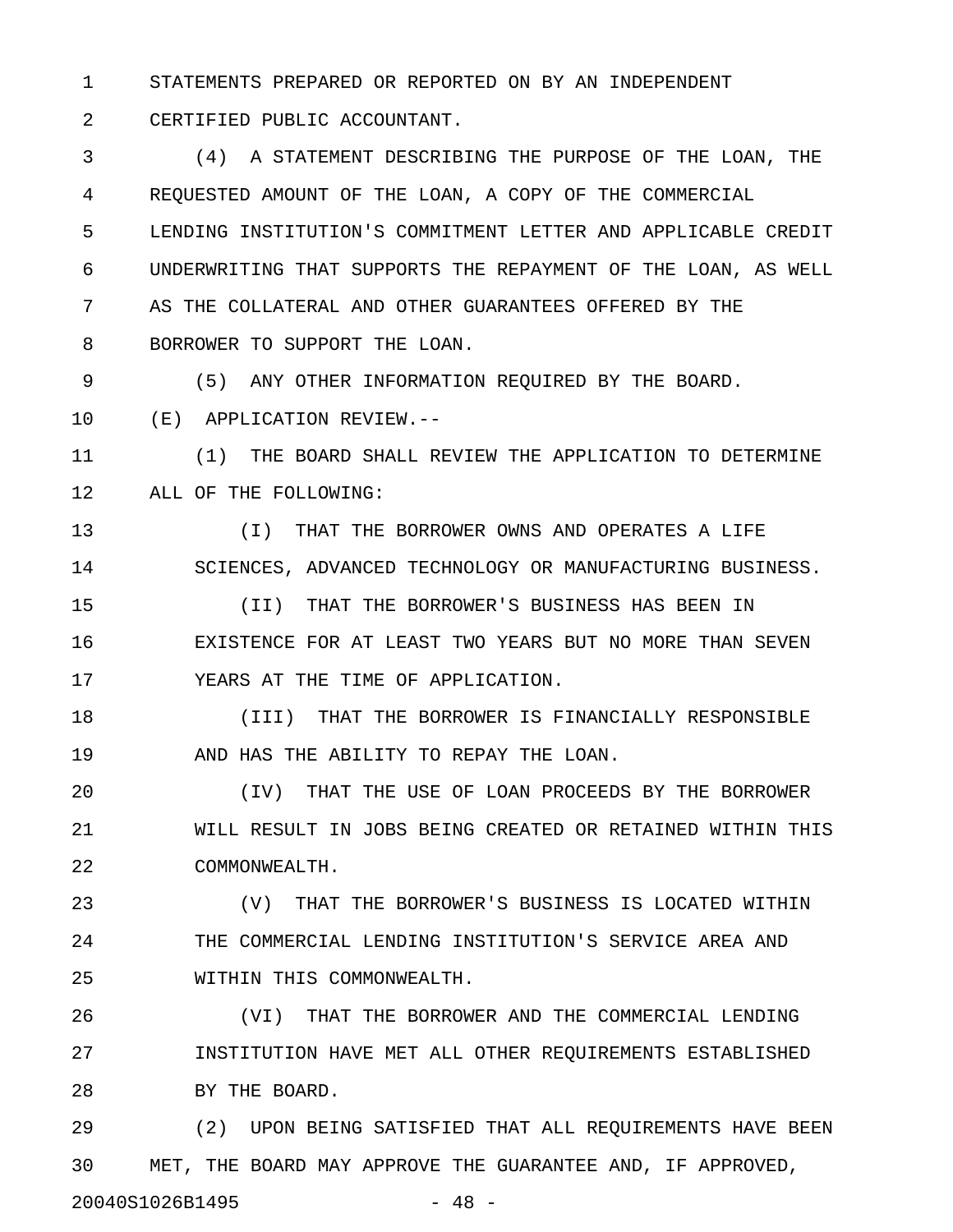1 THE AUTHORITY SHALL ISSUE A GUARANTEE CERTIFICATE FOR THE 2 LOAN TO THE COMMERCIAL LENDING INSTITUTION STATING THE TERMS 3 AND AMOUNT OF THE GUARANTEE.

4 (3) THE BOARD MAY ESTABLISH A SUBCOMMITTEE COMPOSED OF 5 ONE OR MORE MEMBERS OF THE BOARD AND STAFF OF THE DEPARTMENT 6 TO REVIEW AND APPROVE APPLICATIONS FOR GUARANTEES UNDER THIS 7 SECTION.

8 (F) LIMITATIONS.--

9 (1) DURING THE FIRST TWO YEARS OF THE TERM OF A LOAN FOR 10 WHICH A GUARANTEE CERTIFICATE HAS BEEN ISSUED, THE GUARANTEE 11 MAY NOT EXCEED 50% OF THE OUTSTANDING PRINCIPAL AMOUNT OF THE 12 LOAN. FROM THE END OF YEAR TWO THROUGH EITHER THE END OF YEAR 13 SEVEN OR THE END OF THE TERM OF THE LOAN, WHICHEVER OCCURS 14 FIRST, THE GUARANTEE MAY NOT EXCEED 25% OF THE OUTSTANDING 15 PRINCIPAL AMOUNT OF THE LOAN. THE GUARANTEE WILL TERMINATE AT 16 THE END OF SEVEN YEARS.

17 (2) AT NO TIME MAY A GUARANTEE EXCEED \$1,000,000 FOR ANY 18 ONE LOAN.

19 § 1554. NEW PENNSYLVANIA VENTURE GUARANTEE PROGRAM.

20 (A) ESTABLISHMENT.--THERE IS ESTABLISHED A PROGRAM TO BE 21 KNOWN AS THE NEW PENNSYLVANIA VENTURE GUARANTEE PROGRAM. THE 22 PROGRAM SHALL PROVIDE GUARANTEES TO VENTURE CAPITAL PARTNERSHIPS 23 FOR INVESTMENTS IN PENNSYLVANIA-RELATED COMPANIES WHICH ARE IN 24 THE EARLY STAGE OR MID-STAGE OF DEVELOPMENT.

25 (B) GUARANTEE APPLICATIONS.--A VENTURE CAPITAL PARTNERSHIP 26 MAY SUBMIT AN APPLICATION TO THE AUTHORITY REQUESTING A 27 GUARANTEE OF INVESTMENTS OF PRINCIPAL TO BE MADE IN 28 PENNSYLVANIA-RELATED COMPANIES. THE APPLICATION SHALL BE ON THE 29 FORM PRESCRIBED BY THE BOARD AND SHALL INCLUDE OR DEMONSTRATE 30 ALL OF THE FOLLOWING:

20040S1026B1495 - 49 -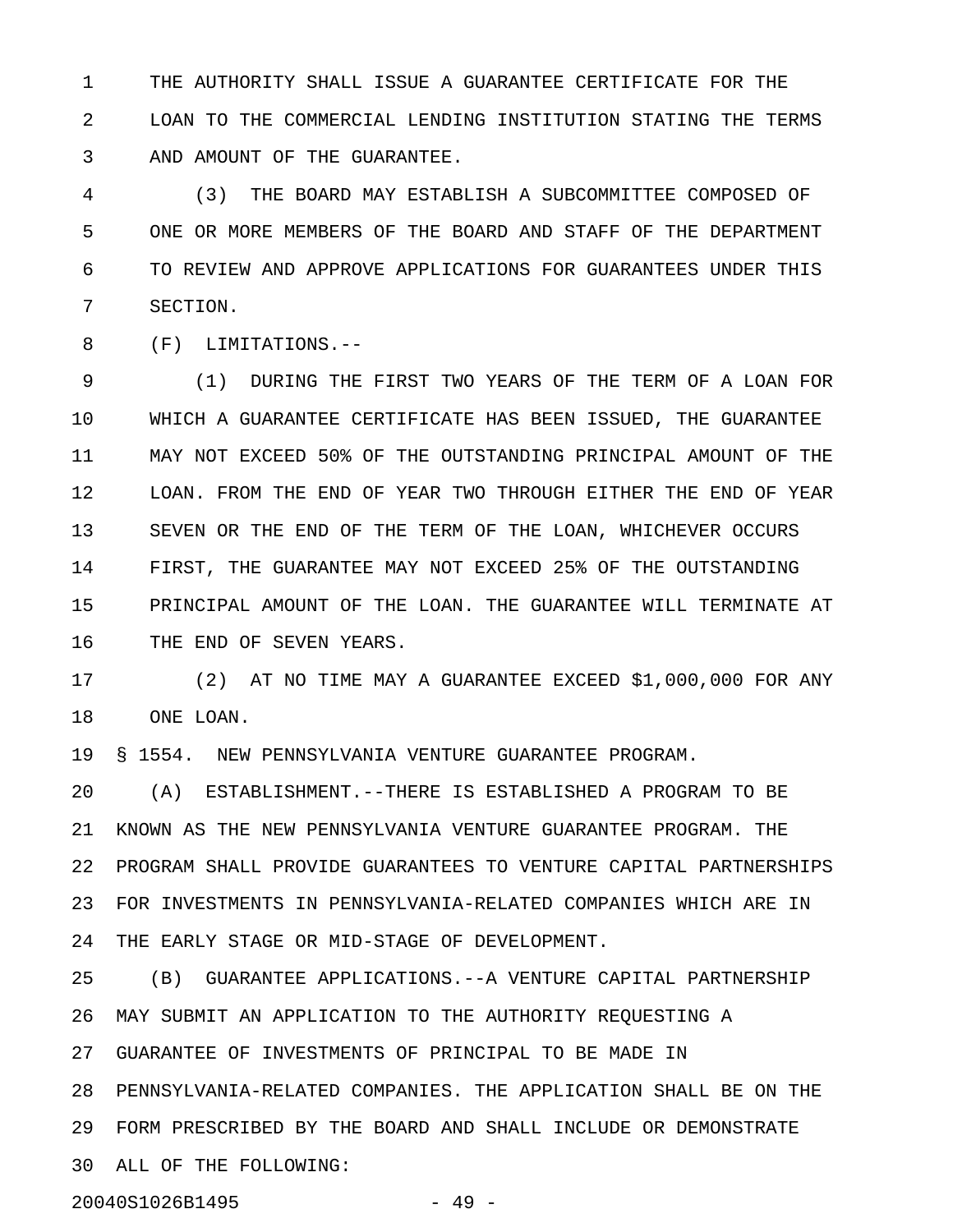1 (1) THE APPLICANT'S NAME AND ADDRESS AND THE ADDRESS OF 2 ALL OF THE APPLICANT'S OFFICES LOCATED IN PENNSYLVANIA.

3 (2) THE RESUMES OF THE INDIVIDUALS RESPONSIBLE FOR THE 4 INVESTMENT DECISIONS OF THE APPLICANT.

5 (3) A HISTORY OF THE APPLICANT'S DEVELOPMENT, 6 OPERATIONS, ACCOMPLISHMENTS AND HISTORICAL INVESTMENT 7 RETURNS, INCLUDING PAST PERFORMANCE OF PRINCIPALS AND 8 PARTNERS AND THE APPLICANT'S HISTORY OF INVESTMENTS IN 9 PENNSYLVANIA-RELATED COMPANIES.

10 (4) THE APPLICANT'S BUSINESS PLAN, WHICH MAY BE A 11 PRIVATE PLACEMENT MEMORANDUM PURSUANT TO 17 CFR §§ 230.501 12 THROUGH 230.508 (RELATING TO REGULATION D--RULES GOVERNING 13 THE LIMITED OFFER AND SALE OF SECURITIES WITHOUT REGISTRATION 14 UNDER THE SECURITIES ACT OF 1933).

15 (5) A DESCRIPTION OF THE INTENDED INDUSTRY SECTORS AND 16 STAGE OF INVESTMENT IN WHICH THE APPLICANT WILL INVEST AND 17 THE ANTICIPATED AMOUNT OF INVESTMENT TO BE MADE IN 18 PENNSYLVANIA-RELATED COMPANIES.

19 (6) A STATEMENT OF ANY RECENT CHANGES IN THE PRINCIPALS 20 OR PARTNERS OF THE APPLICANT.

21 (7) A STATEMENT OF THE FEES OR OTHER PAYMENT PROPOSED TO 22 BE PAID TO THE AUTHORITY BY THE APPLICANT AS CONSIDERATION 23 FOR THE ISSUANCE OF A GUARANTEE.

24 (8) ANY OTHER INFORMATION REQUIRED BY THE BOARD.

25 (C) APPLICATION REVIEW.--THE BOARD SHALL REVIEW THE 26 APPLICATION TO DETERMINE ALL OF THE FOLLOWING:

27 (1) THAT THE MANAGING PARTNER OF THE APPLICANT HAS 28 MANAGED ONE OR MORE VENTURE CAPITAL PARTNERSHIPS WHICH HAVE 29 PERFORMANCE RANKINGS IN THE TOP QUARTILE NATIONWIDE WHEN 30 COMPARED TO OTHER VENTURE CAPITAL PARTNERSHIPS WITH SIMILAR 20040S1026B1495 - 50 -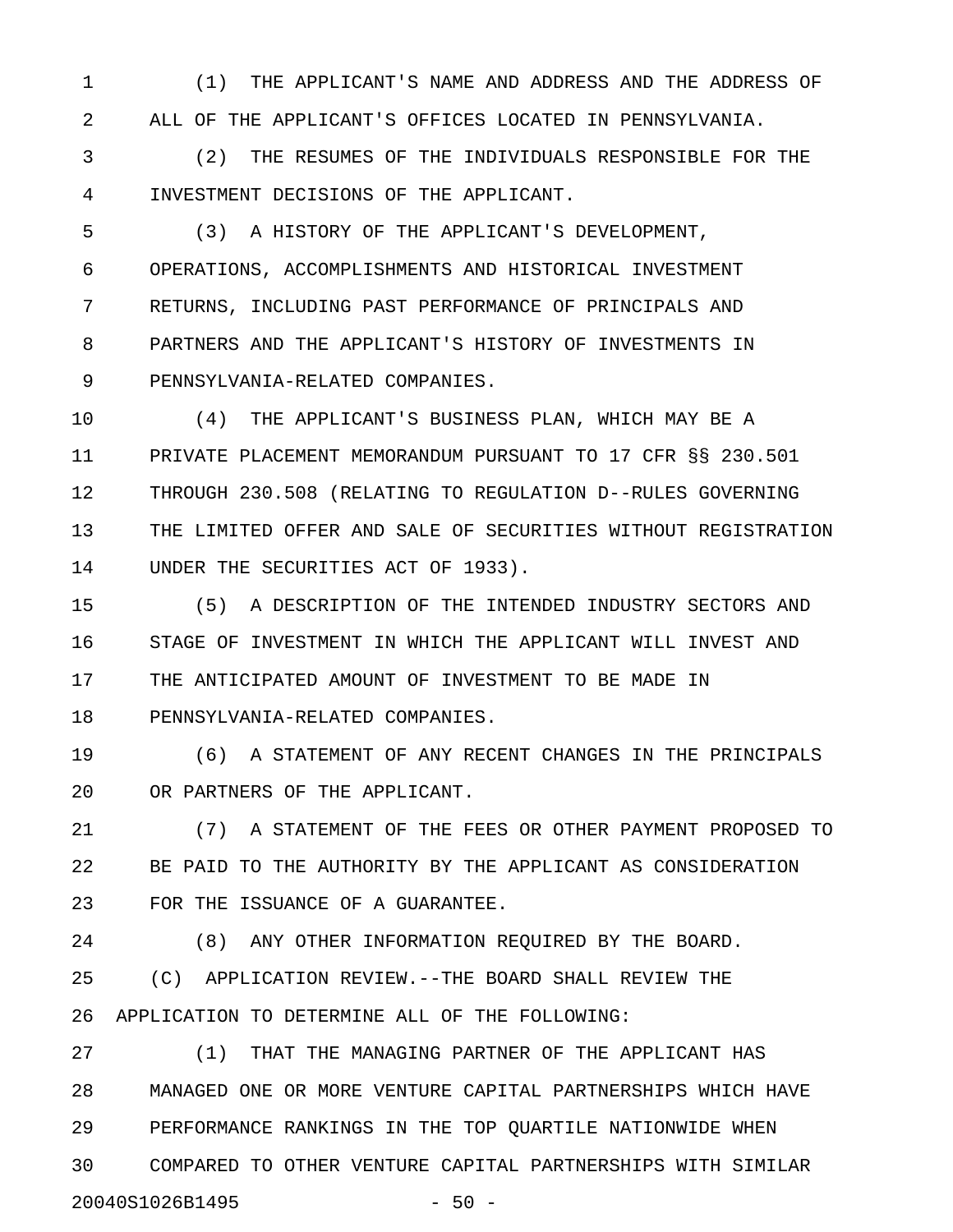1 INVESTMENTS MADE OVER THE SAME PERIOD OF TIME.

2 (2) THAT THE APPLICANT WILL INVEST AT LEAST \$15,000,000 3 IN PENNSYLVANIA-RELATED COMPANIES.

4 (3) THAT THE APPLICANT WILL AGREE TO NOTIFY THE BOARD OF 5 ALL ADVISORY, VALUATION AND ANNUAL MEETINGS OF THE APPLICANT 6 FOR THE DURATION OF THE GUARANTEE, AND WILL PERMIT A 7 REPRESENTATIVE OF THE BOARD TO ATTEND SUCH MEETINGS. THE 8 BOARD MAY REQUEST THAT THE APPLICANT PROVIDE REIMBURSEMENT 9 FOR REASONABLE TRAVEL EXPENSES IF MEETINGS ARE HELD OUTSIDE 10 OF THE COMMONWEALTH OR THAT A BOARD REPRESENTATIVE BE ABLE TO 11 PARTICIPATE IN MEETINGS BY ACCEPTABLE TELECOMMUNICATION 12 MEANS.

13 (4) THAT THE APPLICANT HAS OR WILL OPEN AN OFFICE IN 14 PENNSYLVANIA, STAFFED WITH AT LEAST ONE SENIOR-LEVEL PARTNER 15 AND WILL MAINTAIN THE OFFICE FOR THE DURATION OF THE 16 GUARANTEE.

17 (5) THAT THE APPLICANT WILL PROVIDE THE BOARD WITH ITS 18 ANNUAL FINANCIAL STATEMENTS, AUDITED BY A NATIONALLY 19 RECOGNIZED INDEPENDENT CERTIFIED PUBLIC ACCOUNTANT, FOR THE 20 DURATION OF THE GUARANTEE. FINANCIAL STATEMENTS SHALL BE 21 PREPARED IN ACCORDANCE WITH GENERALLY ACCEPTED ACCOUNTING 22 PRINCIPLES.

23 (6) THAT THE BOARD WILL HAVE THE ABILITY TO DETERMINE 24 THAT THE SUBJECT OF A PROPOSED INVESTMENT TO BE COVERED BY 25 THE GUARANTEE IS A PENNSYLVANIA-RELATED COMPANY ACCEPTABLE TO 26 THE BOARD PRIOR TO THE APPLICANT MAKING AN INVESTMENT IN THE 27 COMPANY.

28 (7) THAT THE APPLICANT HAS COMPLIED WITH ALL OTHER 29 REQUIREMENTS ESTABLISHED BY THE BOARD.

30 (D) APPROVAL OF GUARANTEE.--UPON BEING SATISFIED THAT ALL 20040S1026B1495 - 51 -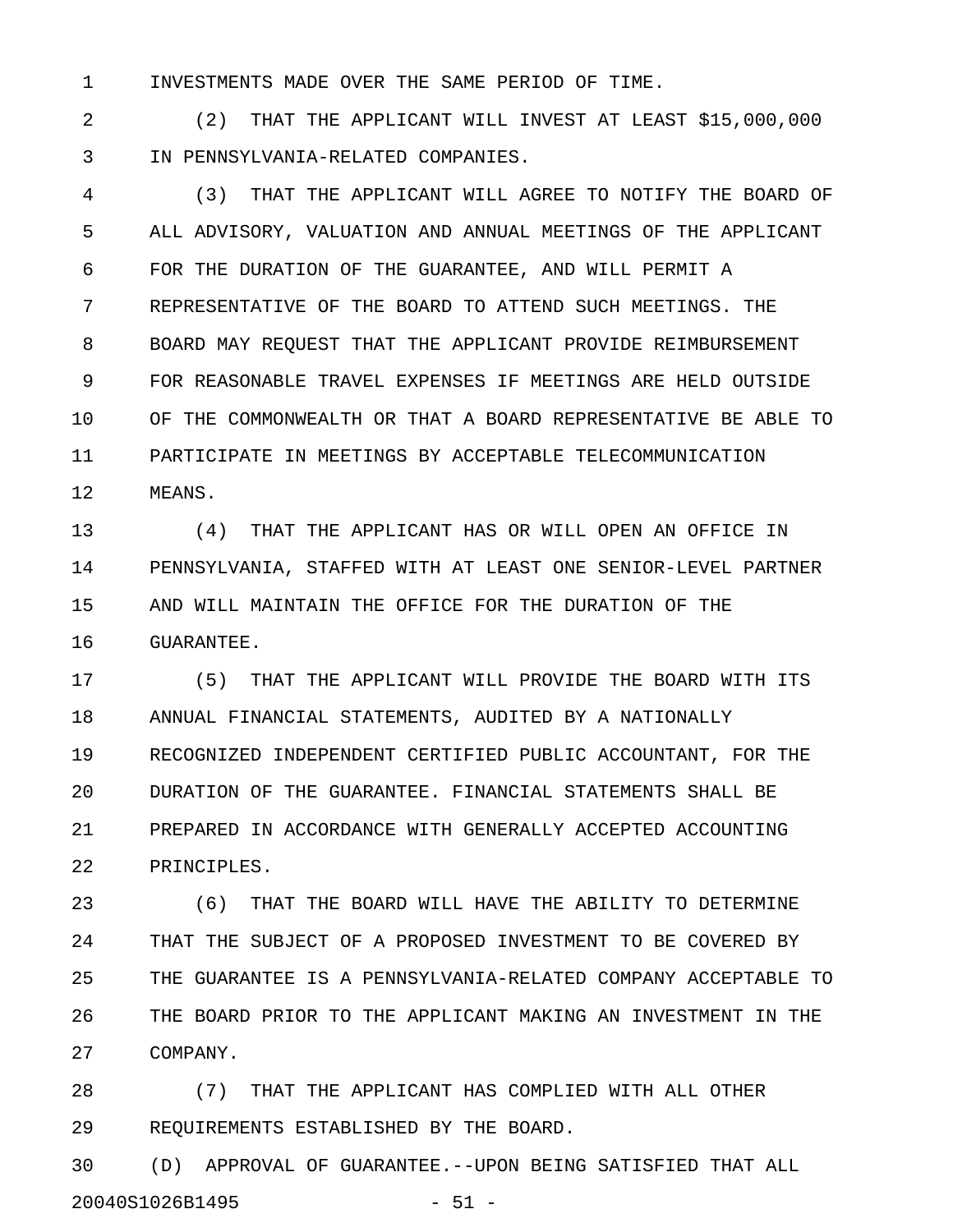1 REQUIREMENTS HAVE BEEN MET, THE BOARD MAY APPROVE THE 2 APPLICATION AND, IF APPROVED, THE AUTHORITY SHALL EXECUTE A 3 GUARANTEE AGREEMENT IN FAVOR OF THE APPLICANT. IN ADDITION TO 4 ANY OTHER TERMS AND CONDITIONS REQUIRED BY THE BOARD, THE 5 GUARANTEE AGREEMENT SHALL PROVIDE FOR ALL OF THE FOLLOWING:

6 (1) THE PROCEDURE FOR THE SUBMISSION OF A CLAIM FOR 7 PAYMENT UNDER THE GUARANTEE AGREEMENT. A VENTURE CAPITAL 8 PARTNERSHIP WILL BE REQUIRED TO HAVE AN AUDIT PERFORMED BY A 9 NATIONALLY RECOGNIZED INDEPENDENT CERTIFIED PUBLIC ACCOUNTING 10 FIRM PRIOR TO NOTIFYING THE BOARD THAT IT IS MAKING A CLAIM 11 UNDER THE GUARANTEE. NO CLAIM MAY BE MADE PRIOR TO THE 12 COMPLETION OF THE SEVENTH YEAR FOLLOWING THE FIRST INVESTMENT 13 BY THE APPLICANT IN A PENNSYLVANIA-RELATED COMPANY WHICH IS 14 COVERED BY THE GUARANTEE.

15 (2) A PROVISION THAT THE GUARANTEE WILL COVER THE FIRST 16 LOSS OF THE AGGREGATE AMOUNT OF PRINCIPAL INVESTED IN 17 PENNSYLVANIA-RELATED COMPANIES COVERED BY THE GUARANTEE.

18 (3) A PROCEDURE AND SCHEDULE FOR THE PERIODIC 19 RECONCILIATION OF AMOUNTS PAYABLE UNDER THE GUARANTEE.

20 (4) A REQUIREMENT THAT ANY INCREASE IN THE VALUATION OF 21 INVESTMENTS IN PENNSYLVANIA-RELATED COMPANIES COVERED BY THE 22 GUARANTEE SUBSEQUENT TO THE PAYMENT OF A CLAIM BY THE 23 AUTHORITY WILL RESULT IN A PORTION OF THE PAYMENT BEING 24 RETURNED TO THE AUTHORITY.

25 (5) A PROCEDURE FOR AN EXPEDITIOUS PROCESS FOR THE BOARD 26 TO DETERMINE THAT PROPOSED INVESTMENTS TO BE COVERED BY THE 27 GUARANTEE WILL BE MADE TO PENNSYLVANIA-RELATED COMPANIES 28 ACCEPTABLE TO THE BOARD.

29 (6) A PROHIBITION AGAINST THE TRANSFER OF THE BENEFITS 30 OF THE GUARANTEE TO ANOTHER PERSON WITHOUT THE PRIOR APPROVAL 20040S1026B1495 - 52 -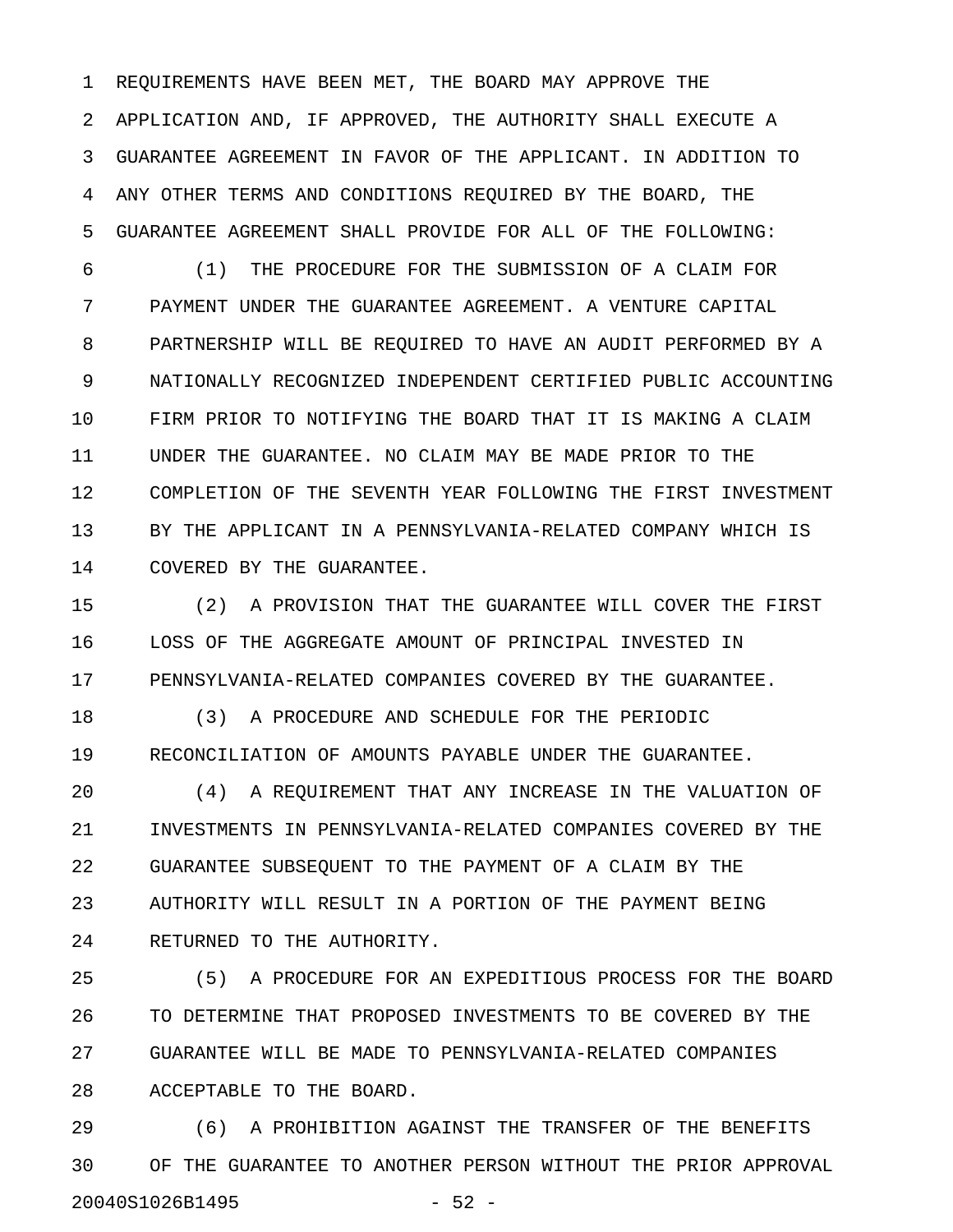1 OF THE BOARD.

2 (E) LIMITATIONS.--

3 (1) THE LIABILITY OF THE AUTHORITY FOR ANY GUARANTEE 4 APPROVED UNDER THIS SECTION SHALL BE LIMITED TO THE APPROVED 5 AMOUNT OF THAT GUARANTEE.

6 (2) A GUARANTEE APPROVED BY THE BOARD SHALL NOT EXCEED 7 50% OF THE TOTAL INVESTMENTS MADE IN PENNSYLVANIA-RELATED 8 COMPANIES COVERED BY THE GUARANTEE OR \$37,500,000, WHICHEVER 9 IS LESS.

10 (3) THE BOARD MAY APPROVE ONE OR MORE GUARANTEES NOT TO 11 EXCEED \$50,000,000 IN THE AGGREGATE FOR VENTURE CAPITAL 12 PARTNERSHIPS IN WHICH THE STATE EMPLOYEES' RETIREMENT SYSTEM 13 OR THE PUBLIC SCHOOL EMPLOYEES' RETIREMENT SYSTEM IS A 14 LIMITED PARTNER.

15 (4) APPLICATIONS FOR GUARANTEES MAY BE ACCEPTED UNTIL 16 JULY 1, 2007, OR UNTIL THE AGGREGATE OF APPROVED GUARANTEES 17 EQUALS \$250,000,000, WHICHEVER OCCURS FIRST.

18 § 1555. BUILDING PENNSYLVANIA PROGRAM.

19 (A) ESTABLISHMENT.--THERE IS ESTABLISHED A PROGRAM TO BE 20 KNOWN AS THE BUILDING PENNSYLVANIA PROGRAM. THE PROGRAM SHALL 21 PROVIDE LOANS TO FUND MANAGERS FOR INVESTMENT IN REAL ESTATE 22 PROJECTS WITHIN THIS COMMONWEALTH.

23 (B) REQUESTS FOR PROPOSALS.--THE BOARD SHALL ISSUE ONE OR 24 MORE REQUESTS FOR PROPOSALS IN ACCORDANCE WITH 62 PA.C.S. § 518 25 (RELATING TO COMPETITIVE SELECTION PROCEDURES FOR CERTAIN 26 SERVICES) FOR FUND MANAGERS. EACH REQUEST FOR PROPOSALS SHALL 27 INCLUDE ALL OF THE FOLLOWING:

28 (1) A STATEMENT THAT THE SERVICE BEING REQUESTED IS THE 29 INVESTMENT IN REAL ESTATE PROJECTS LOCATED IN THIS 30 COMMONWEALTH WHICH WILL BE ACQUIRED AND DEVELOPED,

20040S1026B1495 - 53 -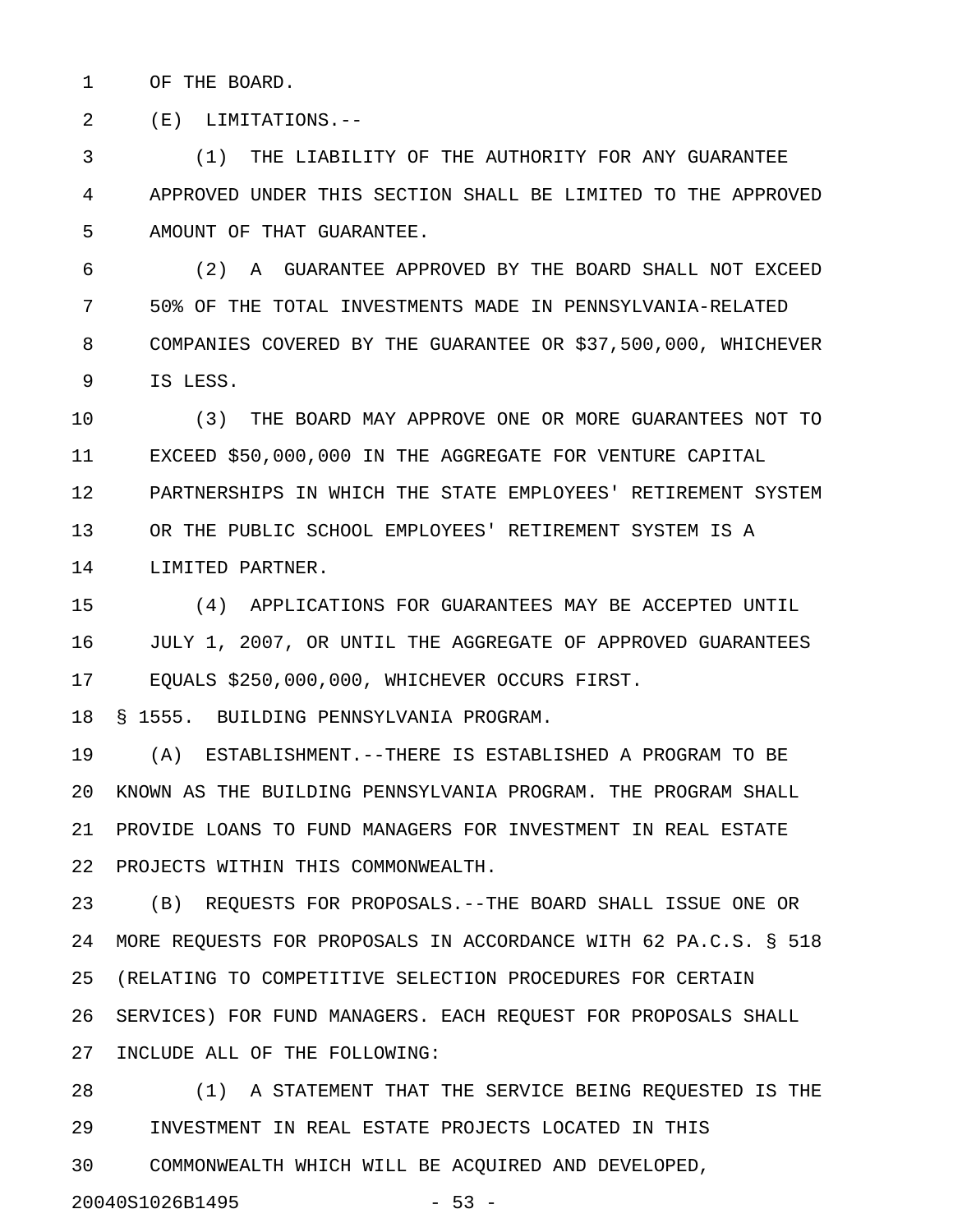1 REDEVELOPED OR REVITALIZED.

2 (2) A REQUEST TO SUPPLY ALL OF THE FOLLOWING 3 INFORMATION: 4 (I) THE FUND MANAGER'S NAME AND ADDRESS. 5 (II) THE RESUMES OF THE INDIVIDUALS RESPONSIBLE FOR 6 THE INVESTMENT DECISIONS OF THE FUND MANAGER. 7 (III) THE FUND MANAGER'S HISTORY OF INVESTMENTS IN 8 REAL ESTATE PROJECTS, INCLUDING THE NUMBER OF PREVIOUS 9 INVESTMENTS, RATES OF RETURN AND CAPITAL RAISED. 10 (IV) A DESCRIPTION OF THE PROPOSED APPROACH BY THE 11 FUND MANAGER TO INVESTMENTS IN REAL ESTATE PROJECTS 12 LOCATED IN THIS COMMONWEALTH. 13 (V) THE FUND MANAGER'S HISTORY OF INVESTMENTS IN 14 THIS COMMONWEALTH. 15 (VI) THE FUND MANAGER'S UNDERSTANDING OF THIS 16 COMMONWEALTH'S GEOGRAPHY AND ECONOMIC CLIMATE. 17 (VII) A STATEMENT BY THE FUND MANAGER OF THE AMOUNT 18 OF THE LOAN BEING REQUESTED. 19 (3) ANY OTHER INFORMATION REQUIRED BY THE BOARD. 20 (C) REVIEW OF PROPOSALS.--THE BOARD SHALL REVIEW THE 21 PROPOSALS AND DETERMINE THE FUND MANAGER OR MANAGERS BEST 22 QUALIFIED TO PROVIDE THE SERVICES DESCRIBED IN THE REQUEST FOR 23 PROPOSALS. IF THE BOARD DETERMINES THAT NO FUND MANAGER IS 24 QUALIFIED, THE BOARD MAY RE-ISSUE REQUESTS FOR PROPOSALS IN 25 ACCORDANCE WITH THIS SECTION. 26 (D) CONTRACT NEGOTIATIONS.--THE BOARD SHALL SELECT FOR 27 CONTRACT NEGOTIATION ONE OR MORE FUND MANAGERS WHO ARE 28 DETERMINED TO BE THE BEST QUALIFIED TO PROVIDE THE SERVICES

29 DESCRIBED IN THE REQUEST FOR PROPOSALS.

30 (E) AWARD.--THE AUTHORITY MAY ENTER INTO CONTRACTS WITH ONE 20040S1026B1495 - 54 -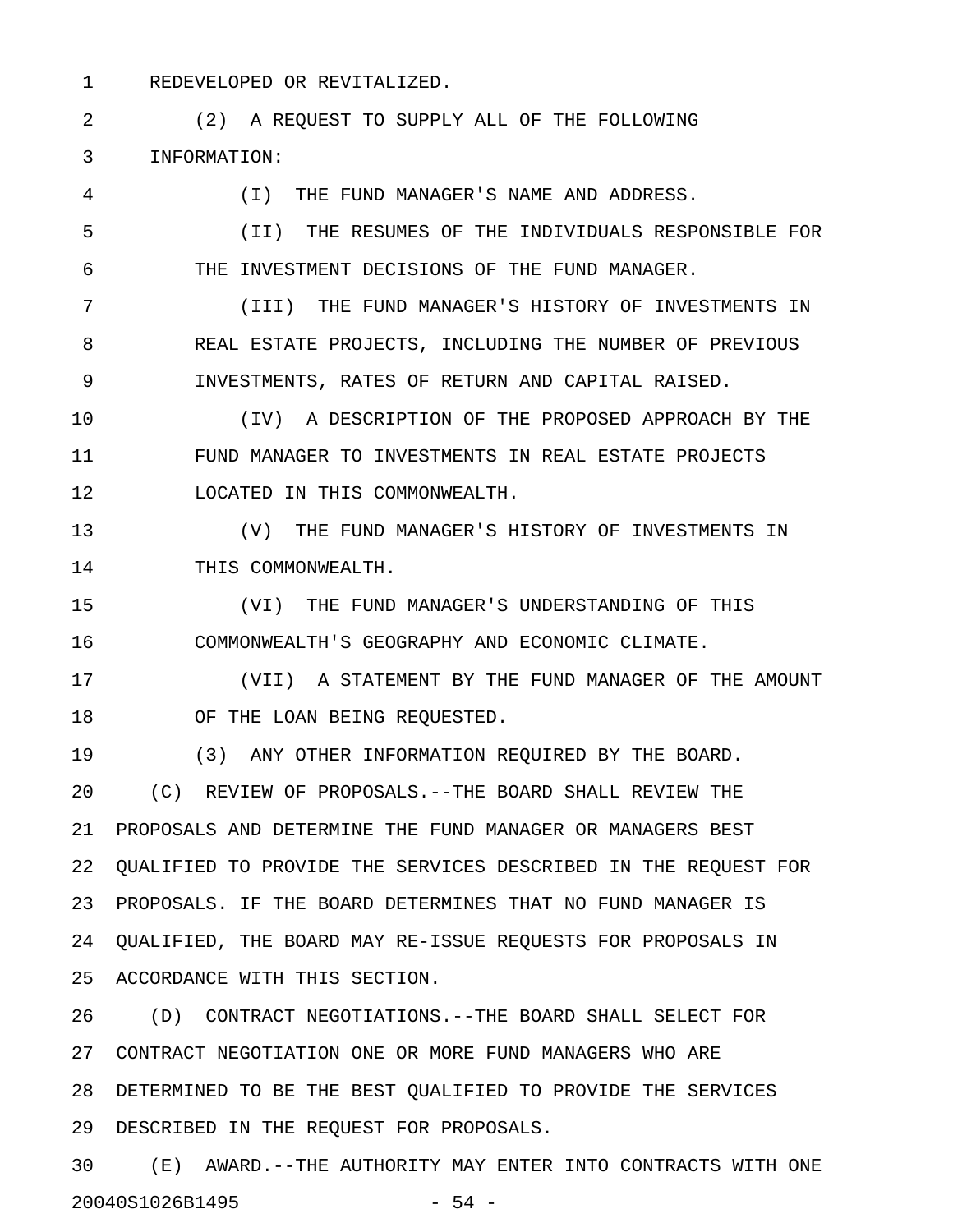1 OR MORE FUND MANAGERS. THE CONTRACTS SHALL INCLUDE ALL OF THE 2 FOLLOWING PROVISIONS:

3 (1) THE TERMS OF REPAYMENT OF PRINCIPAL AND PAYMENT OF 4 INTEREST AND OTHER RETURN TO THE AUTHORITY.

5 (2) THAT THE FUND MANAGER WILL RAISE AND INVEST IN REAL 6 ESTATE PROJECTS LOCATED IN THIS COMMONWEALTH AT LEAST \$1 OF 7 NONPUBLIC EQUITY FOR EVERY \$1 OF LOAN FUNDS RECEIVED BY THE 8 FUND MANAGER UNDER THIS SECTION.

9 (3) THAT THE FUND MANAGER WILL EXERCISE THE STANDARD OF 10 CARE IN ITS RESPONSIBILITIES SET FORTH IN SUBSECTION (F).

11 (4) THAT THE FUND MANAGER WILL PROVIDE THE BOARD WITH 12 ITS ANNUAL AUDITED FINANCIAL STATEMENTS FOR THE DURATION OF 13 THE LOAN. FINANCIAL STATEMENTS SHALL BE PREPARED IN 14 ACCORDANCE WITH GENERALLY ACCEPTED ACCOUNTING PRINCIPLES.

15 (5) THAT THE FUND MANAGER WILL INVEST IN INDUSTRIAL, 16 COMMERCIAL AND MULTIUSE REAL ESTATE PROJECTS LOCATED IN THIS 17 COMMONWEALTH WHICH WILL BE ACQUIRED AND DEVELOPED,

18 REDEVELOPED OR REVITALIZED, IN ACCORDANCE WITH THE PROVISIONS 19 OF THIS SECTION.

20 (6) ANY OTHER PROVISIONS REQUIRED BY THE BOARD.

21 (F) STANDARD OF CARE.--A FUND MANAGER AWARDED A CONTRACT 22 UNDER THIS SECTION SHALL EXERCISE THAT DEGREE OF JUDGMENT, SKILL 23 AND CARE UNDER THE CIRCUMSTANCES THEN PREVAILING WHICH PERSONS 24 OF PRUDENCE, DISCRETION AND INTELLIGENCE, WHO ARE FAMILIAR WITH 25 SUCH MATTERS, EXERCISE IN THE MANAGEMENT OF THEIR OWN AFFAIRS, 26 NOT IN REGARD TO SPECULATION, BUT IN REGARD TO THE PERMANENT 27 DISPOSITION OF FUNDS, CONSIDERING THE PROBABLE INCOME TO BE 28 DERIVED THEREFROM AS WELL AS THE PROBABLE SAFETY OF THEIR 29 CAPITAL.

30 (G) LIMITATIONS.--

20040S1026B1495 - 55 -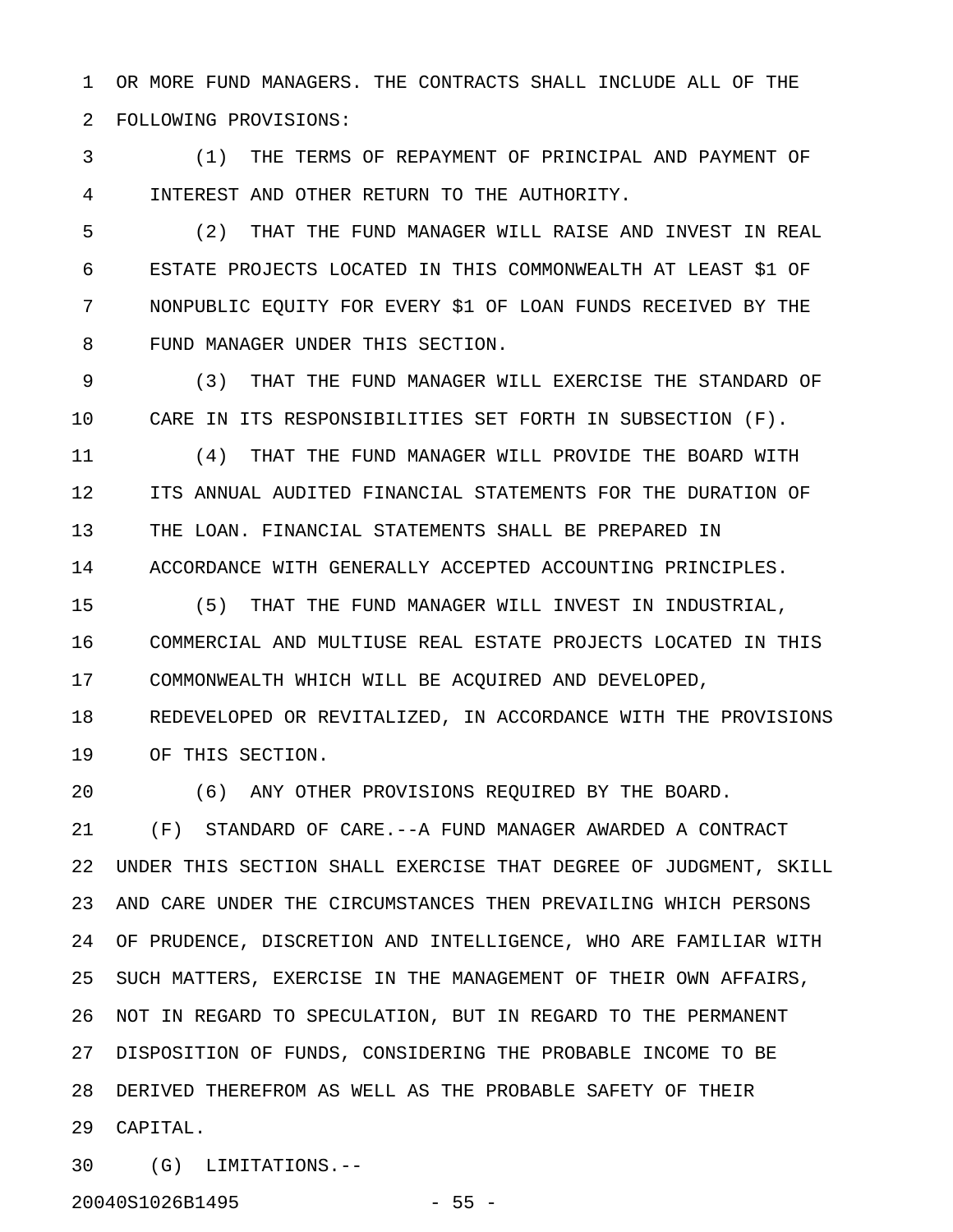1 (1) AT LEAST 50% OF THE FUNDS MADE AVAILABLE FOR THE 2 PROGRAM AUTHORIZED BY THIS SECTION MUST BE UTILIZED FOR 3 PROJECTS LOCATED IN AREAS OTHER THAN CITIES OF THE FIRST OR 4 SECOND CLASS.

5 (2) NO INVESTMENTS MAY BE MADE BY A FUND MANAGER IN REAL 6 ESTATE PROJECTS WHICH ARE PRIMARILY RESIDENTIAL OR PRIMARILY 7 RECREATIONAL.

8 § 1556. TAX INCREMENT FINANCING GUARANTEE PROGRAM.

9 (A) ESTABLISHMENT.--THERE IS ESTABLISHED A PROGRAM TO BE 10 KNOWN AS THE TAX INCREMENT FINANCING GUARANTEE PROGRAM. THE 11 PROGRAM SHALL PROVIDE GUARANTEES FOR TAX INCREMENT FINANCING 12 BONDS OR OTHER INDEBTEDNESS ISSUED IN ACCORDANCE WITH THE ACT OF 13 JULY 11, 1990 (P.L.465, NO.113), KNOWN AS THE TAX INCREMENT 14 FINANCING ACT.

15 (B) APPLICATIONS FOR GUARANTEES.--AN ISSUING AUTHORITY MAY 16 SUBMIT AN APPLICATION TO THE AUTHORITY REQUESTING A GUARANTEE OF 17 BONDS OR OTHER INDEBTEDNESS TO BE ISSUED PURSUANT TO THE TAX 18 INCREMENT FINANCING ACT. THE APPLICATION MUST BE ON THE FORM 19 REQUIRED BY THE BOARD AND MUST INCLUDE OR DEMONSTRATE ALL OF THE 20 FOLLOWING:

21 (1) THE ISSUING AUTHORITY'S NAME AND ADDRESS.

22 (2) THE LOCATION OF THE PROJECT.

23 (3) A DESCRIPTION OF THE PROJECT, WHICH INCLUDES A 24 STATEMENT THAT THE PROJECT IS FOR THE:

25 (I) REDEVELOPMENT, REUSE OR REVITALIZATION OF 26 PREVIOUSLY DEVELOPED LAND, INCLUDING PREVIOUSLY MINED

27 AREAS; OR

28 (II) DEVELOPMENT OF UNDEVELOPED LAND WHICH MAY BE 29 THE SUBJECT OF FUTURE DEVELOPMENT PURSUANT TO ANY 30 EXISTING COMPREHENSIVE MUNICIPAL PLAN AND IS ZONED FOR 20040S1026B1495 - 56 -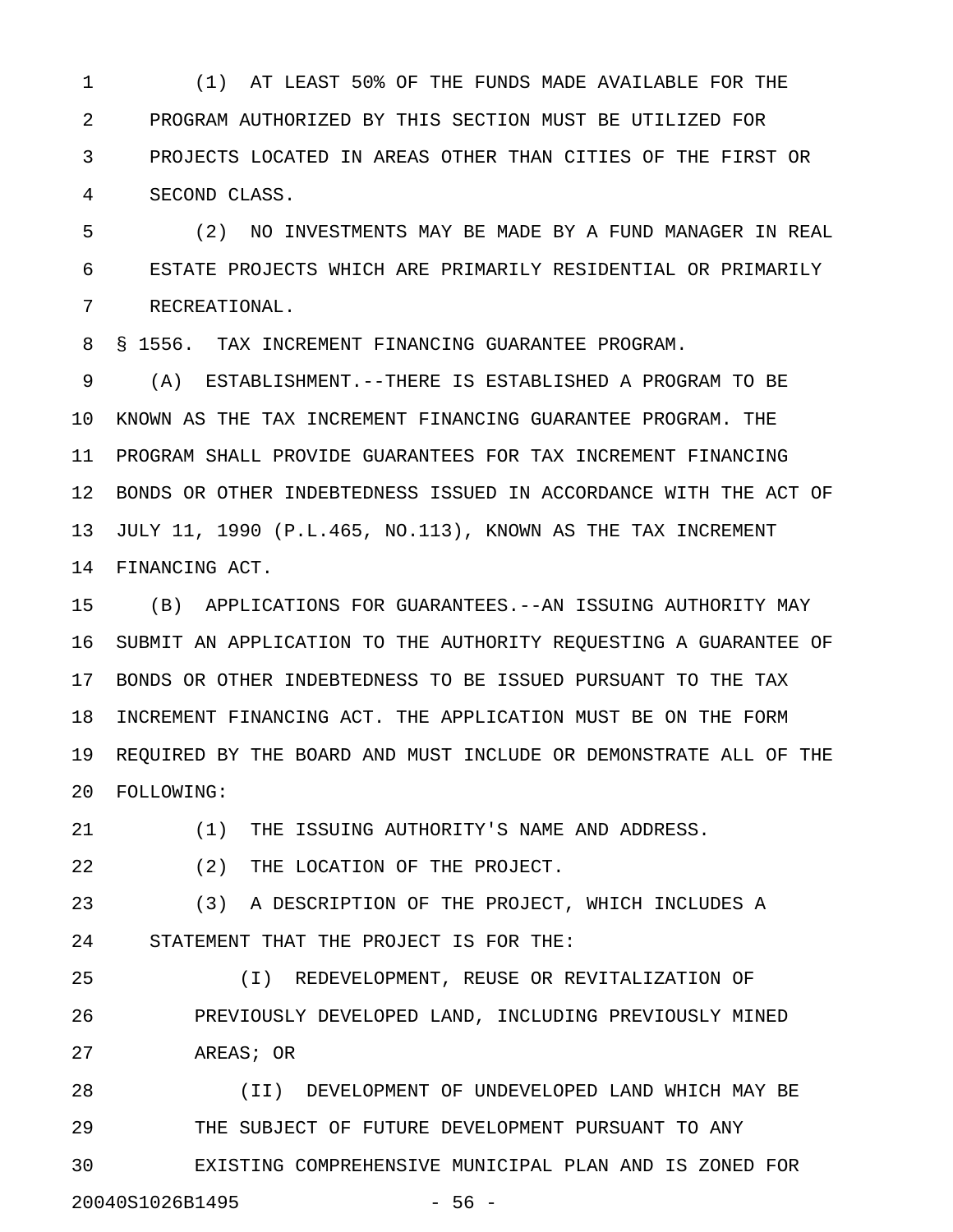1 THAT DEVELOPMENT AT THE TIME OF APPLICATION.

2 (4) THAT THE REQUIREMENTS OF THE TAX INCREMENT FINANCING 3 ACT WILL BE COMPLIED WITH PRIOR TO THE ISSUANCE OF BONDS OR 4 OTHER INDEBTEDNESS BY THE ISSUING AUTHORITY.

5 (5) THAT THE INCREMENTAL TAX REVENUES TO BE REALIZED 6 FROM THE PROJECT WILL BE SUFFICIENT TO OFFSET THE AMOUNT OF 7 DEBT SERVICE TO BE PAID ON THE BONDS OR OTHER INDEBTEDNESS TO 8 BE ISSUED BY THE ISSUING AUTHORITY.

9 (6) THE AMOUNT OF THE GUARANTEE SOUGHT.

10 (7) ANY OTHER INFORMATION REQUIRED BY THE BOARD. 11 (C) REVIEW OF GUARANTEE APPLICATIONS.--THE BOARD SHALL 12 REVIEW THE APPLICATION TO DETERMINE ALL OF THE FOLLOWING:

13 (1) THAT THE PROJECT IS CONSISTENT WITH ANY EXISTING 14 COMPREHENSIVE COUNTY PLAN WHERE THE PROJECT IS LOCATED.

15 (2) THAT THE PROJECT IS FOR THE:

16 (I) REDEVELOPMENT, REUSE OR REVITALIZATION OF 17 PREVIOUSLY DEVELOPED LAND, INCLUDING PREVIOUSLY MINED 18 AREAS; OR

19 (II) DEVELOPMENT OF UNDEVELOPED LAND WHICH MAY BE 20 THE SUBJECT OF FUTURE DEVELOPMENT PURSUANT TO ANY 21 EXISTING COMPREHENSIVE COUNTY PLAN OR COMPREHENSIVE 22 MUNICIPAL PLAN AND IS ZONED FOR THAT DEVELOPMENT AT THE 23 TIME OF APPLICATION.

24 (3) THAT THE INCREMENTAL TAX REVENUES TO BE REALIZED AS 25 A RESULT OF THE PROJECT ARE SUFFICIENT TO REPAY THE BONDS OR 26 OTHER INDEBTEDNESS ISSUED.

27 (4) THAT THE PROJECT AND THE PROPOSED BOND ISSUE OR 28 ISSUANCE OF DEBT COMPLIES WITH THE REQUIREMENTS OF THE TAX 29 INCREMENT FINANCING ACT.

30 (5) THAT THE ISSUING AUTHORITY COMPLIED WITH ALL OTHER 20040S1026B1495 - 57 -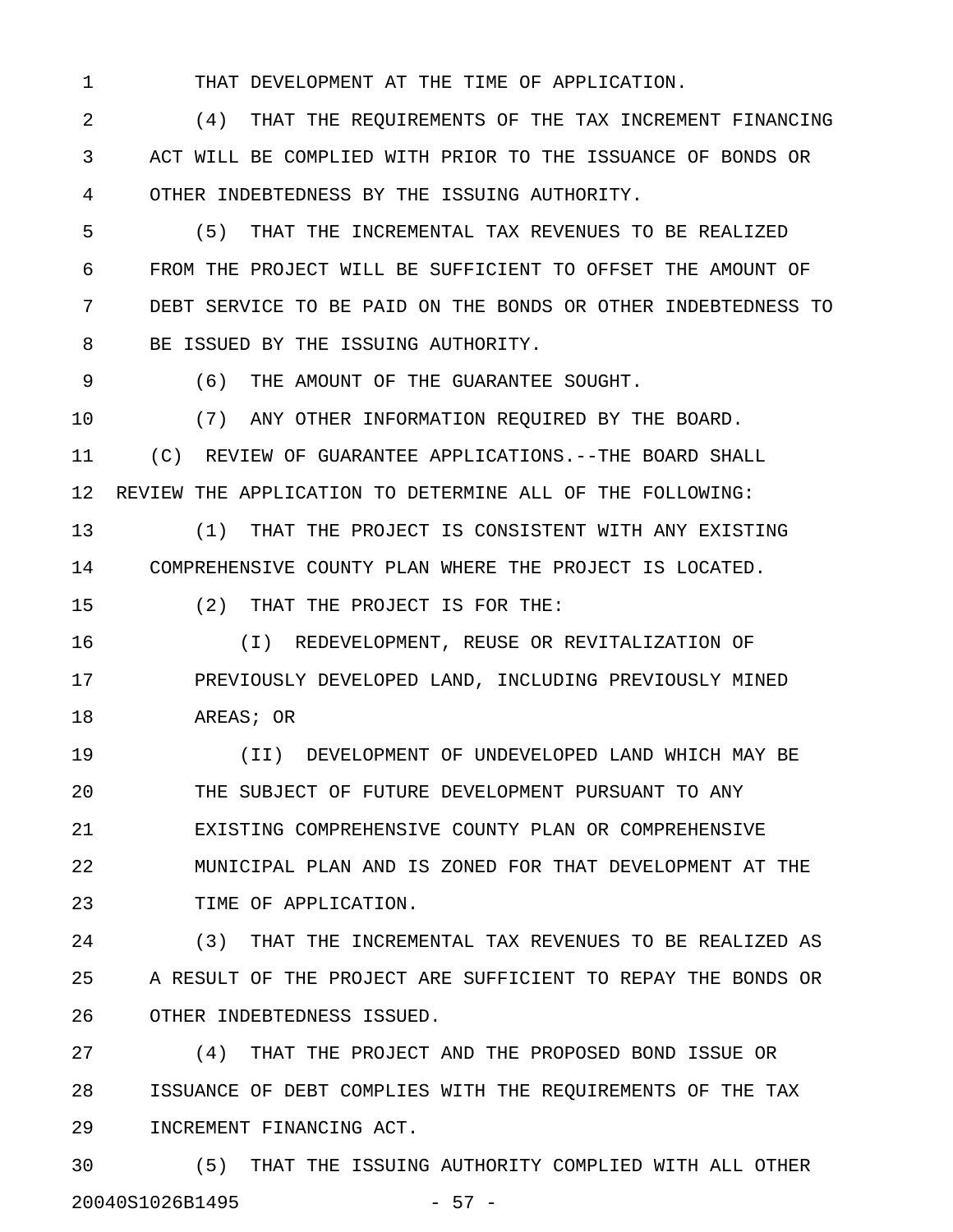1 CRITERIA ESTABLISHED BY THE BOARD.

2 (D) APPROVAL OF GUARANTEE APPLICATIONS.--UPON BEING 3 SATISFIED THAT ALL REQUIREMENTS HAVE BEEN MET, THE BOARD MAY 4 APPROVE THE APPLICATION AND, IF APPROVED, THE AUTHORITY SHALL 5 EXECUTE A GUARANTEE AGREEMENT IN FAVOR OF THE ISSUING AUTHORITY. 6 IN ADDITION TO ANY OTHER TERMS AND CONDITIONS REQUIRED BY THE 7 BOARD, THE GUARANTEE AGREEMENT SHALL PROVIDE FOR THE FOLLOWING:

8 (1) THE PROCEDURE FOR THE SUBMISSION OF A CLAIM FOR 9 PAYMENT UNDER THE GUARANTEE AGREEMENT. IF THE AUTHORITY MAKES 10 PAYMENT ON A CLAIM FOR PAYMENT SUBMITTED UNDER THE GUARANTEE 11 AGREEMENT, THE AUTHORITY MAY ASSUME ALL RIGHTS AND PRIVILEGES 12 PREVIOUSLY BELONGING TO THE BONDHOLDERS OR THE HOLDERS OF THE 13 DEBT AND MAY RENEGOTIATE THE TERMS OF REPAYMENT OF THE DEBT 14 ASSUMED BY THE AUTHORITY UNDER TERMS AS THE AUTHORITY DEEMS 15 APPROPRIATE.

16 (2) ANNUAL REPORTING BY THE ISSUING AUTHORITY ON THE 17 STATUS OF THE PROJECT, INCLUDING THE AMOUNT OF THE ANNUAL 18 DEBT SERVICE AND THE ANNUAL VALUE OF THE INCREMENTAL TAX 19 REVENUES.

20 (E) LIMITATIONS.--NO GUARANTEE APPROVED BY THE BOARD MAY 21 EXCEED \$5,000,000.

22 § 1557. NEW PENNSYLVANIA VENTURE CAPITAL INVESTMENT PROGRAM. 23 (A) ESTABLISHMENT.--THERE IS ESTABLISHED A PROGRAM TO BE 24 KNOWN AS THE NEW PENNSYLVANIA VENTURE CAPITAL INVESTMENT 25 PROGRAM. THE PROGRAM SHALL PROVIDE LOANS TO VENTURE CAPITAL 26 PARTNERSHIPS FOR INVESTMENT IN PENNSYLVANIA-RELATED COMPANIES 27 WHICH IS EQUITY OR CONVERTIBLE DEBT.

28 (B) APPLICATIONS.--A VENTURE CAPITAL PARTNERSHIP SEEKING TO 29 MAKE INVESTMENTS IN PENNSYLVANIA-RELATED COMPANIES MAY SUBMIT AN 30 APPLICATION FOR A LOAN TO THE AUTHORITY. THE APPLICATION MUST BE 20040S1026B1495 - 58 -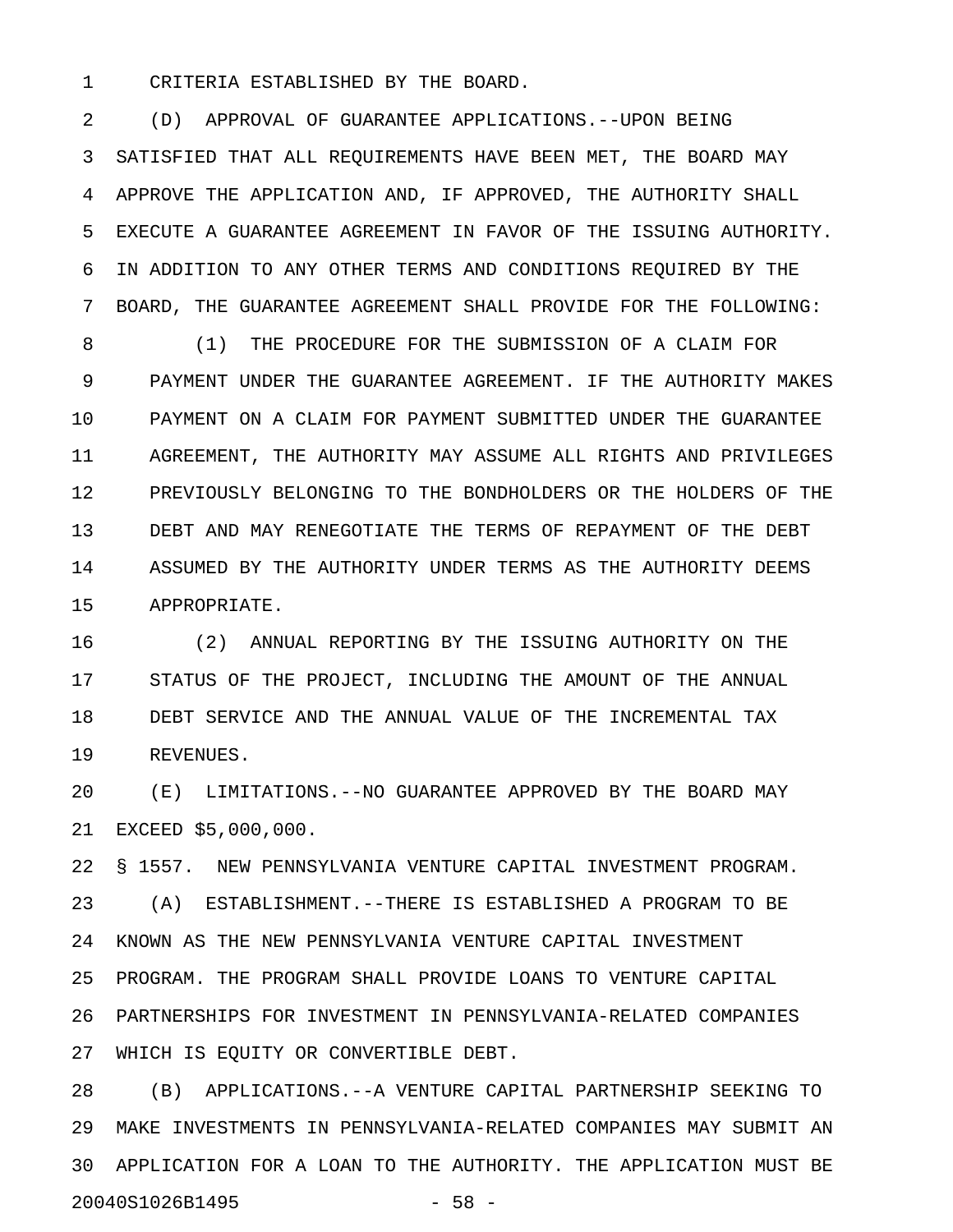1 ON THE FORM REQUIRED BY THE BOARD AND SHALL INCLUDE OR

2 DEMONSTRATE ALL OF THE FOLLOWING:

3 (1) THE APPLICANT'S NAME.

4 (2) THE ADDRESS OF THE APPLICANT AND A LIST OF ALL 5 OFFICES OF THE APPLICANT LOCATED IN THIS COMMONWEALTH.

6 (3) THE APPLICANT'S BUSINESS PLAN, WHICH MAY BE A 7 PRIVATE PLACEMENT MEMORANDUM PURSUANT TO 17 CFR §§ 230.501 8 THROUGH 230.508 (RELATING TO REGULATION D--RULES GOVERNING 9 THE LIMITED OFFER AND SALE OF SECURITIES WITHOUT REGISTRATION 10 UNDER THE SECURITIES ACT OF 1933).

11 (4) A HISTORY OF THE APPLICANT'S DEVELOPMENT, 12 OPERATIONS, ACCOMPLISHMENTS AND HISTORICAL INVESTMENT 13 RETURNS, INCLUDING PAST PERFORMANCE OF PRINCIPALS AND 14 PARTNERS.

15 (5) A DESCRIPTION OF THE INTENDED INDUSTRY SECTORS AND 16 STAGE OF INVESTMENT IN WHICH THE APPLICANT WILL INVEST.

17 (6) A DESCRIPTION OF THE APPLICANT'S CURRENT AND 18 PROPOSED RELATIONSHIP WITH ORGANIZATIONS IN THIS COMMONWEALTH 19 THAT FOSTER ECONOMIC DEVELOPMENT.

20 (7) ANY OTHER INFORMATION REQUIRED BY THE BOARD.

21 (C) APPLICATION REVIEW.--THE BOARD SHALL REVIEW THE 22 APPLICATION TO DETERMINE ALL OF THE FOLLOWING:

23 (1) IF THE APPLICANT HAS INVESTED IN PENNSYLVANIA-24 RELATED COMPANIES IN THE PAST.

25 (2) IF THE APPLICANT HAS DEMONSTRATED STRONG

26 RELATIONSHIPS WITH ORGANIZATIONS IN THIS COMMONWEALTH WHICH 27 FOSTER ECONOMIC DEVELOPMENT.

28 (3) THAT THE APPLICANT HAS DEMONSTRATED A SATISFACTORY 29 INVESTMENT PERFORMANCE RECORD.

30 (4) THAT THE APPLICANT HAS DEMONSTRATED THAT IT CAN AND 20040S1026B1495 - 59 -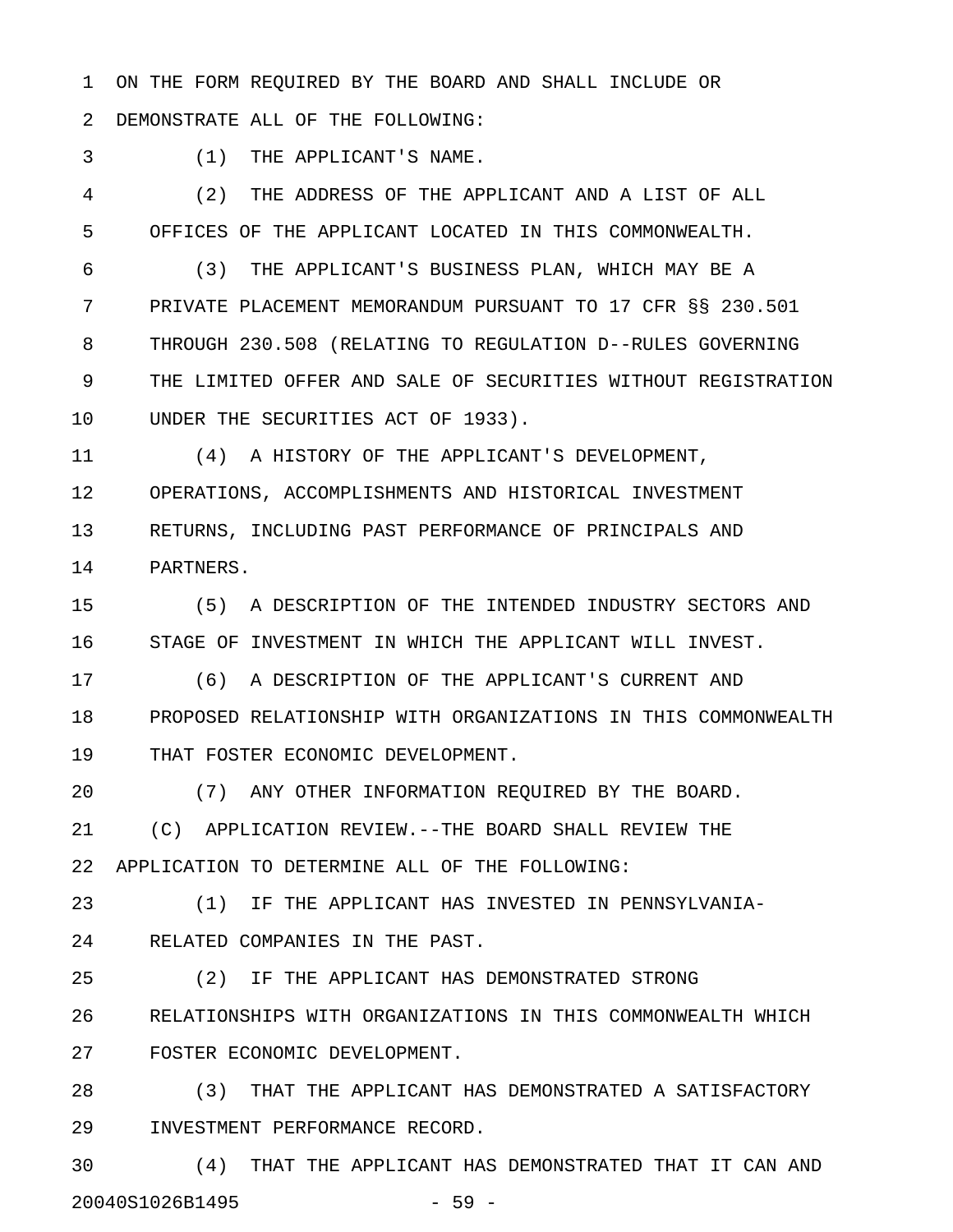1 WILL RAISE AND INVEST IN PENNSYLVANIA-RELATED COMPANIES AT 2 LEAST \$1 OF NONPUBLIC EQUITY FOR EVERY \$1 OF LOAN FUNDS 3 RECEIVED BY THE APPLICANT UNDER THIS SECTION.

4 (5) THAT THE APPLICANT HAS OR WILL OPEN AN OFFICE IN 5 PENNSYLVANIA, STAFFED WITH AT LEAST ONE SENIOR-LEVEL PARTNER 6 AND WILL MAINTAIN SUCH OFFICE FOR THE DURATION OF THE LOAN.

7 (6) THAT THE APPLICANT COMPLIED WITH ALL OTHER CRITERIA 8 ESTABLISHED BY THE BOARD.

9 (D) APPROVAL OF THE APPLICATIONS.--

10 (1) UPON BEING SATISFIED THAT ALL REQUIREMENTS HAVE BEEN 11 MET, THE BOARD MAY APPROVE THE APPLICATION AND, IF APPROVED, 12 THE AUTHORITY SHALL AWARD A LOAN. THE BOARD SHALL ESTABLISH 13 THE TERM OF REPAYMENT OF PRINCIPAL AND PAYMENT OF INTEREST 14 AND OTHER RETURN TO THE AUTHORITY AND ALL OTHER TERMS AND 15 CONDITIONS OF THE LOAN CONSISTENT WITH THE PROVISIONS OF THIS 16 SECTION.

17 (2) IN APPROVING APPLICATIONS, THE BOARD SHALL CONSIDER 18 WHETHER AN APPLICANT HAS HAD AN OFFICE IN THIS COMMONWEALTH 19 FOR AT LEAST THE 12 MONTHS IMMEDIATELY PRECEDING THE DATE OF 20 THE APPLICANT'S APPLICATION.

21 (E) LIMITATION.--

22 (1) ALL LOANS AWARDED TO VENTURE CAPITAL PARTNERSHIPS 23 UNDER THIS SECTION AND THE MATCHING NONPUBLIC EQUITY SHALL BE 24 INVESTED IN PENNSYLVANIA-RELATED COMPANIES.

25 (2) AT LEAST 50% OF THE FUNDS MADE AVAILABLE FOR THE 26 PROGRAM UNDER THIS SECTION SHALL BE USED TO MAKE LOANS TO 27 BUSINESSES WHICH HAVE PRIMARY OFFICES STAFFED WITH AT LEAST 28 ONE SENIOR-LEVEL PARTNER LOCATED IN PENNSYLVANIA COUNTIES 29 WHICH ARE OUTSIDE THE PHILADELPHIA METROPOLITAN STATISTICAL 30 AREA AND WHICH DO NOT HAVE A POPULATION OF 1,000,000 OR MORE, 20040S1026B1495 - 60 -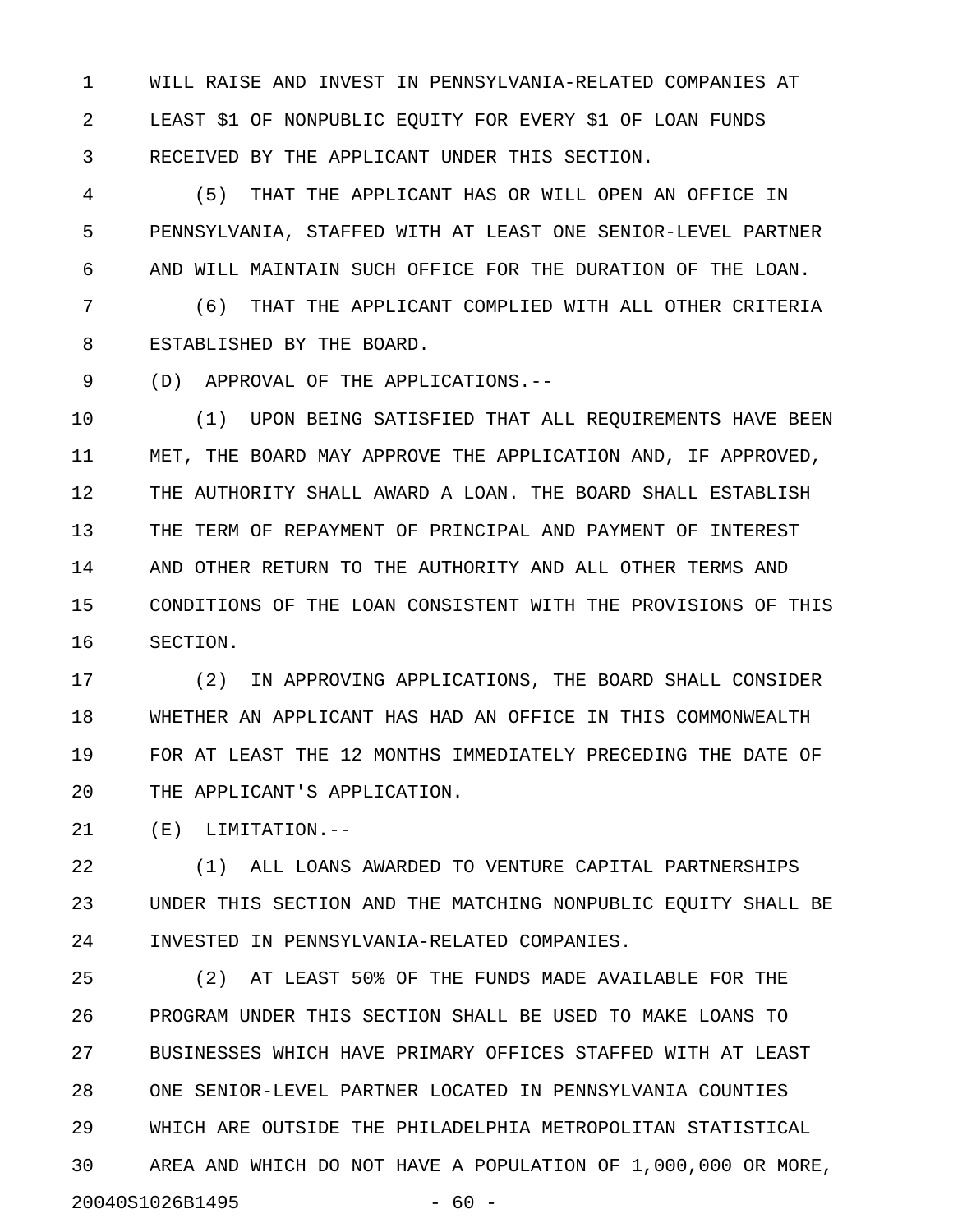1 BASED ON THE 2000 DECENNIAL CENSUS OF THE BUREAU OF THE 2 CENSUS.

3 Section 1.1 2. The heading of Part II of Title 64 is amended <-4 to read:

# 5 PART [II] III

# 6 PUBLIC AUTHORITIES

7 Section <del>1.2</del> 3. The General Assembly finds and declares that <-8 authorized investments, loans and guarantees of the fund or the <-9 accounts made under this act, whereby the fund or the account 10 MADE UNDER 64 PA.C.S. CH. 15, WHEREBY THE AUTHORITY becomes a < 11 joint owner, member, limited partner or stockholder in, lender 12 to or guarantor of obligations of a company, corporation, 13 limited partnership, company, association or other lawful 14 business organization, are outside the scope of the original 15 intent of and do not violate the prohibition set forth in 16 section 8 of Article VIII of the Constitution of Pennsylvania. 17 Section 2 4. Money appropriated to the Department of < 18 Community and Economic Development for the Base Retention and  $\sim$ 19 <del>Conversion Pennsylvania Action Committee</del> PREVENTION OF MILITARY <-20 BASE REALIGNMENT AND CLOSURE shall be used for all of the 21 following:

22 (1) The development of a Statewide strategy.

23 (2) Grants for economic impact studies, environmental 24 impact studies, encroachment studies, community and regional 25 interaction with military bases, infrastructure needs at 26 military bases and job training needs at or near military 27 bases. Grants shall be awarded by the Base Retention and 28 Conversion Pennsylvania Action Committee.

29 Section 3 5. Section 5 of the act of February 12, 2004 < 30 (P.L.99, No.12), entitled "An act amending Title 12 (Commerce 20040S1026B1495 - 61 -